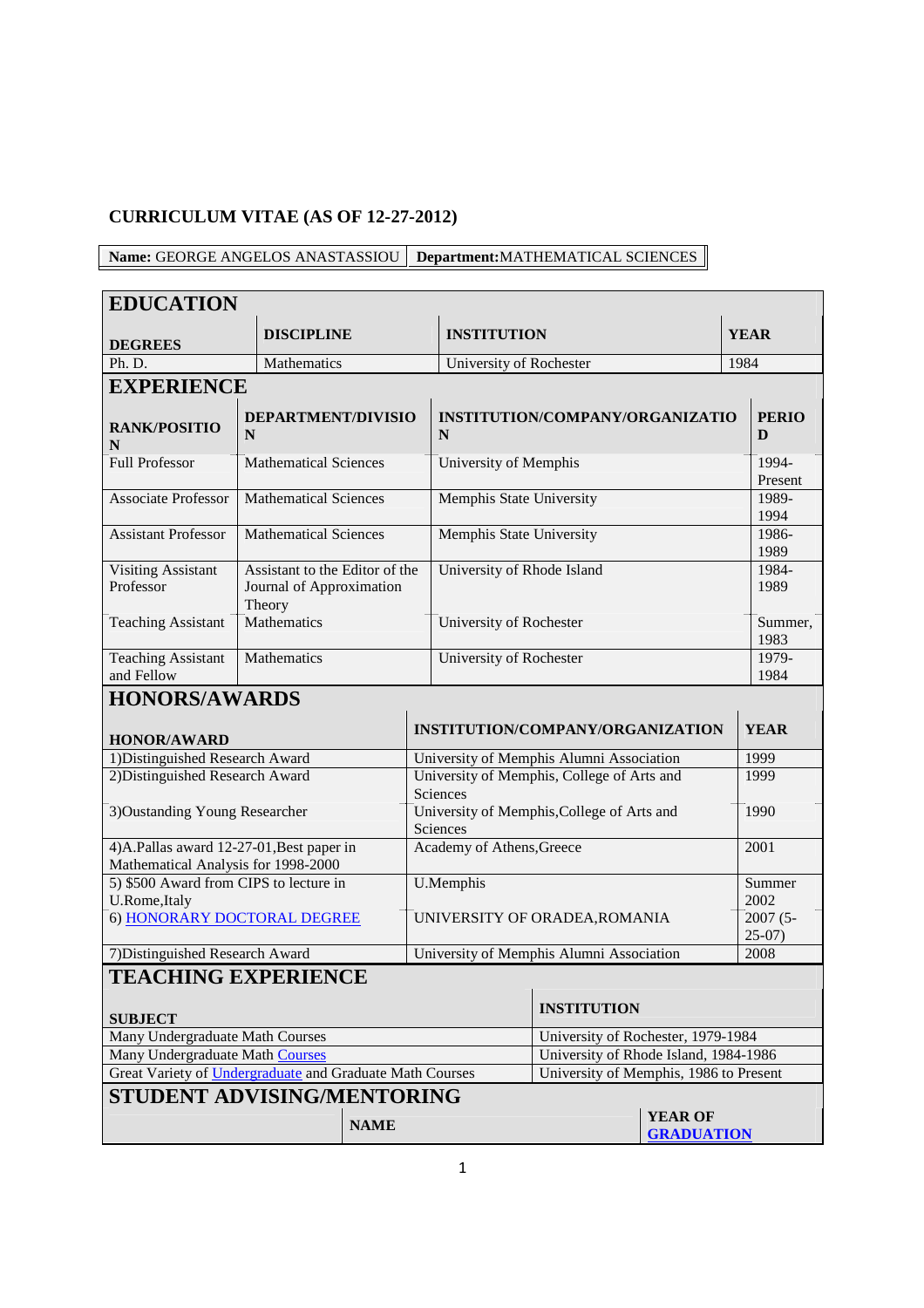| <b>CURRENT DEGREE</b>         |                     |                                         |                    |
|-------------------------------|---------------------|-----------------------------------------|--------------------|
| Undergraduate usually 120 per | $\cdots$            |                                         |                    |
| semester                      |                     |                                         |                    |
| <b>Masters</b>                |                     | Scott Richardson's MSc thesis Committee | Dec 2007           |
| Doctoral                      | Zhou, Mi            |                                         | 1997               |
| Postdoctoral                  |                     |                                         |                    |
| Ph.D                          |                     | For C.Gal, I am a member of his defense | 2006               |
|                               | committee           |                                         |                    |
| Ph.D / Thesis Advisor         | Razvan Mezei        |                                         | 2011               |
| <b>MASTERS</b>                | <b>MERVE KESTER</b> |                                         | 2013               |
| <b>CREATIVE ACTIVITIES</b>    |                     |                                         |                    |
|                               |                     |                                         |                    |
|                               | <b>DATES</b>        | <b>LOCATION</b>                         | <b>SPONSORSHIP</b> |
| <b>ACTIVITY</b>               |                     |                                         |                    |
| <b>Research and Lectures</b>  | 1986-2012           | University of Memphis                   |                    |

### **Books Published**

#### **Books (authored, edited)**

1. Research monograph "Moments in Probability and Approximation Theory" Pitman, England 1993, (419 pages).

2. Edited with ST Rachev: "Applied Analysis and Stochastics" a special section of "Journal of Computational and Applied Mathematics," Vol. 40, No. 2, June 1992.

3. March 14-16, 1991. I was the editor of the Proceedings of this conference, published by Marcel-Dekker, Inc., 1992. ("Approximation Theory," Vol. 138, Lecture Notes in Pure and Applied Math.)

4. During May 20-22, 1993, with ST Rachev (U.C.S.B.), I was the organizer of the 1st International Conference on "Approximation, Probability and Related Fields" held in Santa Barbara, CA. The volume of proceedings, edited by G. Anastassiou and ST Rachev from the above conference was published by "Plenum" in 1994.

5. Guest Editor in "Computers and Math. with Appl.", special issue on "Concrete Analysis," Vol. 30, No 3-6, Sept 1995.

6. Guest Editor in "Computers and Math. with Appl.", special issue "Proceedings of #919 Memphis AMS Approximation Meeting," 1997; Vol. 40, No. 1, July 2000; "Approximation in Mathematics".

7. Research Monograph with S. Gal, "Approximation Theory: Moduli Continuity and Global Smoothness Preservation", Birkhauser-Boston, 2000, pp. 525.

8. "Quantitative Approximations", CRC Press 2000, pp. 617.

9. "Handbook of Analytic Computational methods in Applied Math.", CRC press, 2000, pp. 1034.

10. "Applied Math Rev., Vol. 1", World Scientific Publishing Co. 2000, pp. 611.

11. "Guest Editor in journal of "Computers and Mathematics with Appl.",special issue on"Computational Methods in Analysis", Vol.48,No.9,November 2004.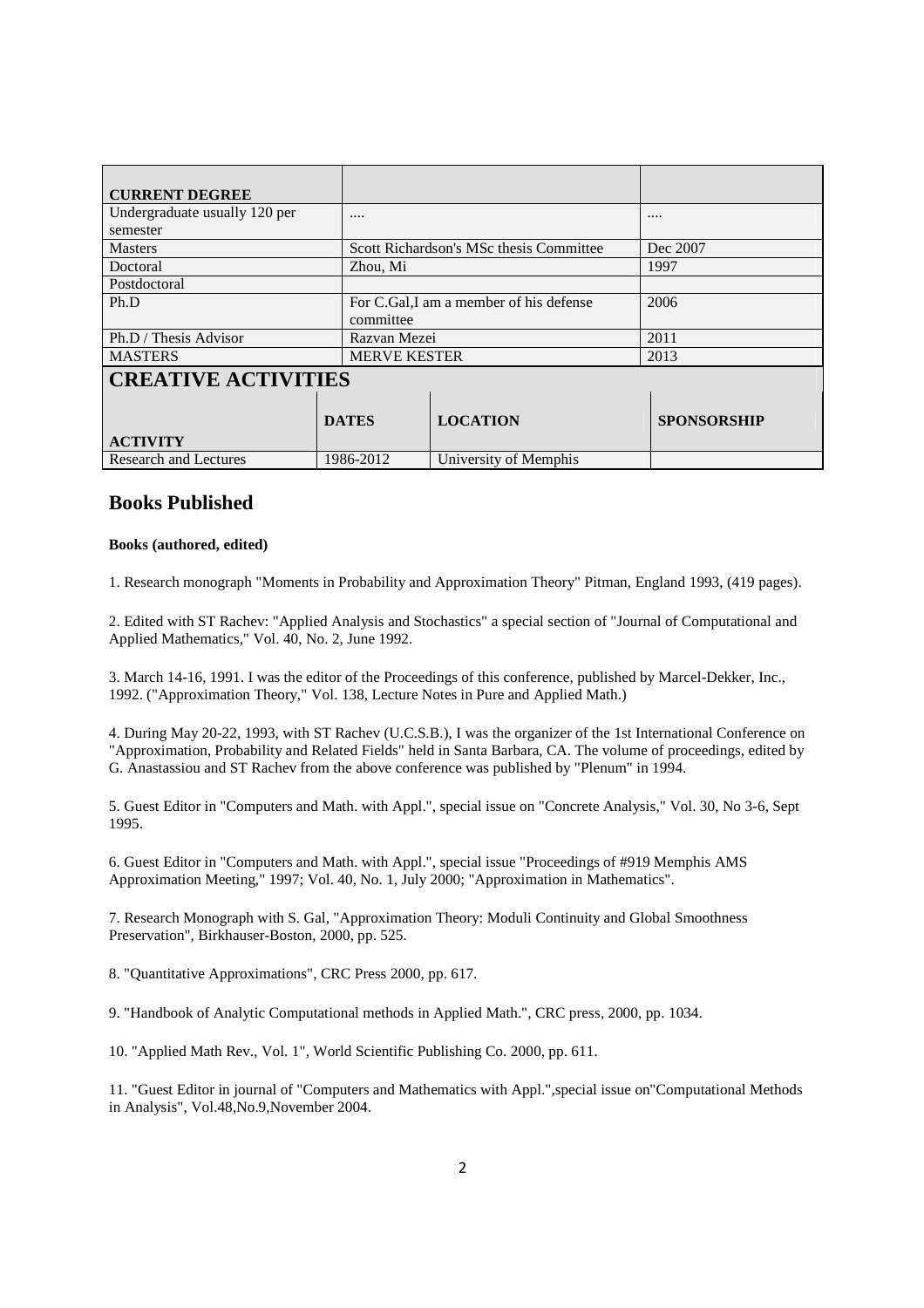12. RESEARCH MONOGRAPH , 693 PAGES, ACCEPTED FOR PUBLICATION BY SPRINGER AND WORLD SCIENTIFIC PUBLISHING CORP.

TITLE: "FRACTIONAL DIFFERENTIATION INEQUALITIES", PUBLISHED BY

SPRINGER, NY, HEIDELBERG, 2009.

RESEARCH MONOGRAPH, "PROBABILISTIC INEQUALITIES", 430 PAGES, WORLD SCIENTIFIC PUBLISHING CORPORATION, 2010.

RESEARCH MONOGRAPH, "FUZZY MATHEMATICS: APPROXIMATION THEORY",

455 PAGES, SPRINGER, NY, HEIDELBERG, 2010.

RESEARCH MONOGRAPH, "ADVANCED INEQUALITIES", 418 PAGES, WORLD SCIENTIFIC PUBLISHING

CORPORATION, SINGAPORE, NEW YORK, 2010.

RESEARCH MONOGRAPH, "INTELLIGENT MATHEMATICS: COMPUTATIONAL ANALYSIS", 814 PAGES, SPRINGER, HEIDELBERG, NEW YORK, 2011.

GEORGE ANASTASSIOU AND OKTAY DUMAN: "TOWARDS INTELLIGENT MODELING: STATISTICAL APPROXIMATION THEORY", SPRINGER HEIDELBERG, 2011.

"INTELLIGENT SYSTEMS: APPROXIMATION BY ARTIFICIAL NEURAL NETWORKS", SPRINGER HEIDELBERG, 2011.

"INEQUALITIES BASED ON SOBOLEV REPRESENTATIONS", SPRINGER NY, 2011.

"APPROXIMATION BY MULTIVARIATE SINGULAR INTEGRALS", SPRINGER NY, 2011.

"ADVANCES ON FRACTIONAL INEQUALITIES", SPRINGER NY, 2011.

"TOPICS IN COMPLEX APPROXIMATION", CAMBRIDGE SCIENTIFIC PUBLISHERS, CAMBRIDGE, UK, 2013.

G. ANASTASSIOU AND R. MEZEI, "APPROXIMATION BY SINGULAR INTEGRALS", CAMBRIDGE SCIENTIFIC PUBLISHERS, CAMBRIDGE, UK, 2013.

GEORGE ANASTASSIOU AND IULIANA IATAN, " INTELLIGENT ROUTINES: SOLVING MATHEMATICAL ANALYSIS WITH MATLAB, MATHCAD, MATHEMATICA AND MAPLE", vol. 39, INTELLIGENT SYSTEMS REFERENCE LIBRARY, SPRINGER, NY, HEIDELBERG, 2013.

G. ANASTASSIOU AND O. DUMAN, " ADVANCES IN APPLIED MATHEMATICS AND APPROXIMATION THEORY: CONTRIBUTIONS FROM AMAT 2012, PROCEEDINGS", EDITED VOLUME,

SPRINGER, NEW YORK, 2013.

**Book Reviews**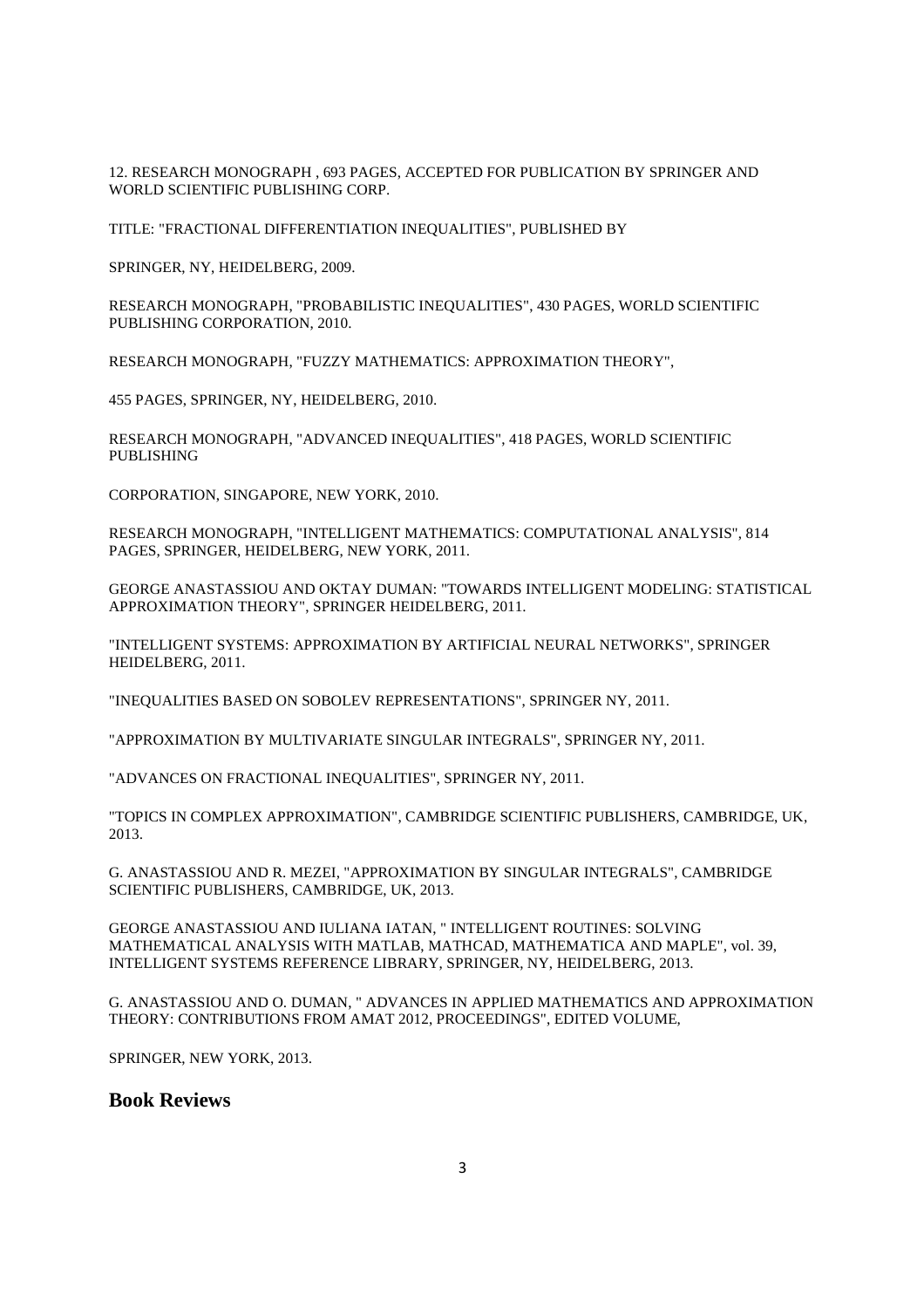Many

RESEARCH PROPOSALS REVIEWER.

Many

### **Refereed Journal Publications**

1. "A study of positive linear operators by the method of moments", Ph. D. thesis, The University of Rochester, (1984), Rochester NY.

2. "An improved general stochastic inequality", Bulletin of the Greek Mathematical Society, Vol. 24, 1983, pp. 1- 11.

3. "A K-attainable inequality related to the convergence of positive linear operators:, Journal of Approximation Theory, vol. 44, No. 4, August 1985, pp. 380-383.

4. "Miscellaneous sharp inequalities and Korovkin type convergence theorems involving sequences of probability measures", Journal of Approximation Theory, Vol. 44, No. 4, August, 1985, pp. 384-390.

5. With O. Shisha, "Monotone Approximation with Linear Differential Operators", Journal of Approximation Theory, Vol. 44, No. 4, August, 1985, pp. 391-393.

6. "A study of positive linear operators by the method of moments, one dimensional case", Journal of Approximation Theory, Vol. 45, No. 3, Nov. 1985, pp. 247-270.

7. "A discrete Korovkin Theorem", Journal of Approximation Theory, Vol. 45, No. 4, Dec., 1985, pp. 383-388.

8. "On a discrete Korovkin Theorem", Journal of Approximation Theory, 61, pp. 384-386 (1990), correction.

9. "Multi-dimensional quantitative results for probability measures approximating the unit measure", Journal of Approximation Theory and Appl., Vol. 2, No. 4, pp. 93-103.

10. "Korovkin inequalities in real normed vector spaces", 1986, pp. 235-238, Proceedings "Approx. TH. V", Academic Press (Refereed).

11. "Korovkin type inequalities in real normed vector spaces", Journal of Approximation Theory and Appl., Vol. 2, No. 2, 1986, pp. 39-53.

12. "The Levy radius of a set of probability measures satisfying basic moment conditions involvint  $\{t, t\}$ , Constructive Approximation Journal (1987) 3: pp. 257-263.

13. "A comparison of Prohorov and Lipschitz metrics" Bulletin of Greek Math. Soc., Vol. 28, 1987 A, pp. 1-5.

14. "On the degree of weak convergence of a sequence of finite measures to the unit measure under convexity" J. Approx. Th., Vol. 51, No. 4, Dec. 1987, pp. 333-349.

15. "The Levy radius of a set of probability measures satisfying moment conditions involving a Tchebycheff system of functions" J. Approx. Th. and Appl., Vol. 3, No. 2-3 Aug. 1987, pp. 50-65.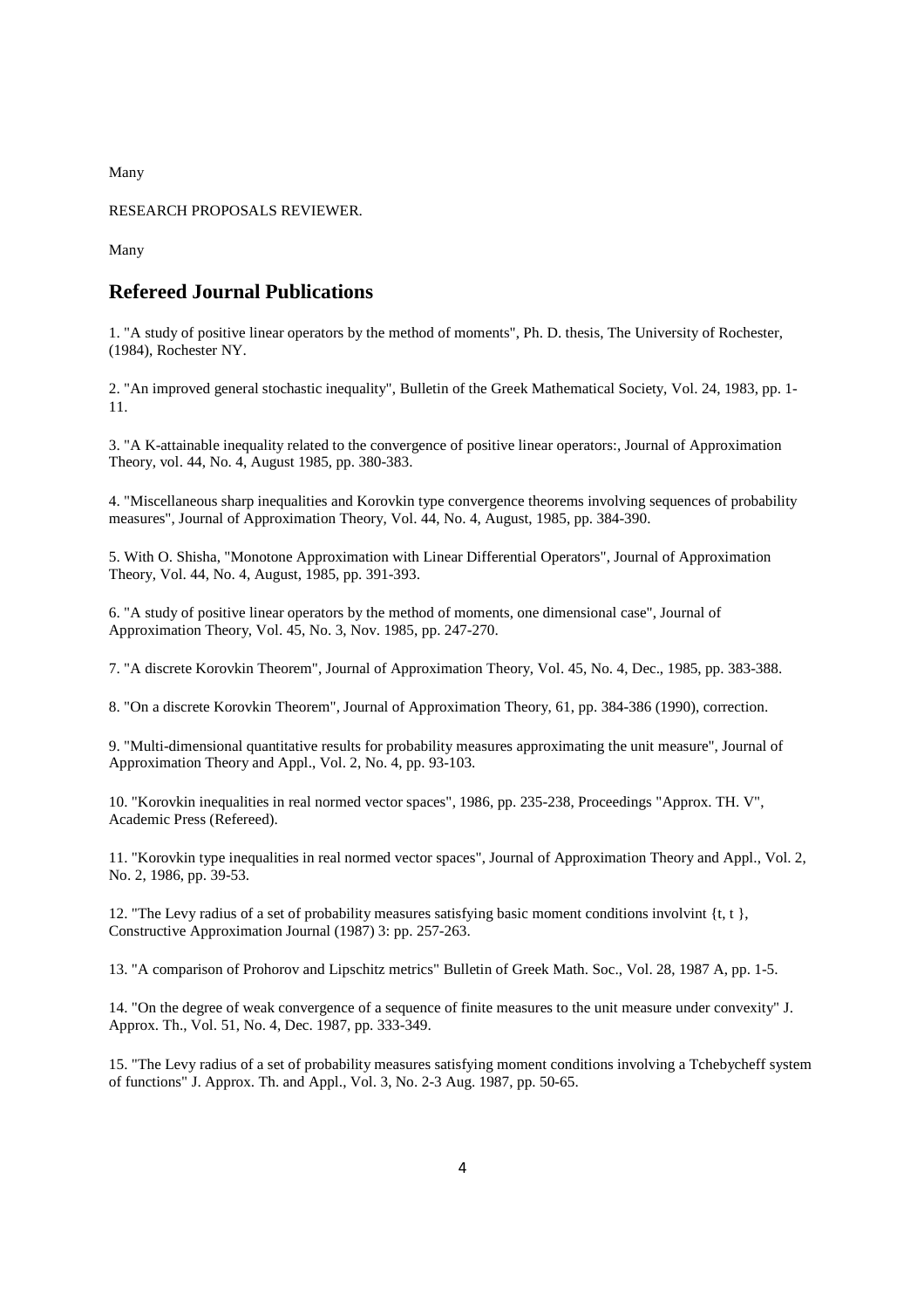16. "The Rate of Weak convergence of convex type positive finite measures", J. Math. Anal. and Appl., Vol. 136, No. 1, 1988, pp. 229-248.

17. "Smooth rate of weak convergence of convex type positive finite measures", J. Math. Anal. and Appl., 141, pp. 491-508, 1989.

18. "Rate of convergence of non-positive linear convolution type operators. A sharp inequality", J. Math. Anal. and Appl., 142, pp. 441-451, 1989.

19. "Sharp inequalities for convolution type operators", Journal Approximation Theory, 58, pp. 259-266, 1989.

20. "Rate of convergence of positive linear operators through an Extended complete Tchebycheff system," Journal Approximation Theory, 59, pp.125-149, 1989.

21. With ST Rachev. "Approximation of a random Queue by Means of Deterministic Queueing models", "Approximation Theory VI", Vol. I (1989), pp. 9-11, Academic Press (refereed).

22. "Weak convergence and the Prokhorov Radius for Probability measures", Approx. Opt, & Comp.: Th. & Appl., AG Law & CL Wang (eds). North Holland, pp. 47-48, 1990.

23. "Spline monotone approximation with linear differential operators", J. Approx. Th. and Appl., 5, pp. 61-67, 1989.

24. With SA Ali and O Shisha "Discrete Best L-1, Approximation in the Gauges Sense, "Numerical Functional Analysis and Optim., 11 (5 & 6), pp. 411-417 (1990).

25. "Monotone Approximation by Pseudopolynomials", Approx. Theory, pp. 5-11, Academic Press, New York, Boston, (1991).

26. "A Discrete Stochastic Korovkin Theorem", Int. J. Math. & Math. Sci., Vol. 14, No. 4, pp. 679-682 (1991).

27. "Korovkin inequalities for stochastic processes", J. Math. Anal. & Appl., Vol. 157, No. 2, pp. 366-384 (1991).

28. With C. Cottin and H. Gonska "Global smoothness of approx. functions", "Analysis", Vol. 11, pp. 43-57, (1991).

29. "Bivariate monotone approximation," "Proc. A.M.S.", Vol. 112, No. 4, pp. 959-964, (1991).

30. With C. Cottin and H. Gonska "Global Smoothness preservation by multivariate Approximation operators", "Israel Mathematical Conference Proc.", Weizmann Science Press, Vol. 4, 1991, pp. 31-44.

31. "Weak Convergence and the Prokhorov Radius", "J. Math. Anal. & Appl.", Vol 163, No. 2, pp. 541-558, (1992).

32. With ST Rachev. "Moment problems and their applications to characterization of stochastic processes, queueing theory and rounding problems". Proceedings 6th S.E.A. meeting "Approximation Theory," pp. 1-77, Marcel Dekker, Inc., New York, 1992.

33. With XM Yu. "Bivariate Probabilistic Wavelet Approximation" Proc. 6th S.E.A. Meeting, "Approximation Theory," pp. 79-92, Marcel Dekker, Inc., New York, 1992.

34. With XM Yu. "Probabilistic Discrete Wavelet Approx.", "Num. Func. Anal. & Opt.", Vol. 13, pp. 117-121, 1992.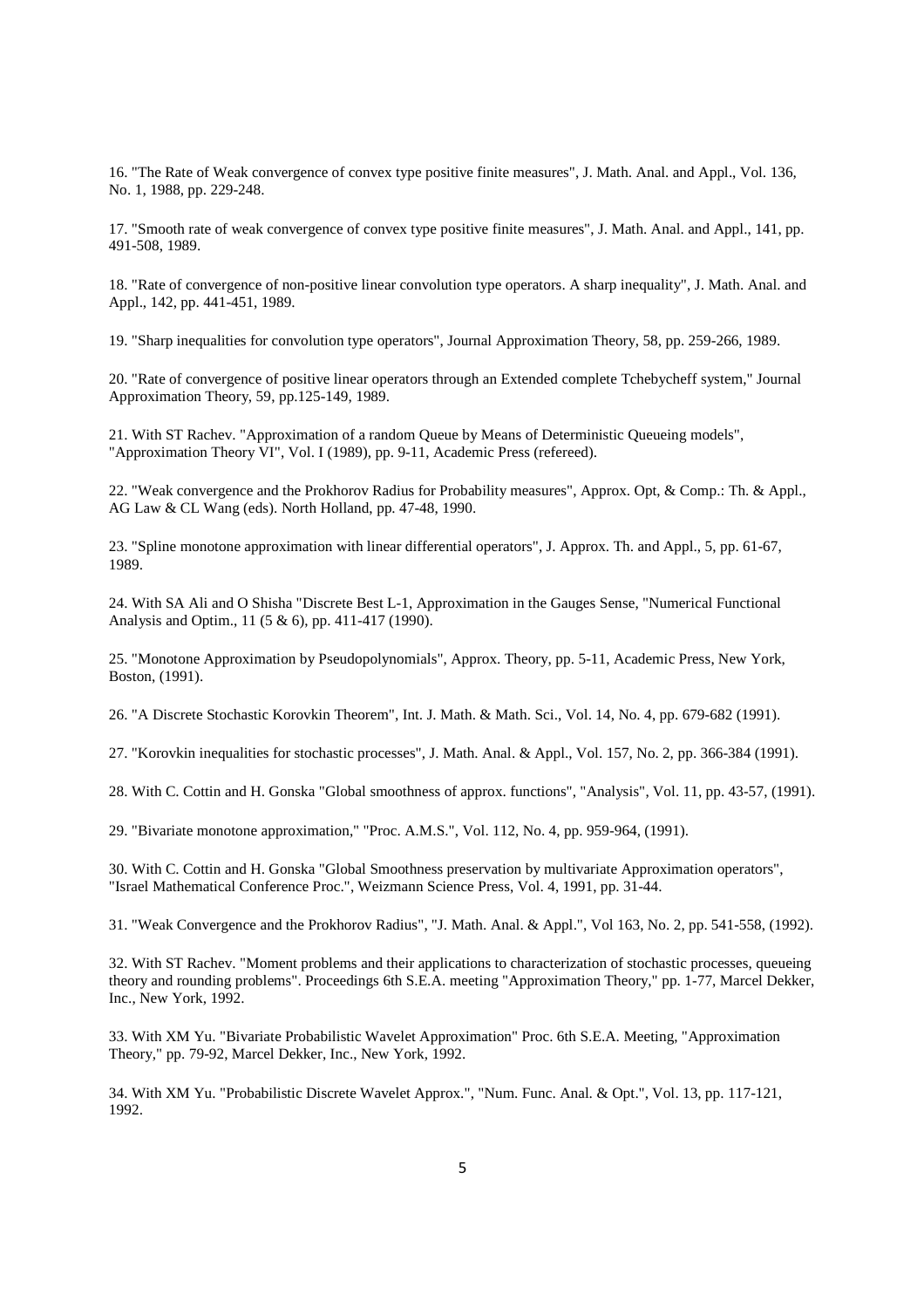35. With ST Rachev. "How precise is the approximation of a random queue by means of deterministic queueing models", Computers & Math. with Appl.", Vol. 24, No. 8/9, pp. 229-246, 1992.

36. With XM Yu, "Monotone and Probabilistic Wavelet Approximation", "Stoch. Anal. & Appl.", Vol. 10, No. 3, pp. 251-264, 1992.

37. With XM Yu. "Convex and Coconvex - Probabilistic Wavelet Approximation," "Stoch. Anal. & Appl.", Vol. 10, No. 5, pp. 507-521, 1992.

38. With SM Yu. "Multivariate Prob. Approx. in Wavelet Structure," Approx. Th. & Appl., Vol. 8, No. 4, pp. 17-27, 1992.

39. "A generalized K-attainable inequality related to the weak convergence of probability measures," Rev. Academia d Ciencias Zaragoza 47, pp. 103-120, 1992.

40. "Higher order monotone approximation with linear differential operators," "Indian Journal of Pure and Applied Math", 24(4), pp. 263-266, 1993.

41. With XM Yu and ST Rachev. "Multivariate Probabilistic Wavelet Approx.", Proc. Int. Conf. on "Approx., Prob. and Related Fields", U.C.S.B., Santa Barbara, CA, May 20-22, 1993, Plenum, Edited by G. Anastassiou, ST Rachev, pp. 65-74, 1994.

42. With H. Gonska, "On some shift-invariant integral operators, multivariate case", Proc. Int. Conf. on "Approx. Prob. and Related Fields," U.C.S.B., Santa Barbara, CA, May 20-22, 1993, Plenum, edited by G. Anastassiou and ST Rachev, pp. 41- 64, 1994.

43. "Lp-Korovkin type inequalities for positive linear operators," "Approx. Prob. and Related Fields," edited by G. Anastassiou, ST Rachev, Plenum, Proc. U.C.S.B. Conference, May 20-22, 1993, pp. 19-40, 1994.

44. With XM Yu. "Bivariate Constrained Wavelet Approximation," "J.Comp. and Appl. Math.", 53 (1994), 1-9.

45. "Central limit theorem, weak law of large numbers for martingales in Banach spaces and weak invariance principle a quantitative study," "Journal of Multivariate Analysis," 52, pp.158-180 (1995).

46. With H. Gonska, "On some shift-invariant integral operators, univariate case," "Annales Polonici Mathematici," pp. 225- 243, LXI. 3, 1995.

47. "Comparison Theorems on Moduli of Continuity," in a special issue on "Concrete Analysis" within "J. Computers, Math. and Appls.," pp. 15-21, Vol. 30, No. 3-6, 1995.

48. With M. Zhou "On some Saturation Properties of the Representation Formulae for (Co) m-Parameters Operator Semigroups," special issue on "Concrete Analysis" in J. "Computers, Math. & Appl," pp. 243-253, Vol. 30, No. 3-6, 1995.

49. With H. Gonska, "On Stochastic Global Smoothness," Rev. Academia de Ciencias Zaragoza 49, (1994), pp. 119- 136.

50. "Differentiated Shift-invariant Multivariate Integral Operators," in S.W.J. Pure and Appl. Math, Electronic Journal, Vol. 1, pp. 13-19, 1995.

51. "On Ostrowski Type Inequalities," Proc. A.M.S., Vol. 123, No. 12, Dec 1995, pp. 3775-3781.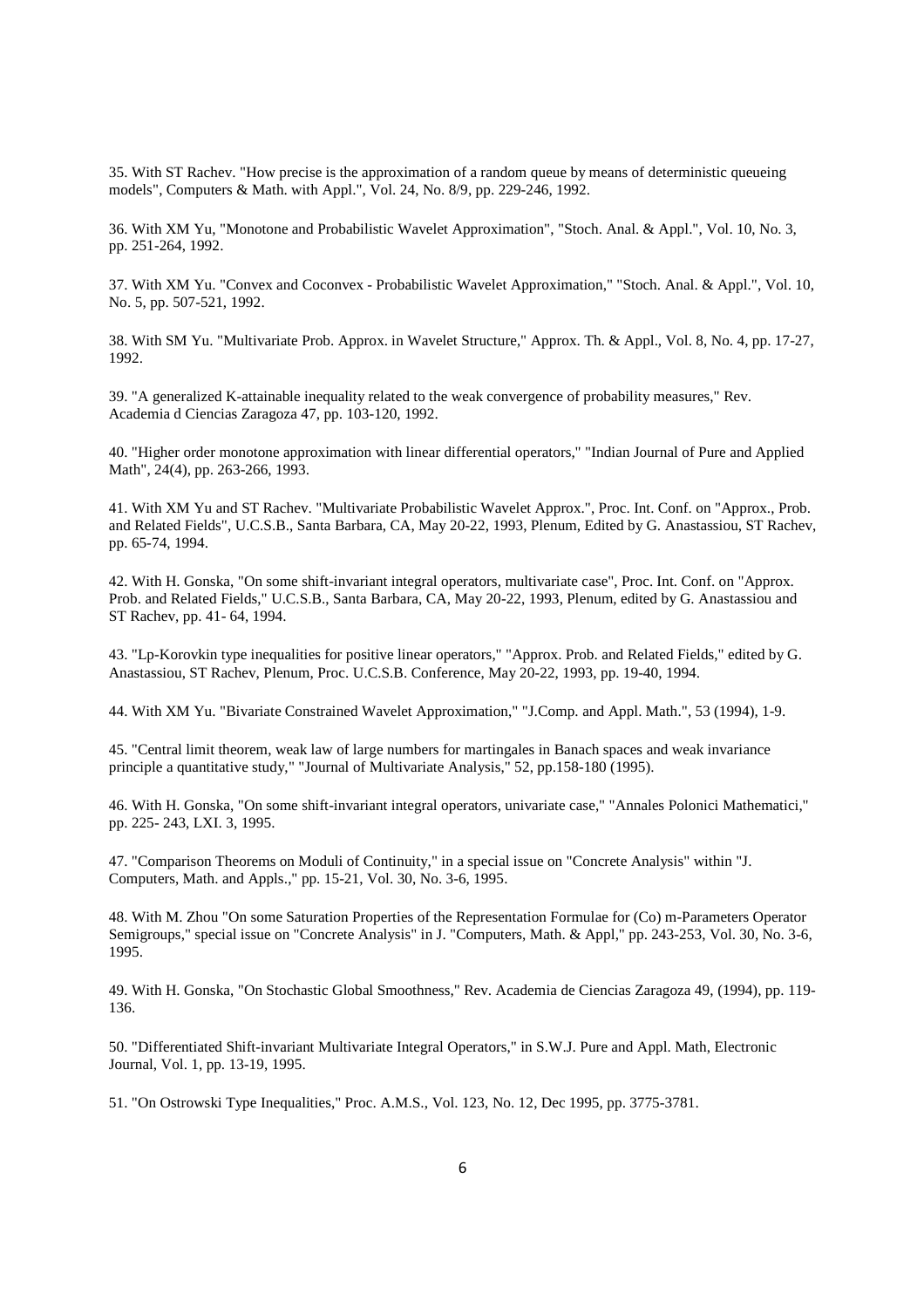52. With Mi Zhou. "Asymptotic Expansions of the (Co) m-Parameter Operator Semigroups," "Num. Funct. Anal. & Optim," 16, (9 & 10), pp.1273-1291, 1995.

53. "Differentiated Shift-invariant Integral Operators," approx. Th. VIII, Vol. 1, Approx. and Interp., CK Chui and LL Schumaker (eds.) pp. 1-6, 1995, World Scientific Publishing Co., Inc.

54. Zhou, Mi and G. Anastassiou, "Asymptotic Expansions Related to (Co) m-Parameter Operator Semigroups," Approx. Th. VIII, Vol. 1, Approx. and Interp., CK Chui and LL Schulmaker (eds), pp. 563-570, 1995, World Scientific Publ. Co., Inc.

55. With Mi Zhou. "Representation Formulae for (Co) m-Parameter Operator Semigroups," "Annales Polonici Mathematici," LXIII. 3, pp. 247-272, 1996.

56. "Global Smoothness Preservation by Singular Integrals," "Proyecciones revista de Mathematica," Chile, Vol. 14, No. 2, pp. 83-88, 1995.

57. With A. Bendikov, "A Sharp Error Estimate for the Numerical Solution of Multivariate Dirichlet Problem," J. Computational and Applied Math." 75 (1996) pp. 215-229.

58. With XM Yu. "Multivariable Probabilistic Scale Approximation," in Journal "Fundamental Sciences and Appl." Plovdiv, Bulgaria, 1997, Vol. 5, 41-57.

59. With Mi Zhou. "On Simultaneous Approximation of Feller Operator," "Computers and Mathematics with Appl.", 31(1996), no. 10, 31-44.

60. "Lattice Homomorphism - Korovkin Type Inequalities for Vector Valued Functions," Hokkaido Math. J., 1997 Vol. 26(1997), p. 337-364.

61. "Shape and Probability preserving Univariate Wavelet Type Operators" in "Communications in Applied Analysis," 1(1997), no. 3, 303-314.

62. "Multivariate Ostrowski Type Inequalities," "Acta Mathematica Hungarica," 76(4) (1997), 267-278.

63. "Differentiated Shift - Invariant Integral Operators, Multivariate Case," "Bulletin Inst. of Math., Academia Sinica", Vol. 25, No.4, 1997, 243-275.

64. "Rate of Convergence of Some Neural Network Operators to the unit-univariate Case," J. Math. Anal. and Appl. 212, 237- 262 (1997).

65. "Lattice Homomorphism Inequalities for Vector Valued Functions," "Proceedings Non-Linear Analysis," 2nd WCNA, 1996, Nonlinear Analysis, Theory, Methods and Applications, Vol. 30, No. 1, pp. 549-554, 1997.

66. With A. Bendikov, "A Discrete Analog of Kac's Formula and Optimal Approximation of the Solution of the Heat Equation." "Indian J. of Pure and Applied Math" 28(10): 1367-1389, 1997.

67. "Optimal bounds on the average of a bounded off observation in the presence of a single moment condition", V. Benes and J. Stepan (eds.), Distributions with given Marginals and Moment Problems, p.p. 1-13, 1997 Kluwer Acad. Publ., The Netherlands.

68. "Weak Convergence of Squashing Neural Network Operators Studied Asymptotically." "Neural Parallel and Scientific Computation" 5(1997) 439-448.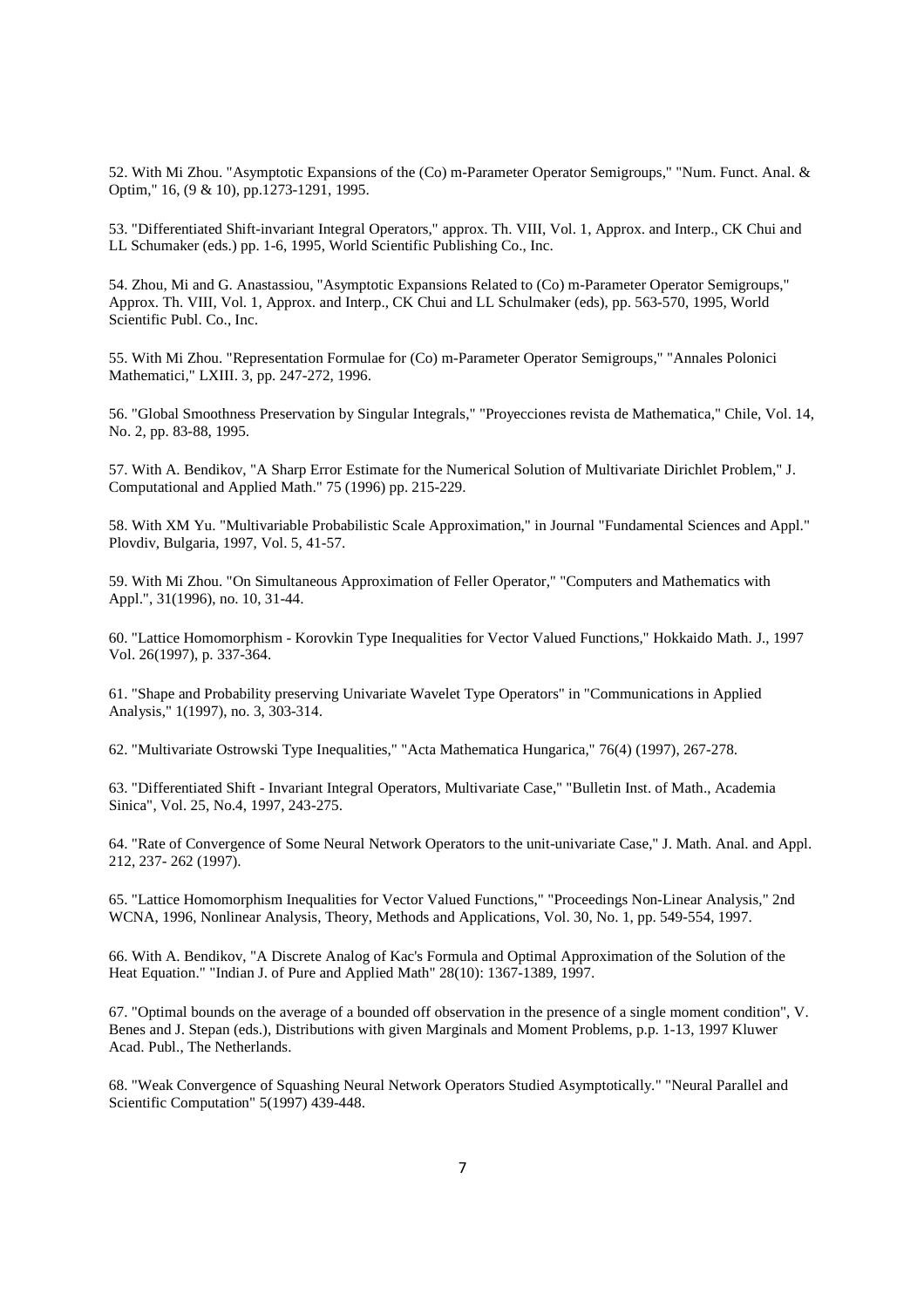69. With XM Yu. "Shape preserving bivariate shift-invariant operators", Rev. Academia de Ciencias, Zaragoza 52(1997), pp. 43-50.

70. With A. Bendikov, "A sharp error estimate for the Numerical Solution of Multivariate Dirichlet Problems ," "Stochastic Analysis and Applications," 16(3), 403-422 (1998).

71. With M. Ganzburg, "L-positive Approximation," Revue Roumaine de Math. Pures et Appl., 43 (1998), 5-6, 475- 494.

72. "Higher Order Univariate Wavelet Type Approximation," "Approximation Theory," "In memory of A.K. Varma," pp. 43-60, Marcel Dekker, 1998.

73. Differentiated Shift - Invariant Integral Operators, Univariate Case," "Applicable Analysis," Vol 68 (3-4), 281- 311, (1998).

74. With T. Rychlik, "Moment Problems on Random Rounding Rules Subject to Two Moment Conditions," "Comp. and Math with Appl.," Vol. 36, No. 1, pp. 9-19, 1998.

75. "Opial type inequalities for Linear Differential Operators," "Math. Ineq. Appl." Vol1, No. 2, (1998), 193-200.

76. "Weak Convergence of Cardaliaguet Euvrard Neural Network Operators Studied Asymptotically," "Results in mathematics," 34 (1998) 214-223.

77. "General Fractional Opial type Inequalities," "Acta Applicandae Mathematicae," 54: 303-317, 1998.

78. With S.G. Gal "On some shift invariant integral operators, univariate case, revisited," "Journal of Computational Analysis & Appl.", Vol 1, No. 1, 3-23, 1999.

79. With S.G. Gal, "General Theory of Global Smoothness preservation by Singular Integrals, univariate case," "Journal of Computational Analysis and Applications." , Vol. 1, No. 3, 1999, pp.289-317.

80. "Opial type inequalities involving fractional derivatives of functions," "Non-linear Studies.", Vol. 6, No.2, 1999, pp. 207-230.

81. "The Degree of Convergence of Sequences of Multivariate Wavelet Type Operators," Approx. Th. 98, Proc. Int. Conf. Nashville, Approximation Th. IX, Vol 1, Theoretical Aspects, 1-6, 1998, edited by C.K. Chui, R.L. Schumaker.

82. With T. Rychlik, "Rates of uniform Prokhorov convergence of probability measures with given three moments to a Dirac one," "Comp. & Math. with Appl.", 38 (1999), 101-119.

83. "Inequalities for local moduli of continuity", "Applied Math. Letters" 12 (1999) 7-12.

84. With S.G. Gal, "Global smoothness preservation by Multivariate Singular Integrals," "Bulletin of Australian Math. Soc.", 61 (2000), 489-506.

85. With S.T. Rachev, "Solving moment problems with applications to stochastics", Monografii Matematice", Univ. of the West from Timisoara, Romania, No. 65/1998, pp. 77.

86. With S. Gal, "On some differentiated shift-invariant integral operators, univariate case, revisited", "Advances in Nonlinear Variational Inequal", (1999), 2 (2), 71-83.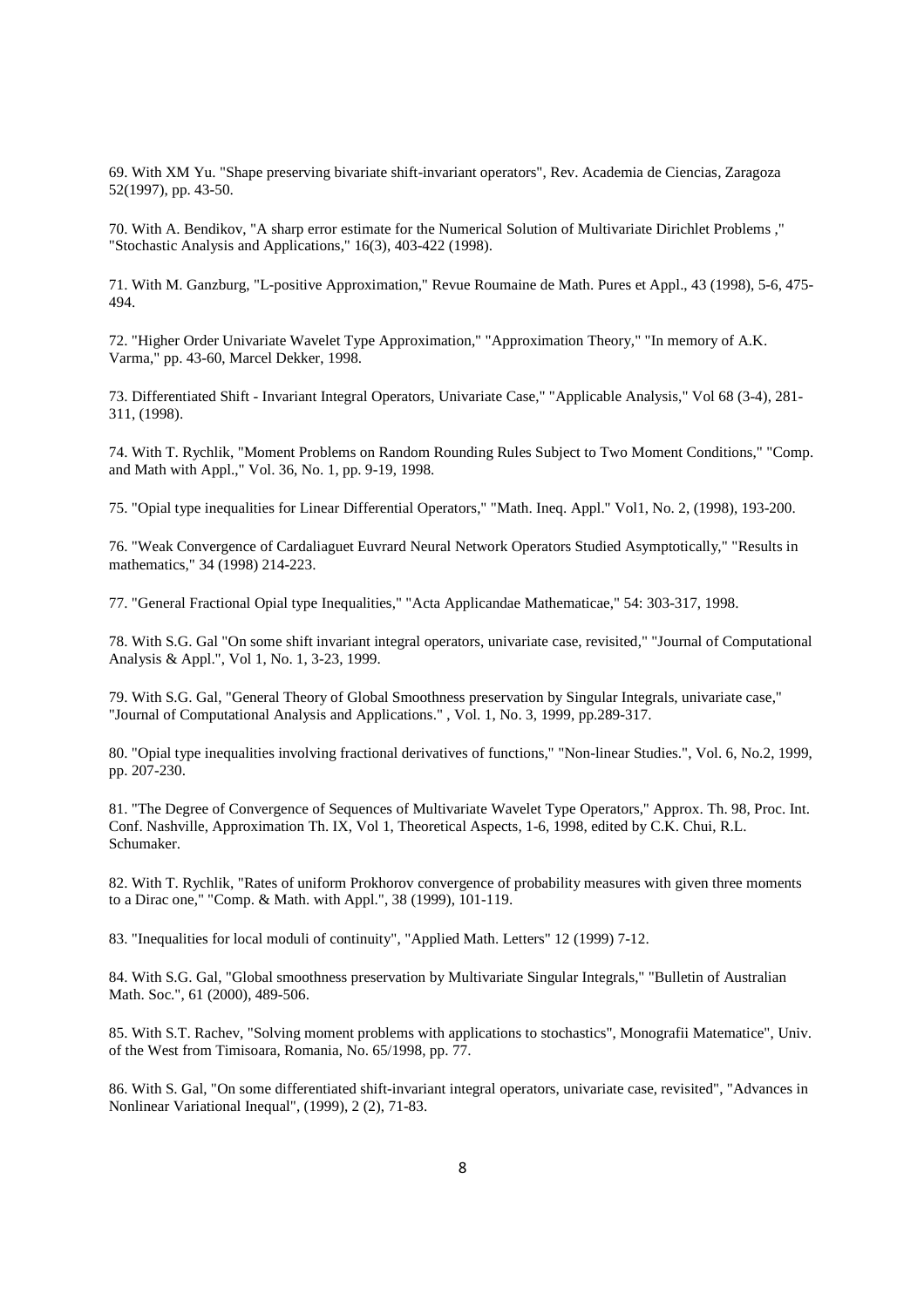87. With S. Gal, "On some differentiated shift-invariant integral operators, multivariate case, revisited", "Advances in Nonlinear Variational Inequal", (1999), 2 (2), 97-109.

88. With J. Pecaric, "General Weighted Opial Inequalities for Linear Differential Operators", J. Math. Anal. & Appl. 239, 402-418 (1999).

89. With T. Rychlik, "Refined rates of bias convergence for generalized L-statistics in the I.I. D case", "Applicationes Mathematicae", (Warsaw) 26 (1999), 437-455.

90. With Stamatis Cambanis, "Non-orthogonal Wavelet Approximation with Rates of Deterministic Signals", J. "Comp & Math with Appl.," 40 (2000) 21-35.

91. "Rate of Convergence of Some Multivariate Neural Network Operators to the Unit" , J. "Comp. and Math with Appl.," 40 (2000) 1-19.

92. With S. Gal, "On the convergence of generalized singular integrals", RGMIA, Vol. 3, no. 4, article #9, 2000,pp.611-617, Electronic journal.

93. With T. Rychlik, "Moment Problems on Random Rounding Rules Subject to One Moment Condition," "Communications in Applied Analysis," 5 (2001), no. 1, 103-111.

94. "Opial type inequalities involving functions and ordinary and fractional derivatives," "Communications in Applied Analysis", 4 (2000), no. 4, p. 547-560.

95. "Degree of Approximation of Order Statistics Functionals, Dependent Case", "Handbook on Analytic-Computational methods in Applied Mathematics", Editor G. Anastassiou, CRC Press, 2000, pp. 1-30.

96. "Higher Order Multivariate Wavelet Type Approximation" Proc. #941 AMS meeting "Wavelet Analysis and Multiresolution Methods", Editor Tian He, Marcel Dekker, N.Y. 2000, pp. 1-25.

97. With T. Rychlik "Prokhorov radius of a neighborhood of zero described by three moment constraints," Journal of Global Optimization, 16: 69-75, 2000.

98. With S. Gal ,"Convergence of generalized singular integrals to the unit, univariate case", Math Inequalities & Applications, Vol. 3, no. 4 (2000), 511-518 .

99.With S. Gal ,"Convergence of generalized singular integrals to the unit, multivariate case", "Applied Math. Rev., Vol. 1," World Sci. Publ. Co., 2000, 1-8.

100."General Moment Optimization problems", "Encyclopedia of Optimization", eds. C. Floudas, P. Pardalos, Kluwer,pp.198- 205,vol.II,2001

101. With S.G. Gal, "On some shift invariant Multivariate Integral operators, revisited," "Communications in Applied Analysis", April 2001,vol.5,no.2,265-275. Also see RGMIA,Vol.2,No.1,1999,www.rgmia.vu.edu.au .

102.With J.J. Koliha and J. Pecaric "Opial inequalities for fractional derivatives," "Dynamical Systems and Appl.", (2001)10,395-406.

103. With S. Gal, "Partial shape preserving approximations by Bivariate Hermite-Fejer polynomials", "Computers and Math. with Appl.",42(2001)57-64.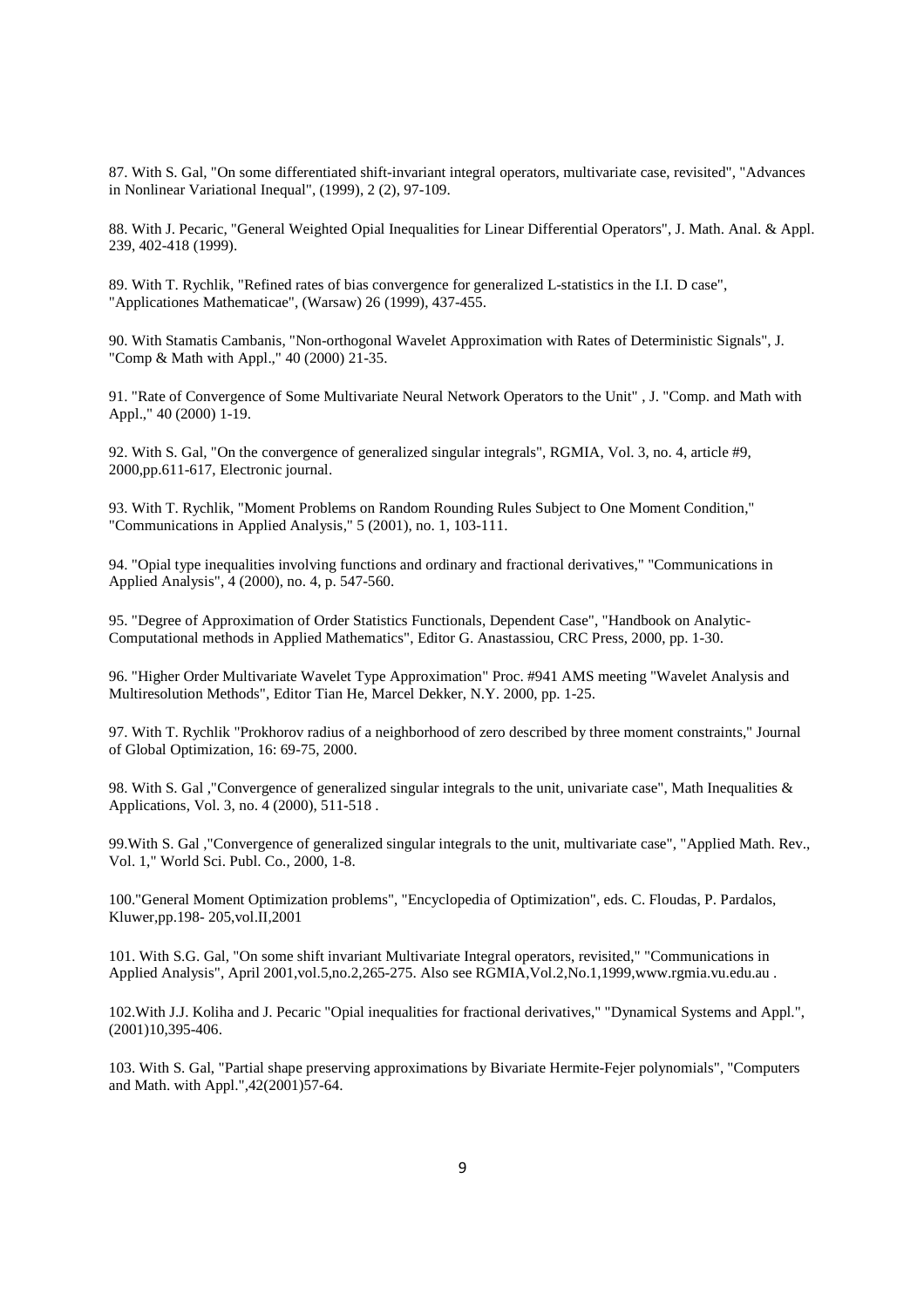104. With S. Gal, "Partial shape preserving approximations by bivariate Shepard operators", "Computers and Math. with Appl.",42(2001)47-56.

105.With A.Bendikov,"A sharp error estimate for the numerical solution of multivariate Dirichlet problem for the heat equation","Stochastic Analysis and Applications",19(3),343-360(2001).

106. With S. Gal, "Nonpositive Jackson-type approximations to definite integrals", "Trends in Approximation Theory", ed. K. Kopotun, T. Lyche, M. Neamtu, Vanderbilt Press, Nashville, TN, pp. 11-17, 2001

107.With S.Dragomir,"On some estimates of the remainder in Taylor's formula",J.Math.Anal.& Appl.,vol.263,246- 263(2001).

108.With T. Rychlik, "Exact rates of Prokhorov convergence under three moment conditions", Proc. "Crete Opt. Conf.", Greece, 1998: "Combinatorial and Global Optimization",pp.33-42,P.M.Pardalos et al eds.World Scientific (2002).

109.With J.Goldstein,"Fractional Opial type inequalities and fractional differential equations","Results in Mathematics", 41(2002),197-212.

110.With S.Gal,"On a Fuzzy trigonometric approximation theorem of Weierstrass type","The journal of Fuzzy Mathematics", 9(2001),no.3,701-708.

111."Taylor integral remainders and moduli of smoothness",Korean Proceedings,Vol.1, "Inequalities Theory and Applications", Eds.Y.Cho,J.K.Kim,and S.Dragomir,pp.1-31,Nova Publ.,NY,2001.

112.With J.Koliha and J.Pecaric,"Opial type Lp-inequalities for fractional derivatives","Inter.J.of Math.& Math.Sci.", 31:2(2002)85-95.

113.With V.Papanicolaou,"Probabilistic Inequalities and remarks","Applied Math.Letters",15(2002)153-157.

114."Multidimensional Ostrowski inequalities,revisited","Acta Mathematica Hungarica"97(4)(2002)339-353.

115."Univariate Ostrowski inequalities,revisited","Monatshefte Math.",135,175-189(2002).

116."Multivariate Montgomery identities and Ostrowski inequalities","Numer.Funct.Anal.and Opt."23(3&4)247- 263(2002).

117."Rate of convergence of Bounded Linear operators",Proceedings of 10nth Internat.Conference on Approx.Th., March 2001,St.Louis,MO,ed.L.Shumaker,pp.1-7,2002.

118."A new expansion formula","Cubo",Vol.5,No.1,2003,pp.25-31.

119.Book review:"Semi-Markov Processes & Reliability",by N.Limnios and G.Oprisan,Birkhauser(2001)",in" Journal of Computational Analysis and Applications",Vol.4,No.2,April 2002,pp.175-176.

120. With S. Gal, "On global smoothness preservation in complex approximation","Annales Polonici Mathematici",LXXIX.3(2002),199-205.

121. "Rate of convergence of Fuzzy Neural Network operators,univariate case","J.Fuzzy Mathematics",10(2002),no.3,755-780.

122. "On H-fuzzy differentiation","Mathematica Balkanica",New Series Vol.16.,2002,Fasc.1-4,pp.153-193.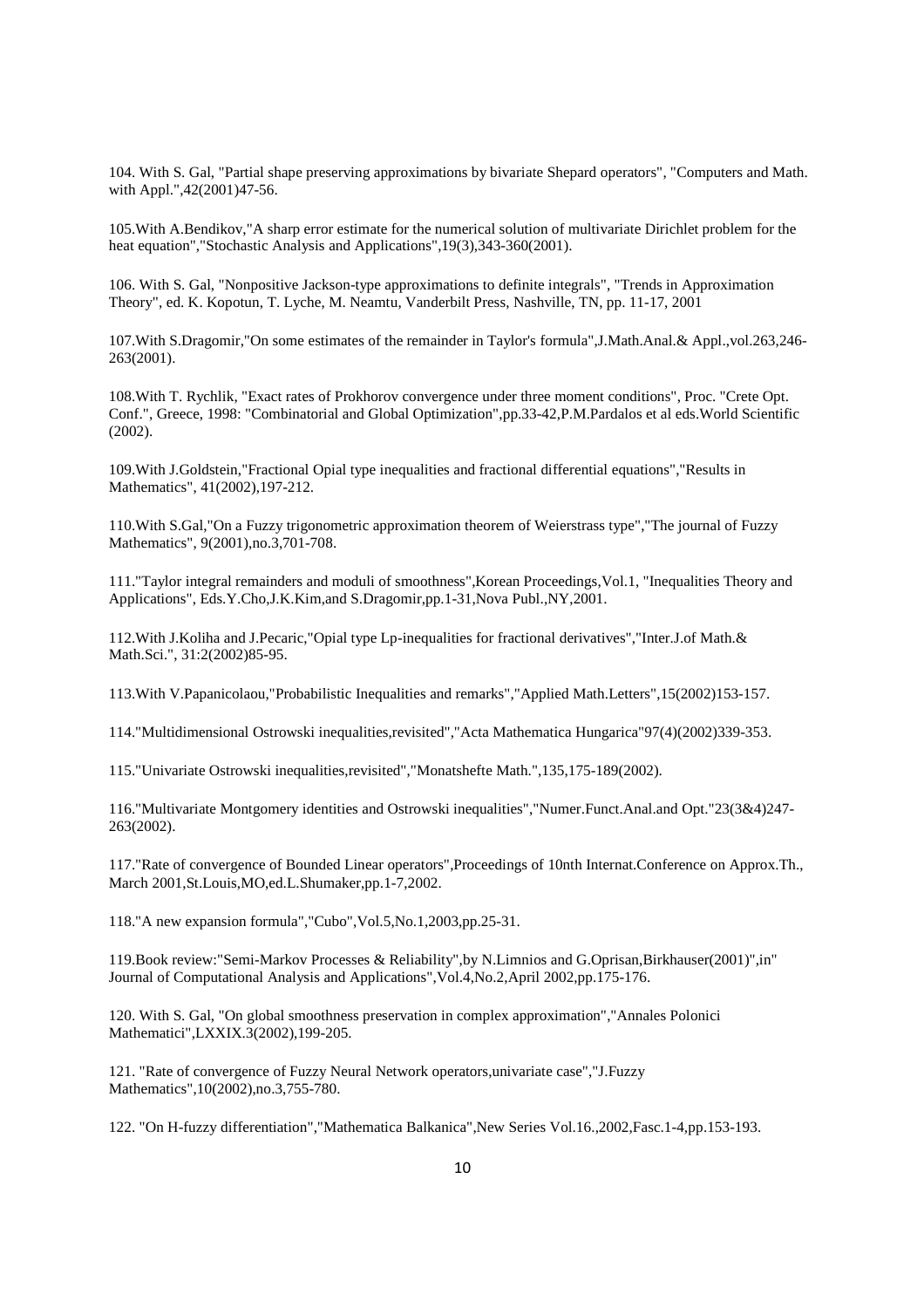123. "Probabilistic Ostrowski type inequalities","Stochastic Analysis and Applications",Vol.20,no.6,pp.1177- 1189,2002.

124. "On Gruss type multivariate integral inequalities","Mathematica Balkanica",Vol.17,No.1-2(2003),pp.1-13.

125. "Fuzzy Ostrowski type inequalities", "Computational and Applied Mathematics",Brazil,Vol.22,N.2,279- 292,2003.

126. "High order Approximation by univariate shift-invariant integral operators", 2 volumes edited by R.Agarwal and Donal O'Regan,"Nonlinear Analysis and Applications",Vol.I,pp.141-164,2003,Kluwer.

127. "Fractional Ostrowski type inequalities", "Communications in Applied Analysis",7(2003),no.2,203-208.

128. With V.Papanicolaou,"A new basic sharp integral inequality", "Revue Roumaine De Mathematiques Pure et Appliquees",Vol.47,no.4,2002,399-402.

129."Integration by parts on the Multivariate domain","Anals of University of Oradea,fascicola mathematica", TomIX,5-12,pp.13-32,(2002),Romania.

130."Univariate Fuzzy-Random Neural Network Approximation Operators","Computers and Mathematics with Appl.",Special issue/Proceedings edited by G.Anastassiou of special session "Computational Methods in Analysis", AMS meeting in Orlando,Florida,November 2002,Vol.48(2004),1263-1283.

131."High order Approximation by multivariate shift-invariant convolution type operators", "Computers and Mathematics with Applications"(CAM),Special issue on "Computational Methods in Analysis",edited by G.Anastassiou, Vol.48(2004),1245-1261.

132."Opial type inequalities involving fractional derivatives of two functions and applications","Computers and Mathematics with Applications",Vol.48(2004),1701-1731.

133."Fuzzy Wavelet type Operators","Nonlinear Functional Analysis and Appl.",S.Korea,vol.9,no.2,2004,pp.251- 269.

134.With Gisele Ruiz Goldstein and J.A.Goldstein,"Multidimensional Opial inequalities for functions vanishing at an interior point", "Atti Accad Lincei c.Fis.Mat.Natur.",/"Rend.Mat.Acc.Lincei",s.9,v.15,2004,5-15.

135."Fuzzy Approximation by Fuzzy Convolution type Operators",CAM, special issue edited by G.Anastassiou,vol.48,2004,1369-1386.

136."High order Fuzzy Approximation by Fuzzy Wavelet type and Neural Network Operators",CAM ,special issue edited by G.Anastassiou,vol.48,2004,1387-1401.

137."A general discrete measure of dependence","Internat.J.of Appl.Math.Sci.",vol.1,2004,37-54, www.gbspublisher.com

138."Fractional Opial Inequalities for two functions",General Seminar of Math.,Vol.26-29,1999-2003, U.Patras,Greece,pp.9-20,2004.

139."Holder-Like Csiszar's type inequalities","Int.J.Pure &Appl.Math.Sci.",Vol.1(2004),pp.9-14, www.gbspublisher.com.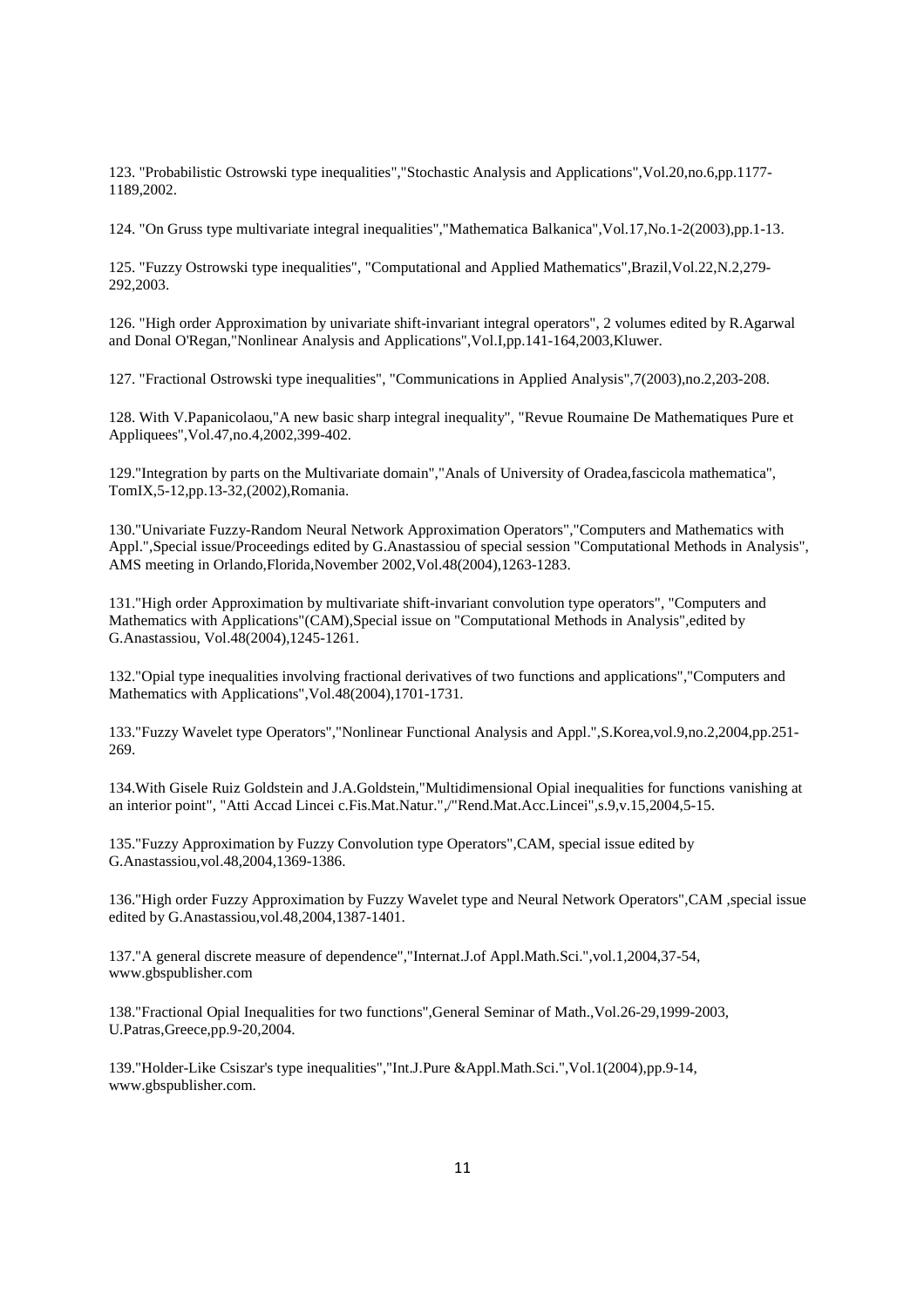140."Fractional Opial inequalities for several functions with applications","J.of Computational Analysis and Applications",Vol.7,No.3,233-259,2005.

141."The Csiszar's f-divergence as a measure of dependence", "Anal.Univ.Oradea,fasc.math.",vol.11(2004),pp.27- 50.

142."Fuzzy Taylor formulae","Cubo",Chile,Vol.7,No.3,(1-13),Dec.05.

143."Estimates for distances between fuzzy wavelet type operators",accepted,Y.Cho et al Editors,S.Korea, Vol.4.,Inequalities and Applications, 2004,Nova,N.Y.

144."Basic optimal approximation of Csiszar's f-divergence","Proceedings of 11nth Internat.Conf.Approx.Th",editors C.K.Chui et al,2004,pp.15-23.

145."Higher order optimal approximation of Csiszar's f-divergence","Nonlinear Analysis",61(2005),309-339.

146."Global smoothness and uniform convergence of smooth Picard singular operators","Computers and Mathematics with Applications", 50(2005), 1755-1766.

147.with Gisele Ruiz Goldstein and J.A.Goldstein,"Multidimensional Weighted Opial Inequalities",

"Applicable Analysis",Vol.85,no.5,May 2006,579-591.

148."Representations & estimates to Csiszar's f-divergence","Panamerican Mathematical Journal",Vol.16(2006),No.1,83-106.

149."Applications of Geometric Moment Theory Related to Optimal Portfolio Management","Computers and Mathematics with Appl.",2006,Vol.51,1405-1430.

150."Fractional and other Approximation of Csiszar's f-divergence",(Proc.FAAT 04-Ed.F.Altomare),

in "Rendiconti Del Circolo Matemitico Di Palermo",Serie II,Suppl.76(2005),pp.197-212.

151. "Csiszar and Ostrowski type inequalities via Euler-type and Fink identities","Panamerican Math. Journal",Vol.16,2006,no.2,77-91.

152.with G.Ruiz Goldstein and J.Goldstein,"Uniqueness for evolution in multidimentional time",

"Nonlinear Analysis",Vol.64,2006,33-41.

153."Lp convergence with rates of smooth Picard singular operators",Proceedings edited by

Ravi Agarwal et al,"Inter.Conf.Diff. &Difference Eq. with Appl.",held in Melbourne,FLA,August 1-5,2005, pp.31- 45,Hindawi,2006,NY-Cairo.

154.with S.Gal,"Shape preserving approximation in vector ordered spaces","Appl.Math.Letters",Vol.18,2005,1408- 1411.

155."Optimal Approximation of Discrete Csiszar f-divergence","Mathematica Balkanica",New

Series,Vol.20,2006,Fasc.2,pp.185-206.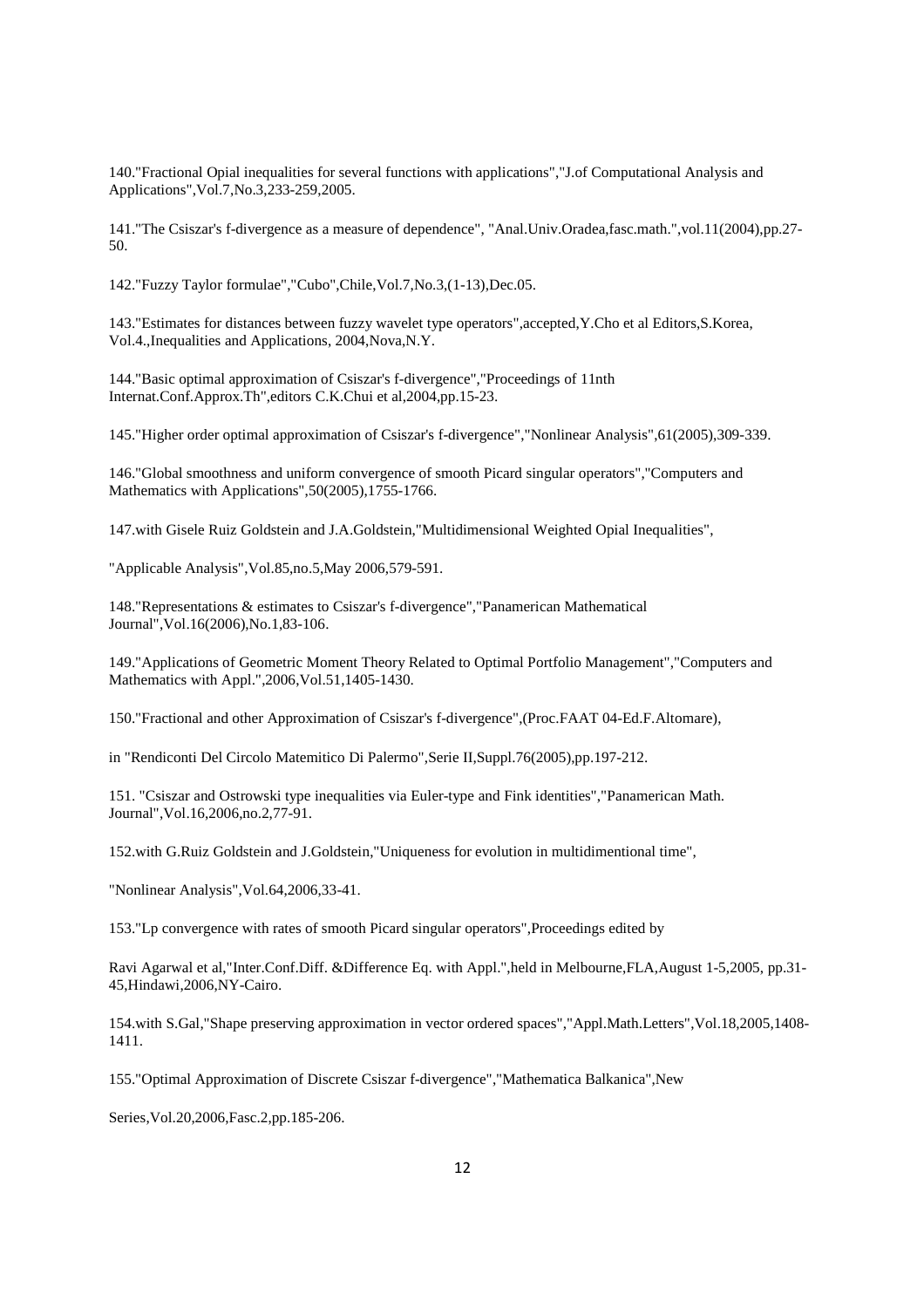156.with S.Gal,"Geometric and Approximation properties of a complex Post-Widder operator in the unit disk","Appl.Math.Letters",19(2006),314-319.

157.with S.Gal,"On the best approximation of vector valued functions by polynomials with coefficients in vector spaces","Annali di Matematica",(2007) 186 (2) :251-265.

158."On basic fuzzy Korovkin Theory","Studia Univ.Babes-Bolyai,Mathematica",Vol.L,No.4,

Dec.2005,pp.3-10.

159."Fuzzy Random Korovkin Theory and Inequalities",in "Mathematical Inequalities & Applications",pp.63- 94,Vol.10,No.1,Jan 2007.

160.with S.Gal,"On Fuzzy Trigonometric Korovkin Theory",J.Nonlinear Functional Analysis and Appl.",S.Korea,Vol.11,No.3 (2006) ,pp. 385-395.

161.with S.Gal,"Geometric and Approximation Properties of generalized singular integrals in the unit disk","J.Korean Math.Soc.",43(2006),No.2,pp.425-443.

162."Basic convergence with rates of Smooth Picard Singular Integral Operators",

"J.Computational Analysis and Applications",Vol.8,No.4,313-334,2006.

163.with S.Gal,"Geometric and Approximation properties of some singular integrals in the unit

disk"

"J.of Inequalities and Applications", 2006,Article ID 17231 , 19pp.

164.with S.Gal,"Geometric and Approximation properties of some Rotation-invariant integral

operators in the unit disk","J.of Computational Analysis and Applications",Vol.8,No.4,

357-368,2006.

165."Difference of general Integral Means",in "Journal of Inequalities in Pure and Applied Mathematics", Vol.7 (5) ,Article 185, pp.13 ,2006, http://jipam.vu.edu.au/

166. "Stochastic Korovkin Theory given quantitatively",in "The Scientific Journal FACTA UNIVERSITATIS,Series Mathematics and Informatics", Vol.22 (1) (2007),43-60.

167.with S.Gal,"Approximation of vector valued functions by polynomials with coefficients in normed spaces and applications","Demonstratio Mathematica",Vol.39,No.3(2006),pp.539-552.

168."Fuzzy Korovkin Theorems and Inequalities",in "J.Fuzzy Mathematics", Vol.15, No.1,2007,

pp.169-205.

169."On Fuzzy Global Smoothness Preservation",in "J.Fuzzy Math.",vol.15,no.1,2007,219-231.

170."High Order Ostrowski type Inequalities",in"Applied Math.Letters",20(2007)616-621.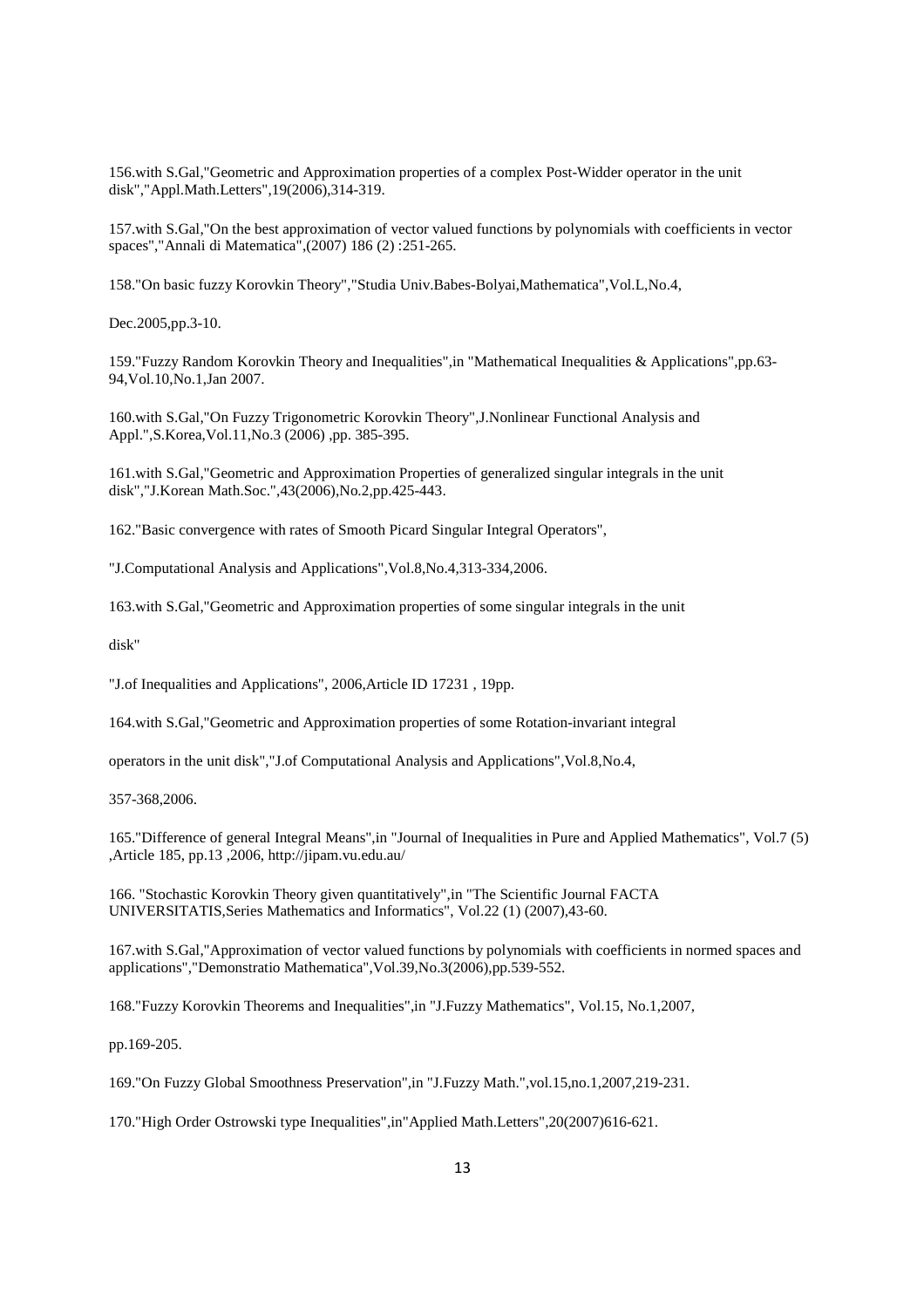171."Higher order Fuzzy Korovkin Theory via Inequalities","Communications in Applied Analysis",10(2006),no.2,359-392.

172."Taylor-Widder Representation Formulae and Ostrowski,Gruss,Integral Means and Csiszar type inequalities",in"Computers and Mathematics with Applications",54(2007),9-23.

173."Chebyshev-Gruss Type Inequalities via Euler Type and Fink identities",

"Mathematical and Computer Modelling",45(2007) 1189-1200.

174."Multivariate Fink type identity and Multivariate Ostrowski,Comparison of Means and Gruss type Inequalities",in "Mathematical and Computer Modelling", 46(2007)351-374.

175."On Hardy-Opial Type Inequalities",in "J.of Math.Anal. and Approx.Th.",Vol.2(1)

(2007),1-12.

176."Gruss type inequalities for the Stieltjes integral", "J.Nonlinear Functional

Analysis & Appls.",Vol.12, No.4,(2007),pp.583-593.

177."Multivariate Fractional Taylor's formula",in "Communications in Applied Analysis",11

(2007)(2),189-199.

178."Quantitative estimates for Distance between Fuzzy Wavelet type operators",in "Journal

of Concrete and Applicable Mathematics",Vol.5,No.1,pp.25-52,2007.

179. "Opial type inequalities for Cosine and Sine Operator functions","Semigroup Forum",76(1),

(2008),pp.149-158.

180. "Generalized Shisha-Mond type inequality"," Anals of Univ.in Oradea,Fascicola Mathematica",Tom XV(2008) ,141-143.

181. with O.Duman, "A Baskakov type generalization of Statistical Korovkin Theory",

"Journal of Mathematical Analysis and Applications",2008,vol.340,476-486.

182. "Opial type inequalities involving Riemann-Liouville fractional derivatives of two functions with Applications", "Mathematical and Computer Modeling",2008,vol.48,344-374.

183. " Riemann-Liouville Fractional Opial Inequalities for several functions with Applications",

"Communications in Applied Analysis",12 (2008),no.4, 377-398.

184. "Riemann-Liouville Fractional Multivariate Opial type inequalities on Spherical Shells",

"Bulletin of Allahabad Math.Soc.",India, 23 (1) (2007), 65-140.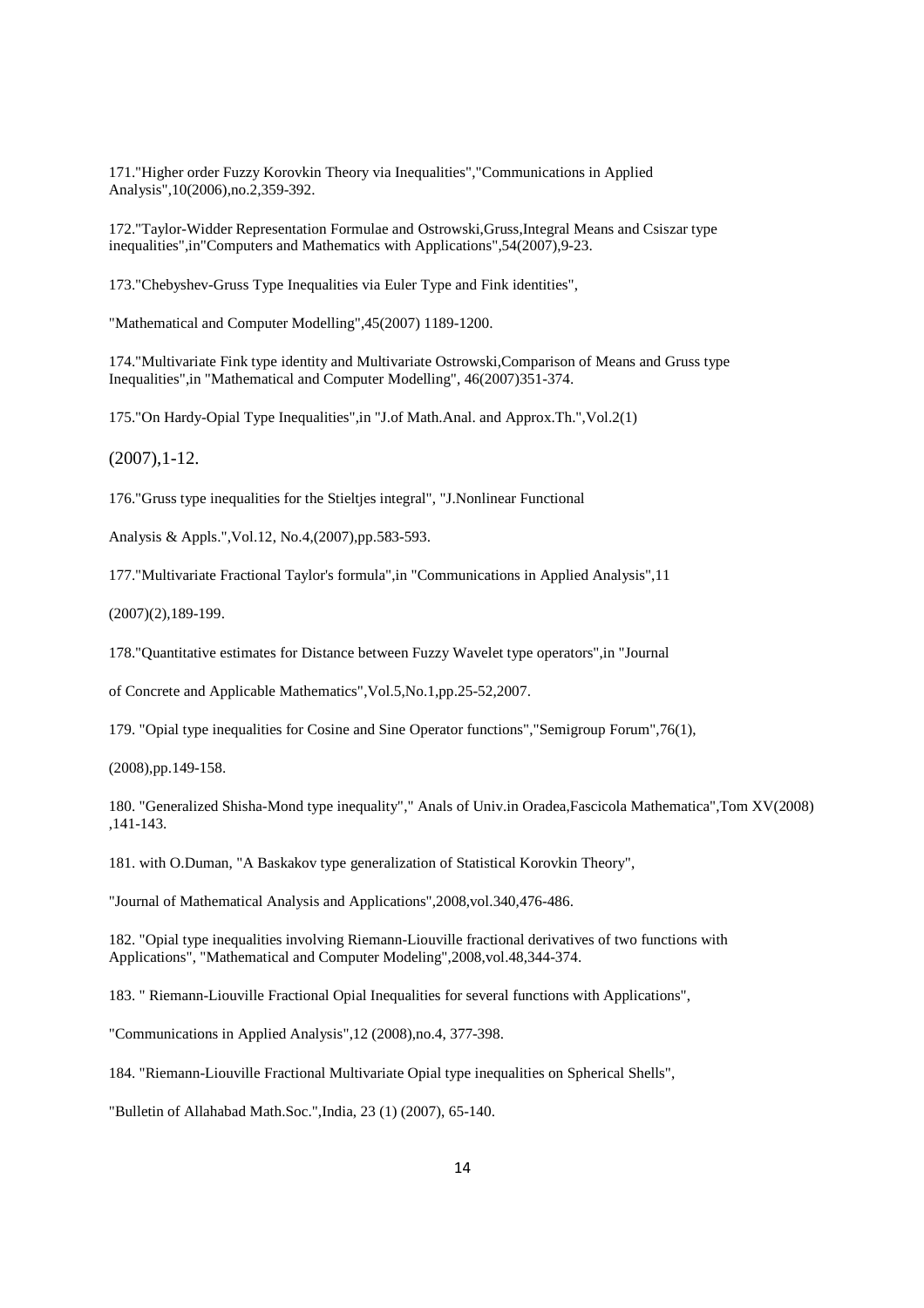185. "Riemann-Liouville Fractional multivariate Opial inequalities on spherical shell",

accepted,"RGMIA monographs",2007,http://rgmia.vu.edu.au/

186. "Reverse Riemann -Liouville Fractional Opial Inequalities for several functions",

"Complex variables and Elliptic equations",Vol.53,no.6,523-544,2008.

187. "Hilbert-Pachpatte type general Integral inequalities","Applicable Analysis",2007,vol.86,no.8, 945-961.

188. "Hilbert-Pachpatte type general multivariate integral inequalities","Intern.J.Appl.Math."Vol.20,no.4,2007,pp.549-573.

189. "Opial type inequalities for Widder derivatives","PANAM.MATH.J.",2007,vol.17,no.4,pp.59-69.

190."Representations of Functions","Nonlinear Functional Analysis and Applications",2008, vol.13, no.4, 537-561.

191."Opial type inequalities for Semigroups","Semigroup Forum",75(2007),624-633.

192.with O.Duman," Statistical Fuzzy Approximation by Fuzzy positive linear Operators","Computers and Mathematics with Applications", 2008, vol.55, 573-580.

193.with O.Duman," On statistical fuzzy Trigonometric Korovkin theory","Journal

of Computational Analysis and Applications",2008,vol.10,no.3,333-344.

194.with S.Gal,"Geometric and Approximation properties of some complex Sikkema and Spline

operators in the unit disk","J.of Concrete and Appl.Math.",2008,vol.6,no.2,177-188.

195."Multivariate Stochastic Korovkin Theory given quantitatively","Math.Comp.Modeling", 2008,vol.48,558-580.

196."Applications of Moments to Finance","General Seminar of Math.",Vol.30-32,2004-2006,

Dept.Math.,Univ.Patras,Greece,2007,35-59.

197."Fuzzy Stochastic Korovkin Theory given quantitatively","General Seminar of Math.",Vol.30-32,2004-2006,

Dept.Math.,Univ.Patras,Greece,2007,121-152.

198."About Fuzzy Wavelet type Operator","General Seminar of Math.",Vol.30-32,2004-2006,

Dept.Math.,Univ.Patras,Greece,2007,185-193.

199."Multivariate Euler type identity and Ostrowski type inequalities","Proc.Inter.Conf."Numer.

Anal.& Approx.Th.",Cluj-Napoca,Romania,July5-8,2006,pp.27-54.

200."Optimal Multivariate Ostrowski Euler type inequalities","Studia Univ."Babes Bolyai",

Mathematica,Vol.LII,No.1,March 2007.pp.25-61.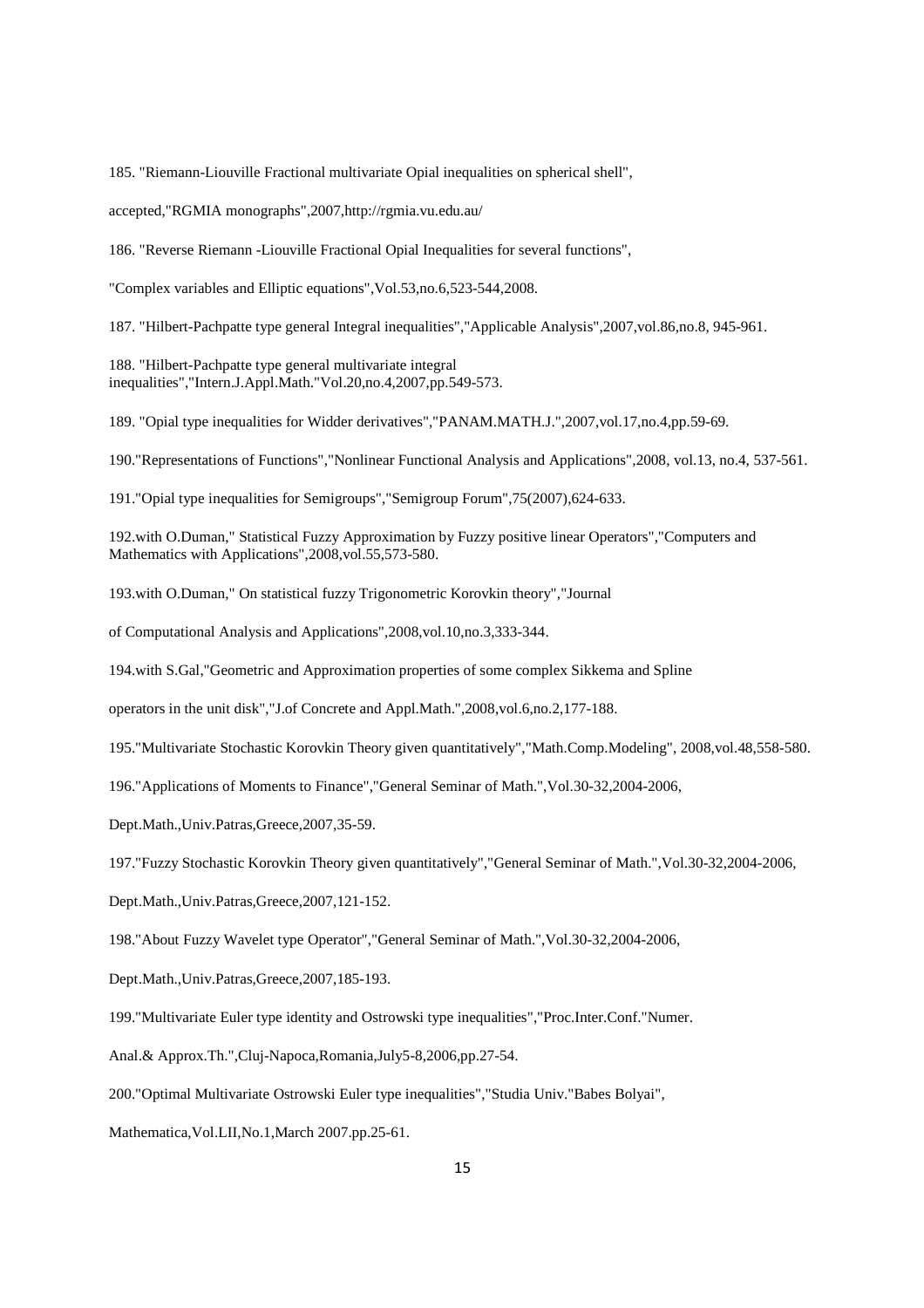201"Multivariate Chebyshev-Gruss and Comparison of integral means type inequalities via a multivariate Euler type identity", "Demonstratio Mathematica",40 (2007), no.3, 537-558.

202."Chebyshev-Gruss type and Comparison of integral means inequalities

for the Stieltjes integral","Panamerican Mathematical Journal",Vol.17(2007),no.3,91-109.

203.with J.Goldstein,"Ostrowski type inequalities over Euclidean domains",Rend.Lincei

Mat.Appl.18(2007),305-310.

204."Ostrowski type inequalities over spherical shells","Serdica",2008,vol.34,629-650.

205.with J.Goldstein,"Higher Order Ostrowski type inequalities over Euclidean domains",

"Journal of Math.Anal. and Appl.",337(2008)962-968.

206."Multivariate Fractional Ostrowski type inequalities","Computers and Mathematics with Applications",54(2007)434-447.

207."Chebyshev-Gruss type inequalities on R^N over spherical shells and balls",

"Applied Math.Letters",2008,vol.21,119-127.

208."Multivariate Euler type identity and Optimal multivariate Ostrowski type inequalities",

"Advances in Nonlinear Variational Inequalities",Vol.10(2007),no.2,51-104.

209."Fractional Multivariate Opial type inequalities over spherical shells","Communications in Appled Analysis",Vol.11(2007),no.2,201-233.

210."QUANTITATIVE MULTIVARIATE RANDOM KOROVKIN THEORY",ANALELE UNIVERSITATII ORADEA,FASC.MATEMATICA,TOM XV(2008),253-264.

211."OSTROWSKI TYPE INEQUALITIES OVER BALLS AND SHELLS VIA TAYLOR-WIDDER FORMULA", "J.OF INEQUAL.IN PURE AND APPL. MATH.", volume 8 (2007), issue 4, article 106, 13 pp., http://jipam.vu.edu.au

212."CONVERSE FRACTIONAL OPIAL INEQUALITIES FOR SEVERAL FUNCTIONS",CUBO,VOL.10,NO.1(2008),117-142.

213."GROTHENDIEK TYPE INEQUALITIES",APPLIED MATH. LETTERS,21(2008),1286-1290.

214."CAPUTO FRACTIONAL MULTIVARIATE OPIAL TYPE INEQUALITIES ON SPHERICAL SHELLS", PROCEEDINGS OF "AMAT 2008",HELD AT U.MEMPHIS,OCTOBER 11-13,2008,ORGANISER G.ANASTASSIOU, Eudoxus Press, Memphis, TN, USA, JOURNAL OF CONCRETE AND APPLICABLE MATHEMATICS, VOL. 8, NO.1,

41-91, 2010.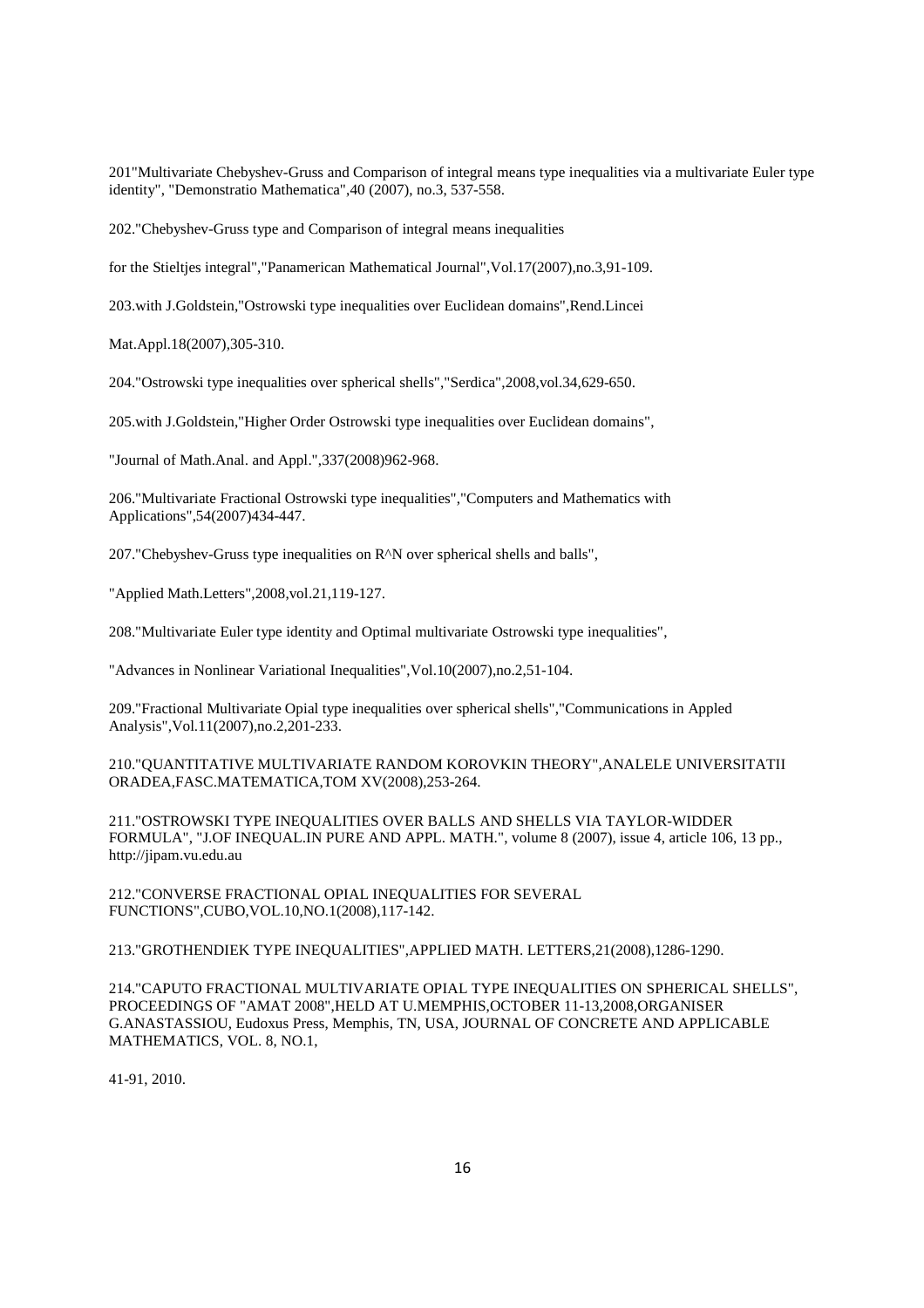215.WITH O.DUMAN,"STATISTICAL APPROXIMATION TO PERIODIC FUNCTIONS BY A GENERAL CLASS OF LINEAR OPERATORS", "J. OF CONCRETE AND APPLICABLE MATH.", vol. 7, no.3, pp.200-207, 2009.

216."OPIAL TYPE INEQUALITIES FOR VECTOR VALUED FUNCTIONS", "BULLETIN OF GREEK MATH.SOC.",vol.55, 2008, pp.1-8.

217."FRACTIONAL POINCARE TYPE INEQUALITIES", "INDIAN J. OF MATH.", vol.50, no.3, 2008, 533-571.

218."FRACTIONAL SOBOLEV TYPE INEQUALITIES","APPLICABLE ANALYSIS",VOL.87(5),2008,607-624.

219."POINCARE LIKE INEQUALITIES FOR SEMIGROUPS,COSINE AND SINE OPERATOR FUNCTIONS", "SEMIGROUP FORUM",2009, 78 : pp.54-67.

220."HILBERT-PACHPATTE TYPE FRACTIONAL INTEGRAL INEQUALITIES","MATH. AND COMP. MODELING", 49 (2009), 1539-1550.

221."CAPUTO FRACTIONAL OSTROWSKI TYPE INEQUALITIES","J.APPLIED FUNCT.ANAL.", vol.4, no.2, 218-236, 2009.

222.WITH O.DUMAN AND E.ERKUS-DUMAN,"STATISTICAL APPROXIMATION FOR STOCHASTIC PROCESSES", "J.STOCHASTIC ANALYSIS AND APPLICATIONS", 27: 3, 460-474, 2009.

223.WITH ALI ARAL,"GENERALIZED PICARD SINGULAR OPERATORS", "COMPUTERS AND MATH. WITH APPL.", 57, 2009, 821-830.

224."RIEMANN-LIOUVILLE AND CAPUTO FRACTIONAL APPROXIMATION OF CSISZAR'S f-DIVERGENCE", "SARAJEVO J. OF MATH.", vol.(5)(17),no.1,2009,pp.3-12.

225."MULTIVARIATE FRACTIONAL TAYLOR'S FORMULA REVISITED", "SARAJEVO J. OF MATH.", 5 (18) (2009), NO.2, 159-167.

226."DISTRIBUTIONAL TAYLOR FORMULA","NONLINEAR ANALYSIS", 70(2009),3195-3202.

227."POINCARE TYPE INEQUALITIES FOR LINEAR DIFFERENTIAL OPERATORS", "CUBO",2008, vol.10, no.3, pp.13-20.

228."POINCARE AND SOBOLEV TYPE INEQUALITIES FOR VECTOR VALUED FUNCTIONS","COMP. AND MATH. WITH APPL.",56(2008),1102-1113.

229."POINCARE AND SOBOLEV TYPE INEQUALITIES FOR WIDDER DERIVATIVES", "DEMONSTRATIO MATHEMATICA", 2009, vol.42, no.2 , 283-296.

230. WITH S.GAL AND M. GANZBURG, " A NOTE ON SHAPE PRESERVING WEIGHTED UNIFORM APPROXIMATION", " JOURNAL OF COMPUTATIONAL ANALYSIS AND APPLICATIONS", VOL.12, NO. 1-B, 263-267, 2010.

231. "ON RIGHT FRACTIONAL CALCULUS ", CHAOS, SOLITONS & FRACTALS, 42(2009),365-376.

232. WITH O.DUMAN, "HIGH ORDER STATISTICAL FUZZY KOROVKIN THEORY", STOCHASTIC ANALYSIS AND APPL., 27: 543-554, 2009.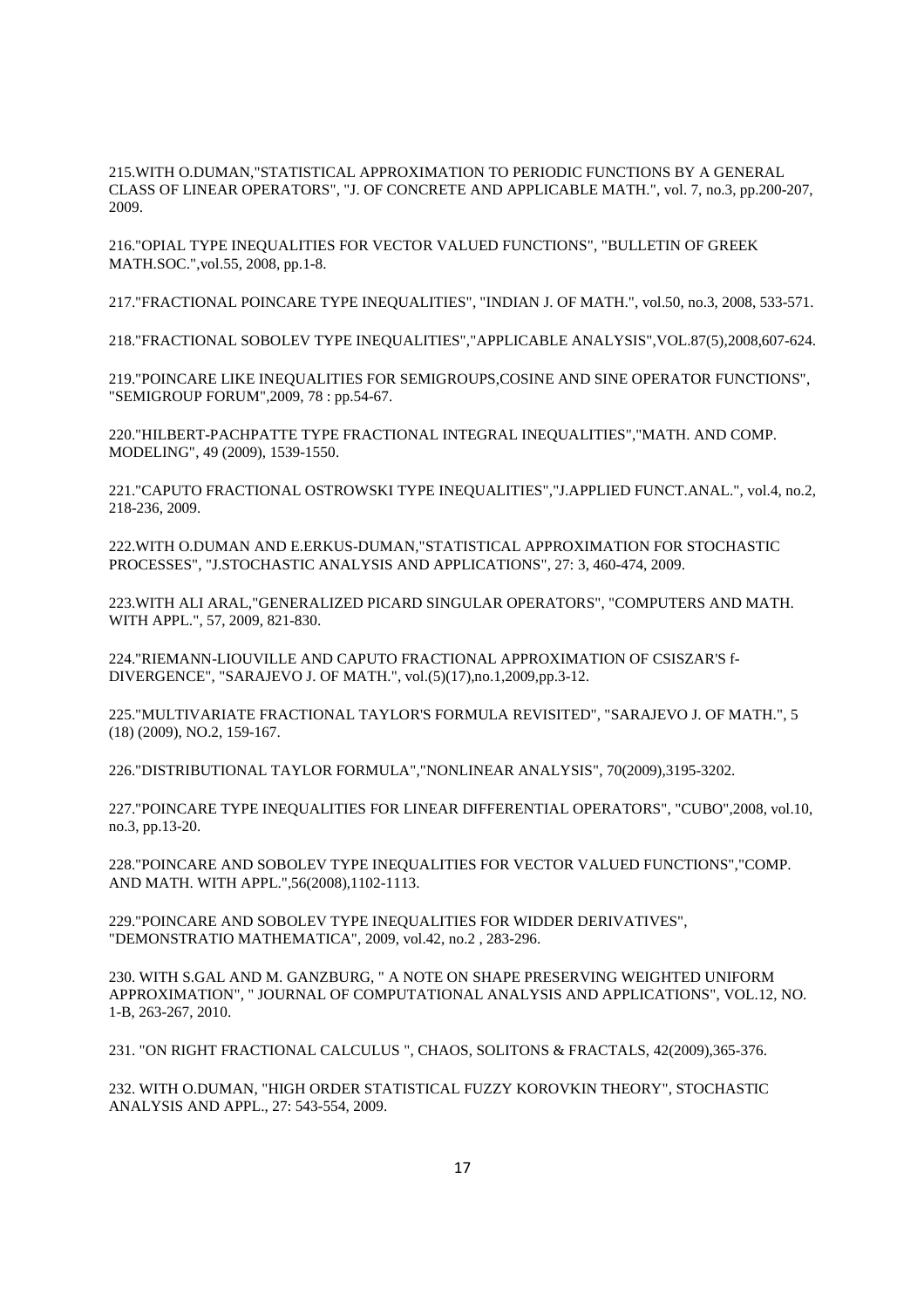233. WITH O.DUMAN,"STATISTICAL WEIGHTED APPROXIMATION TO DERIVATIVES OF FUNCTIONS BY LINEAR OPERATORS", JOURNAL OF COMPUTATIONAL ANALYSIS AND APPLICATIONS, VOL.11, NO.1, 20-30, 2009.

234. WITH O.DUMAN, "ON RELAXING THE POSITIVITY CONDITION OF LINEAR OPERATORS IN STATISTICAL KOROVKIN-TYPE APPROXIMATIONS", JOURNAL OF COMPUTATIONAL ANALYSIS AND APPLICATIONS, VOL.11, NO.1, 7-19, 2009.

235. WITH R.MEZEI, "Lp CONVERGENCE WITH RATES OF SMOOTH GAUSS-WEIERSTRASS SINGULAR OPERATORS", "NONLINEAR STUDIES", 17(2010), NO.4, 373-386.

236. "BALANCED FRACTIONAL OPIAL INEQUALITIES", CHAOS, SOLITONS & FRACTALS, 42(2009), 1523-1528.

237. "FRACTIONAL KOROVKIN THEORY", CHAOS , SOLITONS AND FRACTALS, 42(2009), 2080-2094.

238. WITH GAL, "APPROXIMATION BY COMPLEX BERNSTEIN-SCHURER AND KANTOROVICH-SCHURER POLYNOMIALS IN COMPACT DISCS", COMPUTERS AND MATHEMATICS WITH APPL., 58(2009), 734-743.

239. WITH R.MEZEI, " UNIFORM CONVERGENCE WITH RATES OF SMOOTH GAUSS-WEIERSTRASS SINGULAR INTEGRAL OPERATORS", APPLICABLE ANALYSIS, VOL.88, NO.7, 2009, 1015-1037.

240. WITH R. MEZEI, "GLOBAL SMOOTHNESS AND UNIFORM CONVERGENCE OF SMOOTH GAUSS-WEIERSTRASS SINGULAR OPERATORS", MATHEMATICS AND COMPUTER MODELLING, 50(2009) 984-998.

241. WITH O. DUMAN, "STATISTICAL APPROXIMATION BY DOUBLE PICARD SINGULAR INTEGRAL OPERATORS", STUDIA MATH. BABES-BOLYAI, VOL. LV, NO.1, MARCH 2010, PP. 3-20.

CLUJ-NAPOCA, 2009.

242. WITH S.GAL, "QUANTITATIVE ESTIMATES IN THE OVERCONVERGENCE OF SOME SINGULAR INTEGRALS", COMMUNICATIONS IN APPLIED ANALYSIS, 14 (2010), NO.1, 13-20.

243. WITH S.GAL, "APPROXIMATION BY COMPLEX BERNSTEIN -DURRMEYER POLYNOMIALS IN COMPACT DISCS", MEDITTERANEAN JOURNAL OF MATHEMATICS", NO.4, VOL. 7 (2010), PP. 471-482.

244. WITH O.DUMAN, "UNIFORM APPROXIMATION IN STATISTICAL SENSE BY DOUBLE GAUSS-WEIERSTRASS SINGULAR INTEGRAL OPERATORS", NONLINEAR FUNCTIONAL ANALYSIS AND APPLICATIONS, KOREA, 15,NO.3 (2010), 487-502.

245. "FRACTIONAL TRIGONOMETRIC KOROVKIN THEORY", COMMUNICATIONS IN APPLIED ANALYSIS, 14(2010), NO.1, 39-58.

246. WITH S. GAL, "EXPLICIT QUANTITATIVE ESTIMATES IN THE OVERCONVERGENCE OF CHEBYSHEV AND LEGENDRE ORTHOGONAL EXPANSIONS ON [-1,1]", NONLINEAR STUDIES, VOL. 17, NO.2,2010, PP. 139-149.

247. "BASIC INEQUALITIES, REVISITED", MATHEMATICA BALKANICA, NEW SERIES, VOL. 24,2010, FASC. 1-2, PP. 59-84.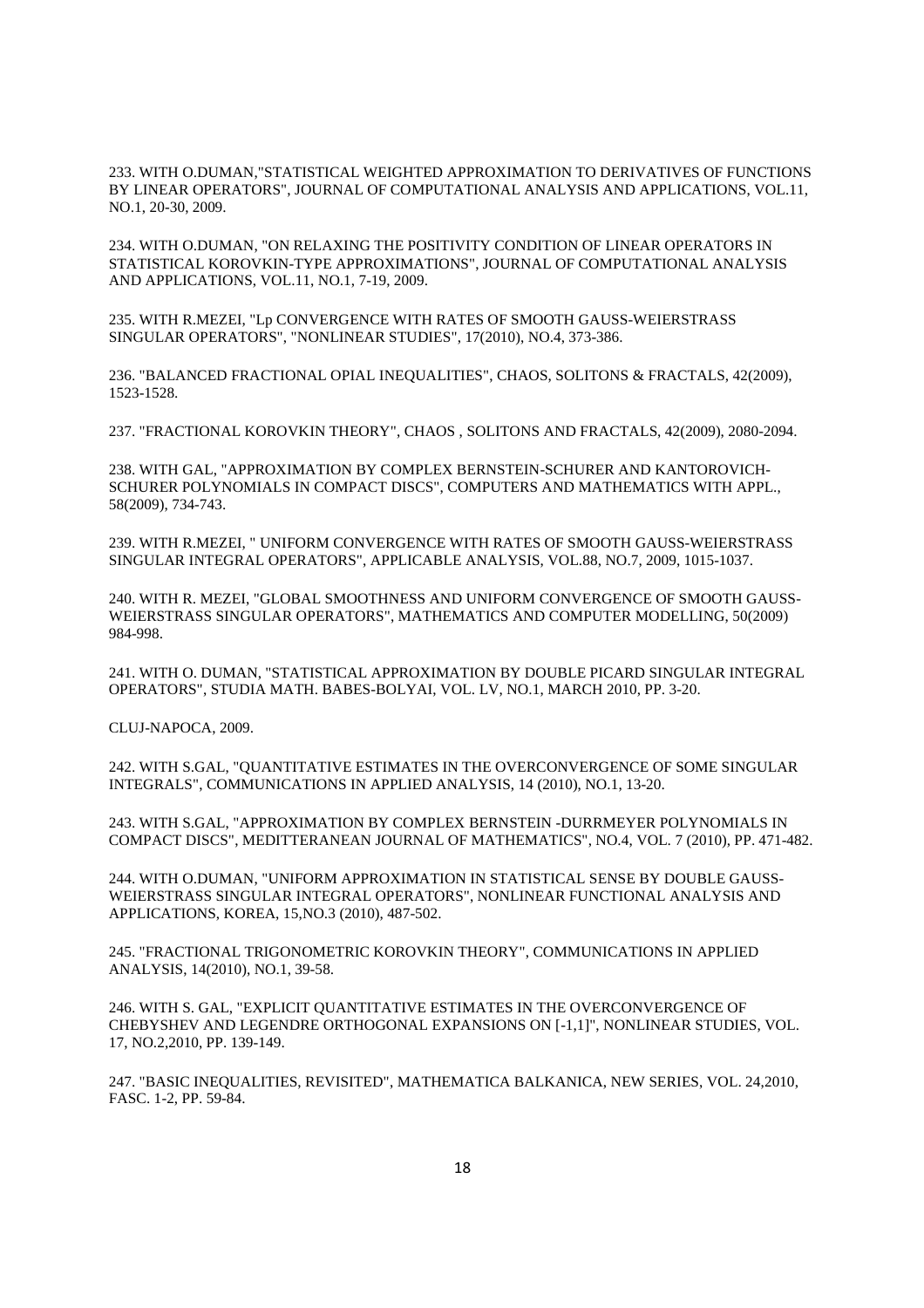248. WITH R. MEZEI, "GLOBAL SMOOTHNESS AND UNIFORM CONVERGENCE OF SMOOTH POISSON-CAUCHY TYPE SINGULAR OPERATORS", APPLIED MATH. & COMPUTATION, 215(2009) 1718-1731.

249. WITH M.HOOSHMANDASL, A.GHASEMI, F. MOFTAKHARZADEH, "MONTGOMERY IDENTITIES FOR FRACTIONAL INTEGRALS AND RELATED FRACTIONAL INEQUALITIES", JOURNAL OF INEQUALITIES IN PURE AND APPLIED MATHEMATICS, VOL. 10 (2009), NO. 4, ARTICLE 97, 6 PAGES.

250. WITH R. MEZEI, "UNIFORM CONVERGENCE WITH RATES OF SMOOTH POISSON-CAUCHY TYPE SINGULAR INTEGRAL OPERATORS", MATHEMATICS AND COMPUTER MODELLING, 50(2009) 1553- 1570.

251. "UNIFORM REAL AND FUZZY ESTIMATES FOR DISTANCES BETWEEN WAVELET TYPE OPERATORS AT REAL AND FUZZY SETTING", JOURNAL OF APPLIED FUNCTIONAL ANALYSIS, 2010, VOL. 5, NO. 1, 42-72.

252. "NABLA DISCRETE FRACTIONAL CALCULUS AND NABLA INEQUALITIES", MATHEMATICS AND COMPUTER MODELLING, 51 (2010) 562-571.

253. WITH O.DUMAN, "STATISTICAL Lp-APPROXIMATION BY DOUBLE GAUSS-WEIERSTRASS SINGULAR INTEGRAL OPERATORS", COMPUTERS AND MATHEMATICS WITH APPLICATIONS, 59 (2010), 1985-1999.

254. WITH R.MEZEI, "APPLICATIONS AND LIPSCHITZ RESULTS OF APPROXIMATION BY SMOOTH POISSON-CAUCHY TYPE SINGULAR INTEGRALS", ISTANBUL, TURKEY, PROCEEDINGS, CCS 2010, JOURNAL OF CONCRETE AND APPLICABLE MATHEMATICS, vol.9, no.2 (2011), 112-145.

255. WITH L. COROIANU, S. GAL, "APPROXIMATION BY A NONLINEAR CARDALIAGUET-EUVRARD NEURAL NETWORK OPERATOR OF MAX- PRODUCT KIND", JOURNAL OF COMPUTATIONAL ANALYSIS AND APPLICATIONS, VOL.12, NO. 2, 396-406, 2010.

256. "q-inequalities", nonlinear functional analysis and applications, (Korea), VOL. 16, NO.1, (2011), PP. 79-92.

257. " q-fractional inequalities", CUBO, VOL.13,NO.1(2011), 61-71.

258. "nabla time scales inequalities", Al Peterson special issue, " Intern. J. of Dynamical systems and Difference equations", VOL.3, NO'S. 1/2 (2011), 59-83.

259. "time scale inequalities", international journal of difference equations, vol.5, no.1, 2010, pp. 1-23.

260. WITH OKTAY DUMAN, "statistical korovkin theory for multivariate stochastic processes", stochastic analysis and applications,

vol.28, 2010, 648-661.

261. WITH R. MEZEI, " voronovskaya type theorems for smooth picard and gauss- weierstrass singular operators", studia mathematica, babes-bolyai, vol. LV, no.4, december 2010, pp. 175-184.

262. " quantitative approximation by fractional smooth picard singular operators", mathematics in engineering, science and aerospace, VOL.2, NO.1 (2011), 71-87.

263. "fuzzy global smoothness and fuzzy uniform convergence of fuzzy singular integral operators", j. fuzzy math.,vol.19,no.3, 2011, 591-600.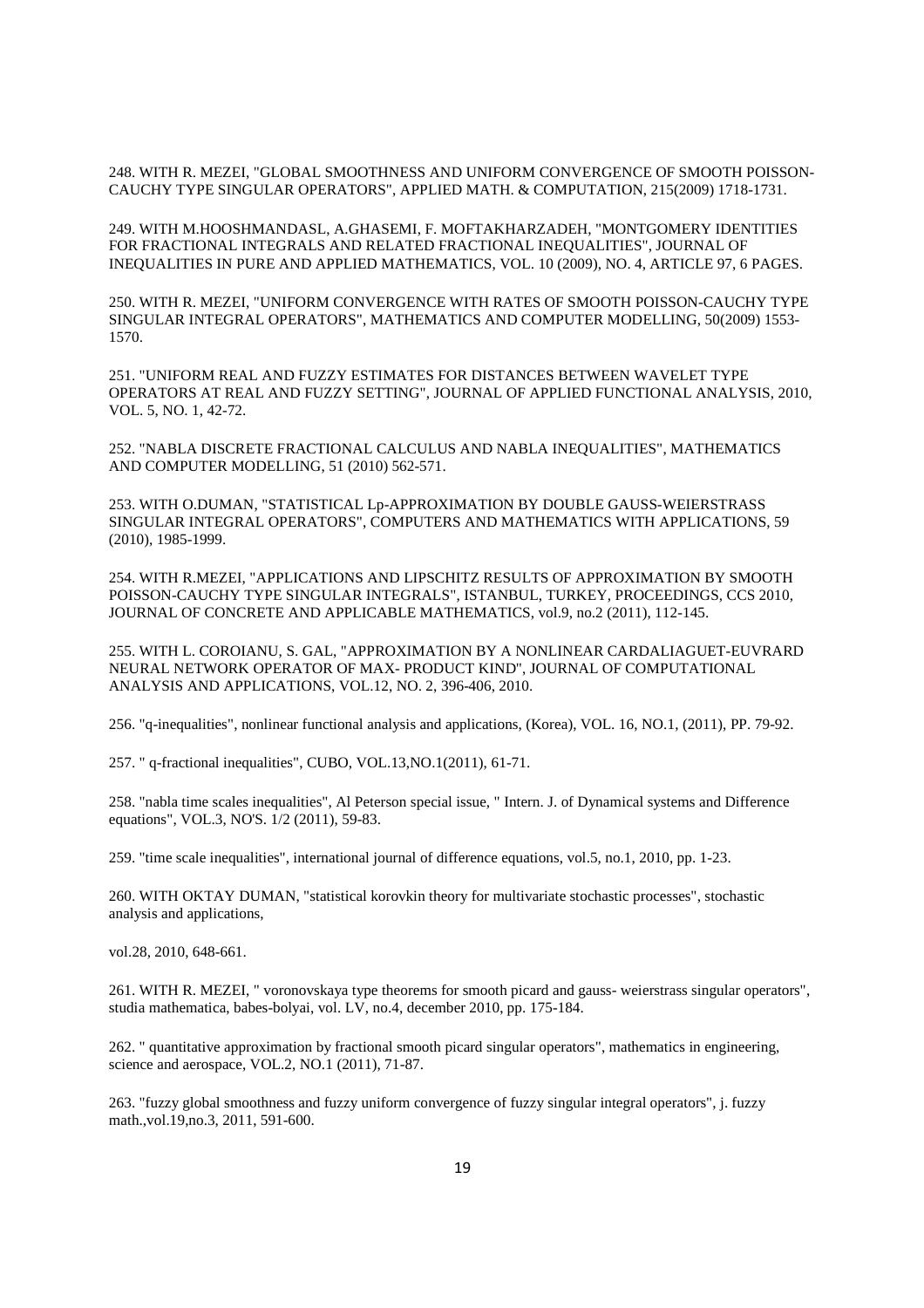264. "fuzzy fractional calculus and ostrowski inequality", j. fuzzy math., vol.19, no.3, 2011, 577-590.

265. "higher order multivariate fuzzy approximation by multivariate fuzzy wavelet type and neural network operators", j. fuzzy math., vol.19, no.3, 2011,601-618.

266. "Transfers of real Approximations to vectorial and fuzzy setting", Indian J. of Math., vol. 52, no.2, 2010, 331- 355.

267. "discrete fractional calculus and inequalities", accepted, "Math. Balcanika", 2010.

268. with R. Mezei, "a voronovskaya type theorem for poisson-cauchy type singular operators", J. math. anal.& appl.,vol. 366, 2010, pp.525-529.

269. with O. Duman, "statistical Lp-convergence of double smooth picard singular integral operators", journal of computational analysis and applications, vol.13, no.1, 2011, 167-187.

270. with Ali Aral, "On gauss-weierstrass type integral operators", Demonstratio Mathematica, vol. XLIII, NO.4, 2010, 841-849.

271. with R. Mezei, "Lp convergence with rates of smooth poisson-cauchy type singular operators", International Journal of Math. Sci. (Korea), VOL. 11, NO 1-2, JAN-JUN 2012, PP.1-26.

272. with K. Demirci and S. Karakus, " A-summability and fuzzy korovkin-type approximation", J. fuzzy math., VOL.19, NO.2, 2011, 443-452.

273. with K. Demirci and S. Karakus, " A-summability and fuzzy TRIGONOMETRIC korovkin-type approximation", J. fuzzy math., VOL.19, NO.2, 2011, 453-462.

274. with O. Duman, "Fractional Korovkin Theory based on statistical convergence", Serdica Math. Journal, vol. 35 (2009), 381-396.

275. with O. Duman, "Fractional trigonometric Korovkin Theory in statistical sense", Serdica Math. J, vol.36, (2010), 121-136.

276. with S. Gal, "Approximation properties of some multicomplex singular integrals in the unit polydisk", Journal of computational analysis and applications, VOL.13, NO.1, 2011, 127-156.

277. "multivariate complex general singular integral operators simultaneous approximation", journal of concrete and applicable mathematics, VOL.10, NO.'S 3-4, 233-244,2012.

278. with R. Mezei, "Convergence of complex general singular integral operators", journal of concrete and applicable mathematics, VOL.10, NO. 3-4, 259-283, 2012.

279."univariate hyperbolic tangent neural network approximation", mathematics and computer modelling, 53 (2011), 1111-1132.

280. with S. Gal, "quantitative estimates in the overconvergence of some generalized singular integrals", mathematics in engineering, science and aerospace (MESA), VOL.2, NO.2, 2011, 105-113.

281. with S. Gal, "quantitative estimates in the overconvergence of some complex multivariate generalized singular integrals in polystrips", journal of computational analysis and applications,vol.13, no.1, 84-97, 2011.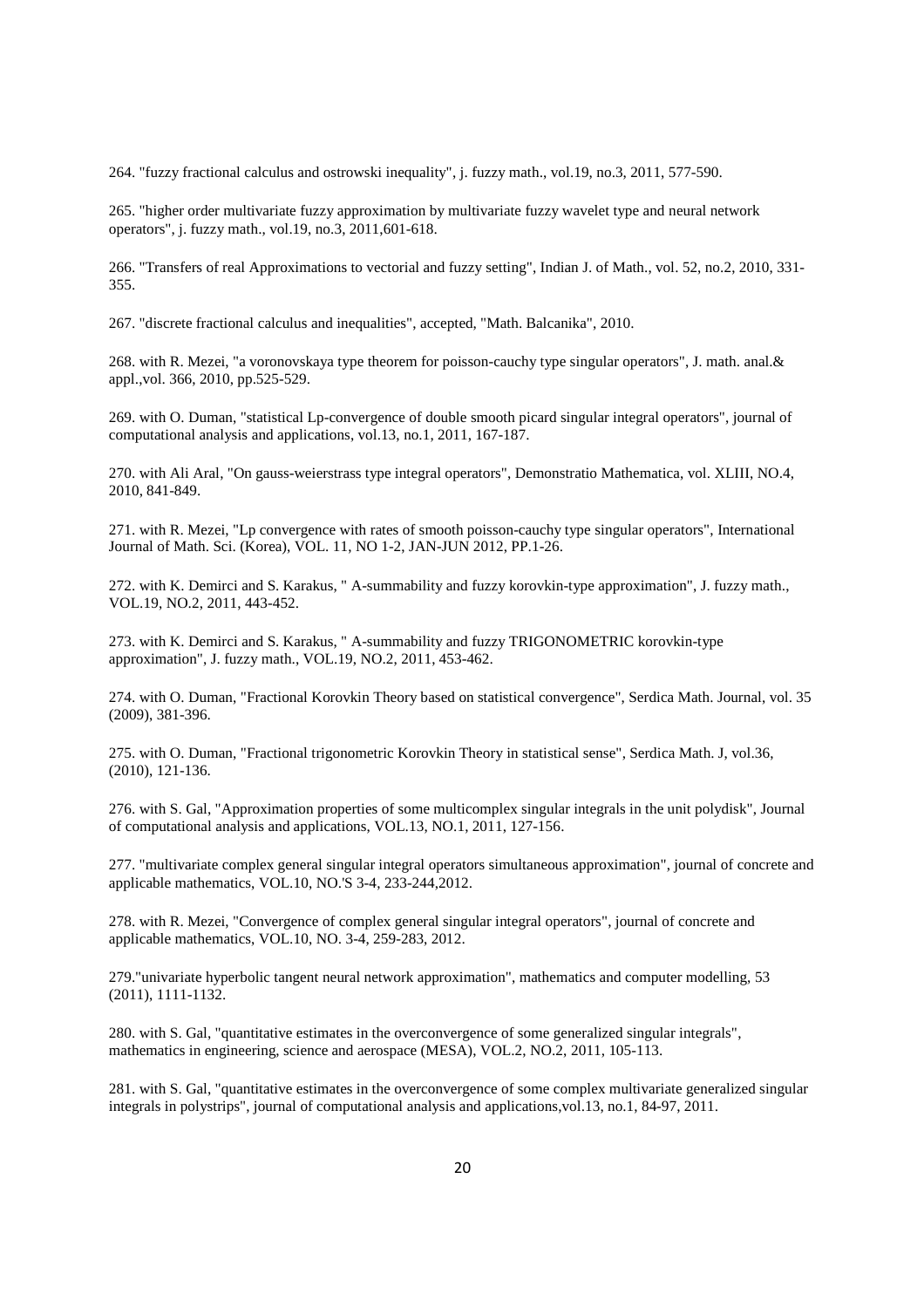282. with O. Duman, "statistical approximation by double complex gauss-weierstrass integral operators", applied math. letters, 24( 2011), 438-443.

283. with M. Mursaleen and S. Mohiuddine, "Some approximation theorems for functions of two variables through almost convergence of double sequences", journal of computational analysis and applications, vol.13, no.1, 37-46, 2011.

284. "foundations of nabla fractional calculus on time scales and inequalities", computers with math. and appl., 59(2010) 3750-3762.

285. "principles of delta fractional calculus on time scales and inequalities", mathematics and computer modelling, 52(2010) 556-566.

286. "duality principle of time scales and inequalities", Applicable Analysis, vol. 89, no.12, Dec. 2010, pp. 1837- 1854.

287. with R. Mezei, "Quantitative approximation by fractional smooth gauss-weierstrass singular operators", Nonlinear functional analysis and applications (Korea), VOL.16, NO.4, 2011, PP. 511-526.

288. with R. Mezei, "Quantitative approximation by fractional smooth POISSON-CAUCHY singular operators", COMPUTERS AND MATH. WITH APPL., 60(2010), pp. 122-133.

289. with O.Duman, "statistical convergence of double complex picard integral operators", applied math. letters, 23(2010),pp. 852-858.

290. with S. Gal, "approximation properties of some multivariate generalized singular integrals in the unit polydisk", journal of computational analysis and applications, vol.13, no.1, 11-19, 2011.

291. with S. Gal, "quantitative estimates in the overconvergence of some multivariate singular integrals", journal of applied functional analysis, VOL.7, NO'S 1-2, 42-53, 2012.

292." ELEMENTS OF RIGHT DELTA FRACTIONAL CALCULUS ON TIME SCALES", J. OF CONCRETE AND APPLICABLE MATHEMATICS, VOL.10, NO'S 3-4, 159-167, 2012.

293. WITH SALAHUDDIN AND M.K. AHMAD, "FUZZIFFIED RANDOM GENERALIZED NONLINEAR VARIATIONAL LIKE INEQUALITIES", J. OF CONCRETE AND APPLICABLE MATHEMATICS, VOL. 10, NO.'S 3-4, 186-206, 2012.

294. "LANDAU TYPE INEQUALITIES ON TIME SCALES", J. OF COMPUTATIONAL ANALYSIS AND APPLICATIONS, VOL. 14, NO. 6, 1130-1138, 2012.

295. "REPRESENTATIONS AND OSTROWSKI TYPE INEQUALITIES ON TIME SCALES", COMPUTERS AND MATHEMATICS, 62(2011) 3933-3958.

296. "RIGHT NABLA DISCRETE FRACTIONAL CALCULUS", INTERN. J. OF DIFFERENCE EQUATIONS, VOL.6, NO. 2, 2011, 91-104.

297. "RIGHT DELTA DISCRETE FRACTIONALITY", DYNAMIC SYSTEMS & APPL., 20(2011) 531-540.

298. "BASICS OF RIGHT NABLA FRACTIONAL CALCULUS ON TIME SCALES", **Journal of Nonlinear Evolution Equations and Applications,**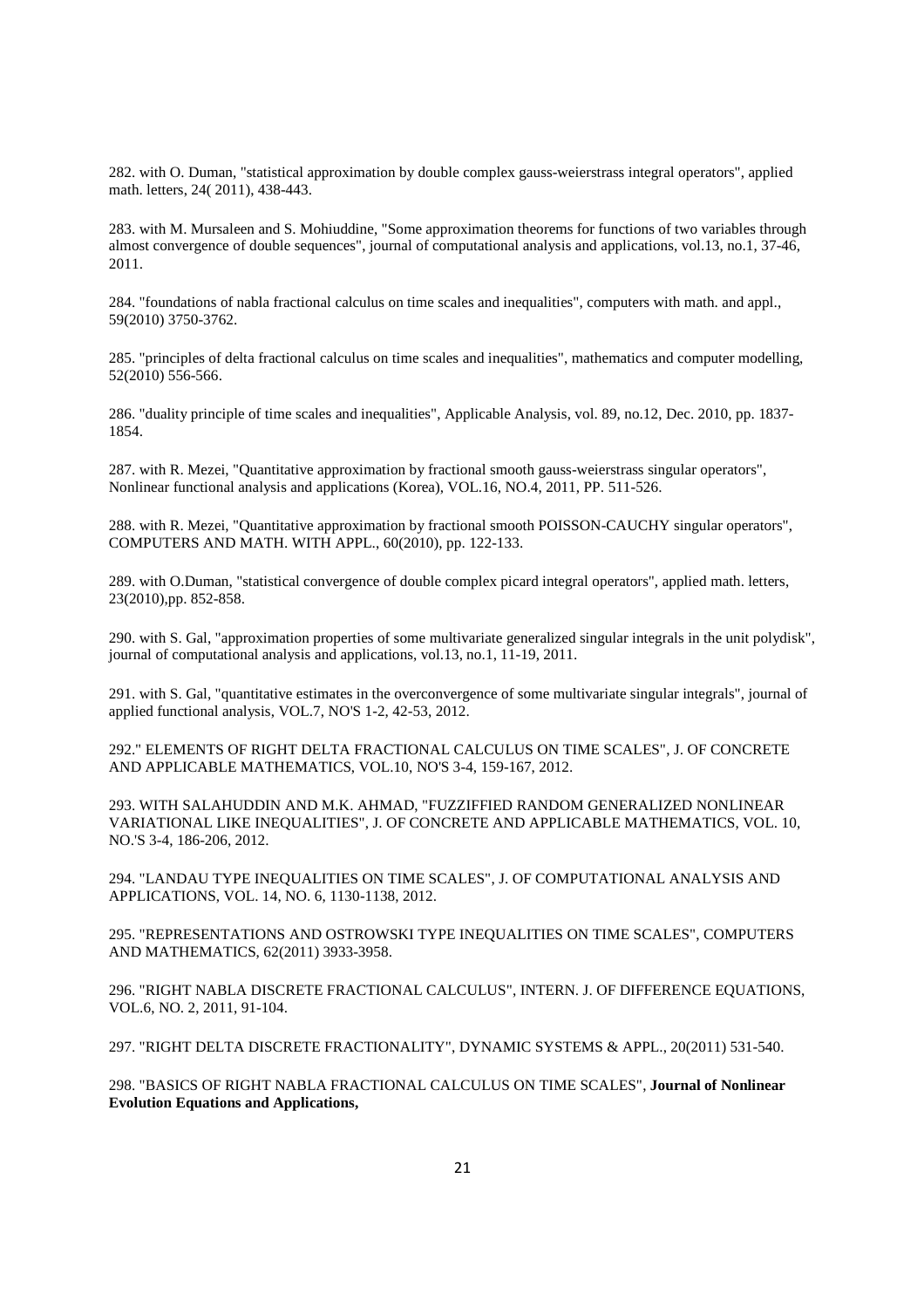#### **VOL.2011, NO.8,PP.111-118 (ELECTRONIC).**

299. "MULTIVARIATE SIGMOIDAL NEURAL NETWORK APPROXIMATION", NEURAL NETWORKS, 24(2011) 378-386.

300. "MULTIVARIATE LANDAU FRACTIONAL INEQUALITIES", J. FRACT. CALC. & APPL., VOL. 1, JULY 2011, NO. 8, PP. 1-7.

301. "MULTIVARIATE LYAPUNOV INEQUALITIES", APPLIED MATH. LETTERS, 24(2011) 2167-2171.

302. "HILBERT-PACHPATTE TYPE INEQUALITIES FOR SEMIGROUPS, COSINE AND SINE OPERATOR FUNCTIONS",

APPLIED MATH. LETTERS, 24(2011) 2172-2180.

303. "OSTROWSKI INEQUALITIES FOR COSINE AND SINE OPERATOR FUNCTIONS", ACCEPTED, VESNIK, 2011.

304. "FRACTIONAL REPRESENTATION FORMULAE AND RIGHT FRACTIONAL INEQUALITIES", Mathematical and Computer Modelling 54(11-12): 3098-3115 (2011).

305. "OSTROWSKI AND LANDAU INEQUALITIES FOR BANACH SPACE VALUED FUNCTIONS", Mathematical and Computer Modelling , 55(2012) 312-329.

306. "MULTIDIMENSIONAL OSTROWSKI INEQUALITIES FOR BANACH SPACE VALUED FUNCTIONS", J. OF NONLINEAR EVOLUTION EQUATIONS AND APPL., VOL.2011, NO.2, PP.23-56, JULY 2011.

307. WITH R. MEZEI, "Lp CONVERGENCE WITH RATES OF GENERAL SINGULAR INTEGRAL OPERATORS", J. OF COMPUTATIONAL ANALYSIS AND APPL., VOL.14, NO.6, 1067-1083, 2012.

308. "MULTIVARIATE INEQUALITIES BASED ON SOBOLEV REPRESENTATIONS", APPLICABLE ANALYSIS, 2012, NO. 5, VOL.91, 993-1017.

309. WITH R. MEZEI, " A VORONOVSKAYA TYPE THEOREM FOR GENERAL SINGULAR OPERATORS WITH APPLICATIONS", NONLINEAR FUNCTIONAL ANALYSIS AND APPL., VOL.17, NO.1, 2012, 1-11.

310. "UNIVARIATE SIGMOIDAL NEURAL NETWORK APPROXIMATION", J. OF COMPUTATIONAL ANALYSIS AND APPL., 2012, VOL.14, NO.4, 659-690.

311. "shell mixed fractional Ostrowski inequalities", communications in applied analysis, 15(2011)no.1, 101-112.

312. "right Caputo fractional Landau inequalities", Sarajevo J. of Math., vol.7(20)(2011), 177-183.

313. "Lp-left Caputo fractional Landau inequalities", J. of Computational Analysis and Appl., VOL.14, NO.4, 2012, 738-744.

314. "multivariate hyperbolic tangent neural network approximation", Computers and Mathematics, 61(2011) 809- 821.

315. with R. Mezei, "uniform convergence with rates of general singular operators", accepted, CUBO, 2011.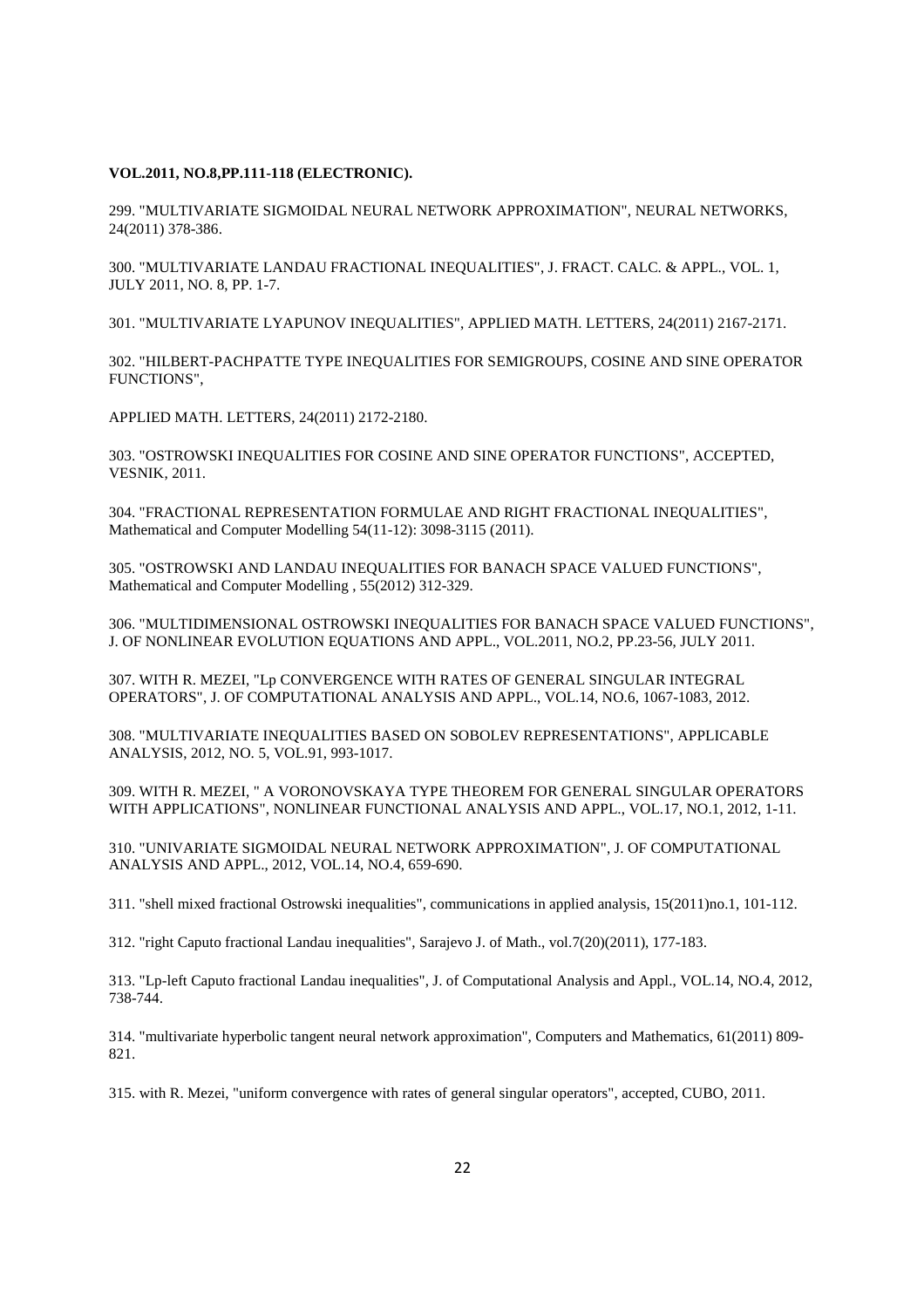316. "global smoothness preservation and simultaneous approximation for multivariate general singular integral operators", applied math. letters, 24(2011) 1009-1016.

317. "mixed Caputo fractional Landau inequalities", nonlinear analysis, 74(2011) 5440-5445.

318. "univariate mixed Caputo fractional Ostrowski inequalities", J. of Computational Analysis and Appl., VOL.14, NO.4, 2012, 706-713.

319. "Opial-type inequalities for functions and their ordinary and balanced fractional derivatives", J. of Computational Analysis and Appl., VOL.14, NO.5, 2012, 862-879.

320. "left Caputo fractional ||.||\_infinity Landau inequalities", applied math. letters 24(2011) 1149-1115.

321. "multivariate radial mixed Caputo fractional Ostrowski inequalities", Indian J of Math., 2011, VOL. 53, NO.2, 393-405.

322. "GENERAL UNIFORM APPROXIMATION THEORY BY MULTIVARIATE SINGULAR INTEGRAL OPERATORS", ANNALES POLONICI MATHEMATICI, 103.1(2012), 15-25.

323. WITH R. MEZEI, "GENERAL THEORY OF GLOBAL SMOOTHNESS AND APPROXIMATION BY SMOOTH SINGULAR OPERATORS", MATHEMATICS AND COMPUTER MODELING, 54(2011)344-358.

324. "UNIVARIATE INEQUALITIES BASED ON SOBOLEV REPRESENTATIONS", STUDIA MATHEMATICA BABES-BOLYAI, VOL.56, NO.4, DEC. 2011, 19-48.

325. "UNIVARIATE RIGHT FRACTIONAL OSTROWSKI INEQUALITIES, CUBO, 2012, VOL.14, NO.1, 1-7.

326. "MULTIVARIATE RIGHT FRACTIONAL OSTROWSKI INEQUALITIES", J. APPLIED MATHEMATICS AND INFORMATICS, 2012, VOL.30, NO. 3-4, 445-454.

327. WITH R. MEZEI, "QUANTITATIVE APPROXIMATION BY FRACTIONAL SMOOTH GENERAL SINGULAR OPERATORS", APPLIED MATHEMATICS AND COMPUTATION, 2012, VOL. 218, 6200-6213.

328. WITH SALAHUDDIN, "WEAKLY SET VALUED GENERALIZED VECTOR VARIATIONAL INEQUALITIES", J. OF COMPUTATIONAL ANALYSIS AND APPLICATIONS, 2013, TO APPEAR.

329. "UNIVARIATE HARDY TYPE FRACTIONAL INEQUALITIES", "ADVANCES IN APPLIED MATHEMATICS AND APPROXIMATION THEORY: CONTRIBUTIONS FROM AMAT 2012, PROCEEDINGS",

EDITED VOLUME, SPRINGER 2013, NY, TO APPEAR.

330. **Lp-general Approximations by Multivariate singular integral operators**, DEMONSTRATIO MATHEMATICA, ACCEPTED 2012.

331. **Multivariate Voronovskaya asymptotic expansions for general singular operators**, STUDIA MATH. BABES BOLYAI, ACCEPTED 2012.

332. "nabla fractional calculus on time scales and inequalities", J. OF CONCRETE AND APPLICABLE MATH., TO APPEAR 2013.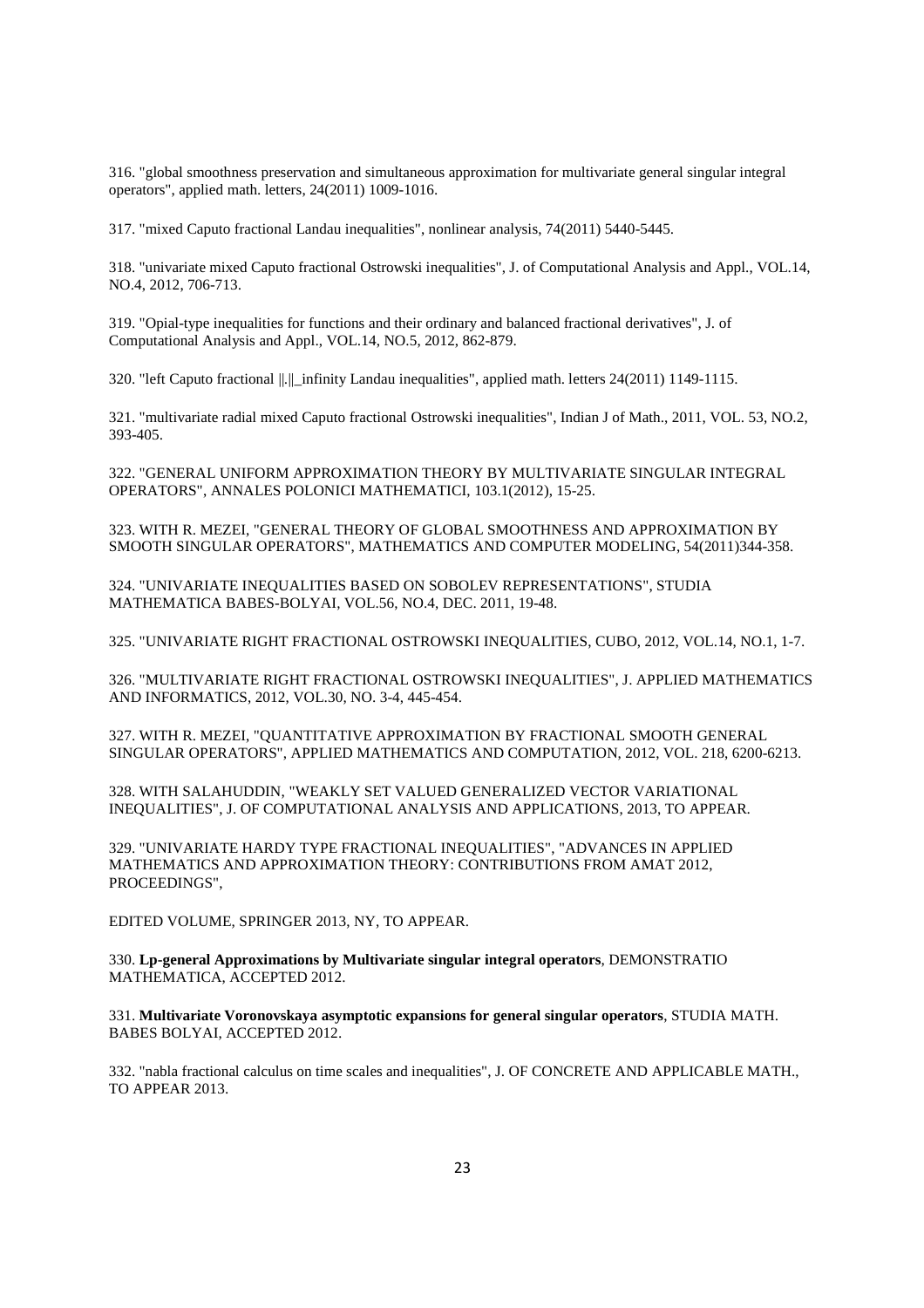333." APPROXIMATION BY NEURAL NETWORKS ITERATES", PROCEEDINGS AMAT 2012, SPRINGER, NY, 2013, TO APPEAR.

334. "FRACTIONAL NEURAL NETWORK APPROXIMATION", COMPUTERS AND MATHEMATICS, 64(2012) 1655-1676.

335. "FRACTIONAL APPROXIMATION BY CARDALIAGUET-EUVRARD AND SQUASHING NEURAL NETWORK OPERATORS", STUDIA MATH. BABES BOLYAI, 57(2012),NO.3, 331-354.

336. "GRUSS TYPE AND COMPARISON OF MEANS INEQUALITIES ON TIME SCALES", COMMUNICATIONS IN APPLIED ANALYSIS, 16(2012), NO. 4, 541-564.

337. "OSTROWSKI INEQUALITIES FOR SEMIGROUPS", COMMUNICATIONS IN APPLIED ANALYSIS, 16(2012), NO. 4, 565-578.

338. "VORONOVSKAYA TYPE ASYMPTOTIC EXPANSIONS FOR MULTIVARIATE QUASI-INTERPOLATION NEURAL NETWORK OPERATORS", CUBO, ACCEPTED 2012.

339."FRACTIONAL VORONOVSKAYA TYPE ASYMPTOTIC EXPANSIONS FOR QUASI-INTERPOLATION NEURAL NETWORK OPERATORS", CUBO A MATH J, VOL.14, NO. 03, 71-83, OCT 2012.

340."MULTIVARIATE VORONOVSKAYA TYPE ASYMPTOTIC EXPANSIONS FOR NORMALIZED BELL AND SQUASHING TYPE NEURAL NETWORK OPERATORS", NEURAL, PARALLEL AND SCIENTIFIC COMPUTATION 20(2012), 1-10.

341. "FRACTIONAL VORONOVSKAYA TYPE ASYMPTOTIC EXPANSIONS FOR BELL AND SQUASHING TYPE NEURAL NETWORK OPERATORS", J. OF COMPUTATIONAL ANALYSIS AND APPLICATIONS, TO APPEAR 2013.

342. "RATE OF CONVERGENCE OF SOME NEURAL NETWORK OPERATORS TO THE UNIT-UNIVARIATE CASE, REVISITED", VESNIK, ACCEPTED 2012.

343. "RATE OF CONVERGENCE OF SOME MULTIVARIATE NEURAL NETWORK OPERATORS TO THE UNIT, REVISITED", J. OF COMPUTATIONAL ANALYSIS AND APPLICATIONS, TO APPEAR 2013.

344. "FRACTIONAL APPROXIMATION BY NORMALIZED BELL AND SQUASHING TYPE NEURAL NETWORK OPERATORS", NEW MATHEMATICS AND NATURAL COMPUTATION, TO APPEAR 2013.

345. "RATIONAL INEQUALITIES FOR INTEGRAL OPERATORS UNDER CONVEXITY", COMMUNICATIONS IN APPLIED ANALYSIS, 16 (2012), NO. 2, 179-210.

346. G. ANASTASSIOU AND I. IATAN, "NEW ALGORITHMS OF MODELLING AND SIMULATION FOR GETTING SOME RANDOM NUMBERS", J. OF COMPUTATIONAL ANALYSIS AND APPLICATIONS, TO APPEAR 2013.

347. "FRACTIONAL INTEGRAL INEQUALITIES INVOLVING CONVEXITY", SARAJEVO J. OF MATH, M. KULENOVIC 60TH BIRTHDAY, ACCEPTED 2012.

348. "ON DISCRETE GAUSS-WEIERSTRASS AND PICARD OPERATORS", PANAMERICAN MATHEMATICAN J., ACCEPTED 2012.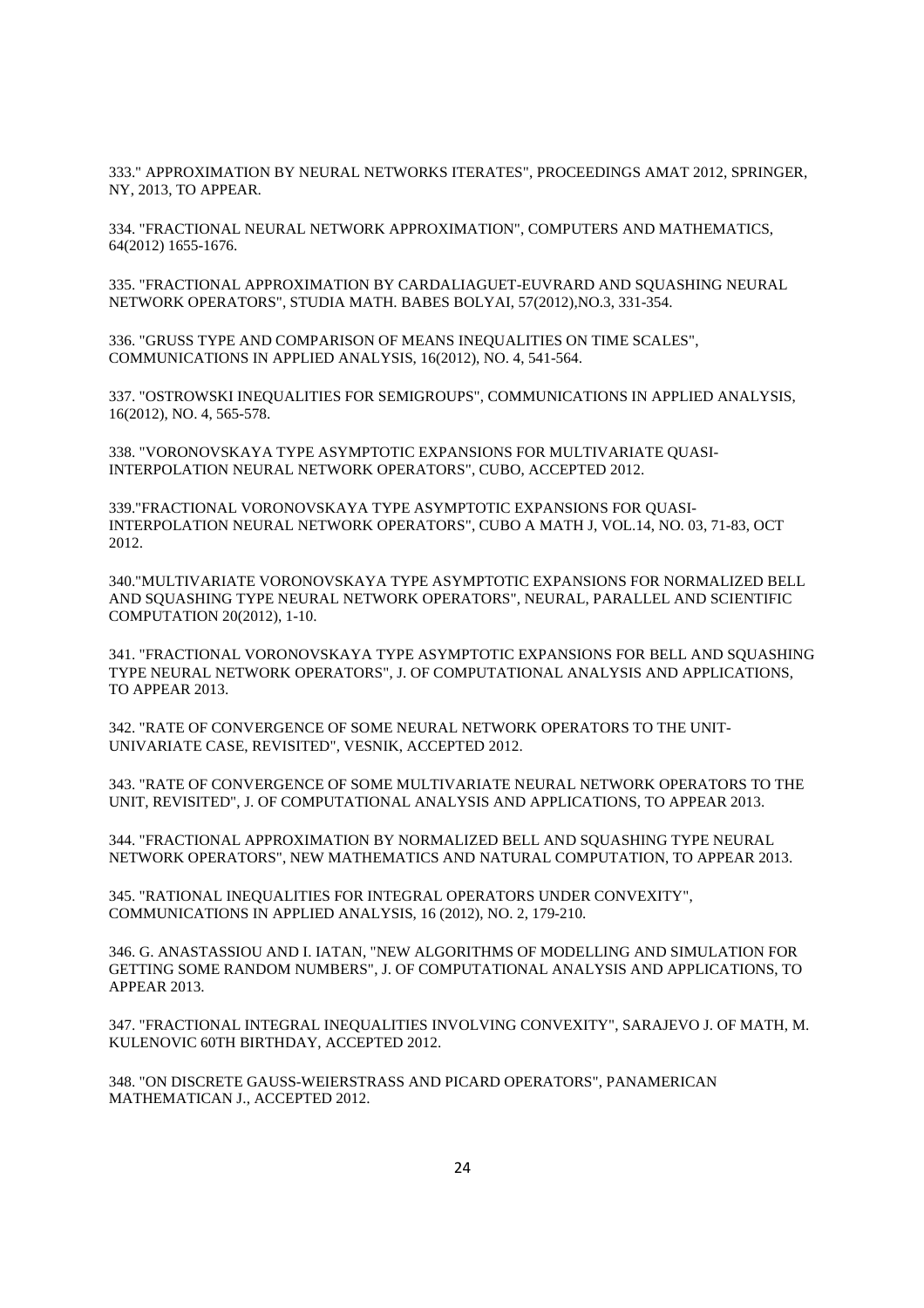349. "MULTIVARIATE FUZZY- RANDOM NORMALIZED NEURAL NETWORK APPROXIMATION OPERATORS", ANNALS OF FUZZY MATHEMATICS AND INFORMATICS, ACCEPTED 2012.

350. "VECTORIAL INEQUALITIES FOR INTEGRAL OPERATORS INVOLVING RATIOS OF FUNCTIONS AND CONVEXITY", DISCONTINUITY, NONLINEARITY AND COMPLEXITY, 1(3)(2012) 279-304.

351. "VECTORIAL SPLITTING RATIONAL Lp INEQUALITIES FOR INTEGRAL OPERATORS", J. OF APPLIED NONLINEAR DYNAMICS, ACCEPTED 2012.

352. "BASIC FRACTIONAL INTEGRAL INEQUALITIES", J. OF APPLIED FUNCTIONAL ANALYSIS, AMAT 2012 PROCEEDINGS, TO APPEAR 2013.

353. "INTEGRAL OPERATOR INEQUALITIES ON TIME SCALES", INTERNAT. J. OF DIFFERENCE EQUATIONS, VOL. 7, NO. 2, 2012, 111-137.

354. "VECTORIAL INTEGRAL OPERATOR CONVEXITY INEQUALITIES ON TIME SCALES", J. OF CONCRETE AND APPLICABLE MATHEMATICS, TO APPEAR 2013.

355. WITH SALAHUDDIN AND M.K. AHMAD, "SENSITIVITY ANALYSIS FOR GENERALIZED SET VALUED VARIATIONAL INCLUSIONS", J. OF CONCRETE AND APPLICABLE MATHEMATICS, TO APPEAR 2013.

356. "SEPARATING RATIONAL Lp-INEQUALITIES FOR INTEGRAL OPERATORS", PANAMERICAN MATHEMATICAL J., VOL 22 (2012), NO. 3, 117-145.

357. "UNIVARIATE HARDY TYPE FRACTIONAL INEQUALITIES", AMAT 2012 PROCEEDINGS VOLUME, SPRINGER, NY, 2013, TO APPEAR.

358. "VECTORIAL HARDY TYPE FRACTIONAL INEQUALITIES", BULLETIN OF TBILISI INTERNATIONAL CENTRE OF MATHEMATICS AND INFORMATICS (TICMI),

VOL. 16, NO. 2, 2012, 21-57.

359. G. ANASTASSIOU AND R. MEZEI, "REVERSE AND FORWARD FRACTIONAL INTEGRAL INEQUALITIES", AMAT 2012 PROCEEDINGS VOLUME, SPRINGER, NY, 2013, TO APPEAR.

### **Refereed Conference Publications**

Many

### **Presentations - Conference (refereed \*)**

1. Invited 1 hour main speaker in 5th International Congress on Comput. and Appl. Math., July 27 - Aug. 1, 1992: Leuven, Belgium.

2. Invited 1 hour main speaker in 1st International Conference on "Approximation, Probability, and Related Fields," May 20- 22, 1993, Santa Barbara, CA (U.C.S.B.).

3. Invited 1 hour main speaker in 2nd International Conference on "Non-Linear Analysis," July 10-17, 1996, Athens, Greece.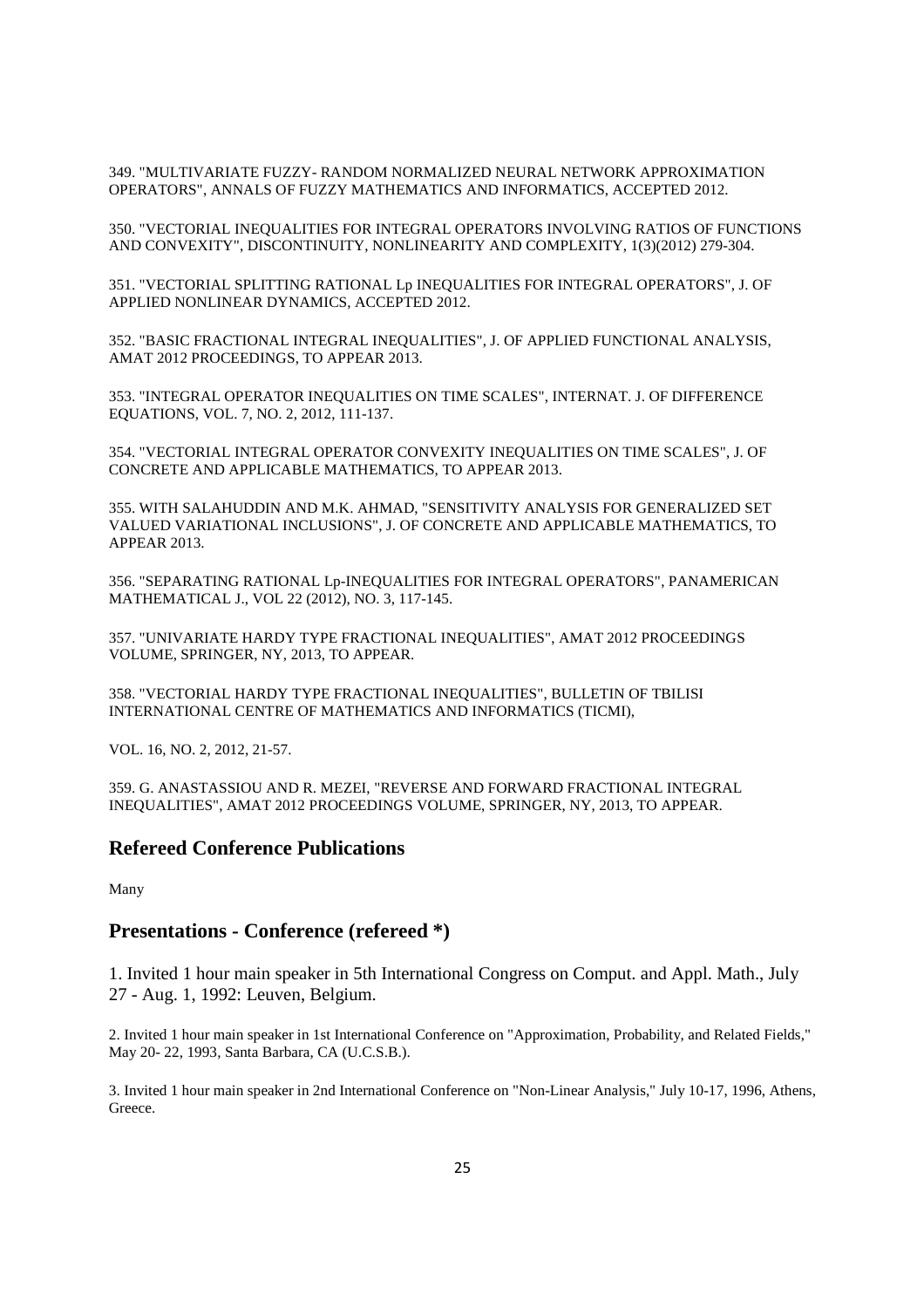4. Invited 1 hour main speaker in 5th International Colloquium on "Numerical Analysis," August 13-17, 1996, Plovdiv, Bulgaria.

5. Invited 1 hour main speaker in the 3rd International Conference on "Marginal Moment Problems," September 1-7, 1996, Prague, Czech Republic.

6. Invited 30 minute talk for International Conference "Combinatorial & global optimization," Chania Crete-Greece, May 25-29, 1998.

7. International Congress of Mathematics 94, Zurich, Switzerland.

- 8. Annual Meetings of the American Mathematical Society
- (a) January, 1984 (Louisville, Kentucky), also chairman of "Approximation and Expansions" session.
- (b) January, 1985 (Anaheim, California)
- (c) January, 1986 (New Orleans, Louisiana)
- (d) January, 1987 (San Antonio, Texas)
- (e) January, 1988 (Atlanta, Georgia) [invited talk at the special session on total positivity]
- (f) January, 1990 (Louisville, Kentucky)
- (g) January 1991 (San Francisco, CA)

(h) January 1992 (Baltimore, Maryland) (invited to talk at the special session on Harmonic Anal., Signals and Wavelets)

- (i) January 1993 (San Antonio, Texas)
- (j) January 1994 (Cincinnati, Ohio), also I was the Chairman of "Approximation and Expansions" session.

(k) January 1995 (San Francisco, CA), presented 3 papers, Chairman of the session "Sequences, Series and Approximations."

(l) January 1996 (Orlando, FL) absent, 20 min. invited speaker in the session "Computational Harmonic Analysis and Approximation Theory."

- (m) January 1997 (San Diego, CA)
- (n) March 1997 (Memphis, TN), sectional meeting of AMS.
- (o) January 1998 (Baltimore, MD), also chairman of "Approximation and Expansions," session.
- (p) January 1999, (San Antonio, Texas).
- (q) January 2000, (Washington, D.C.)
- (r) January 2001, (New Orleans, LA).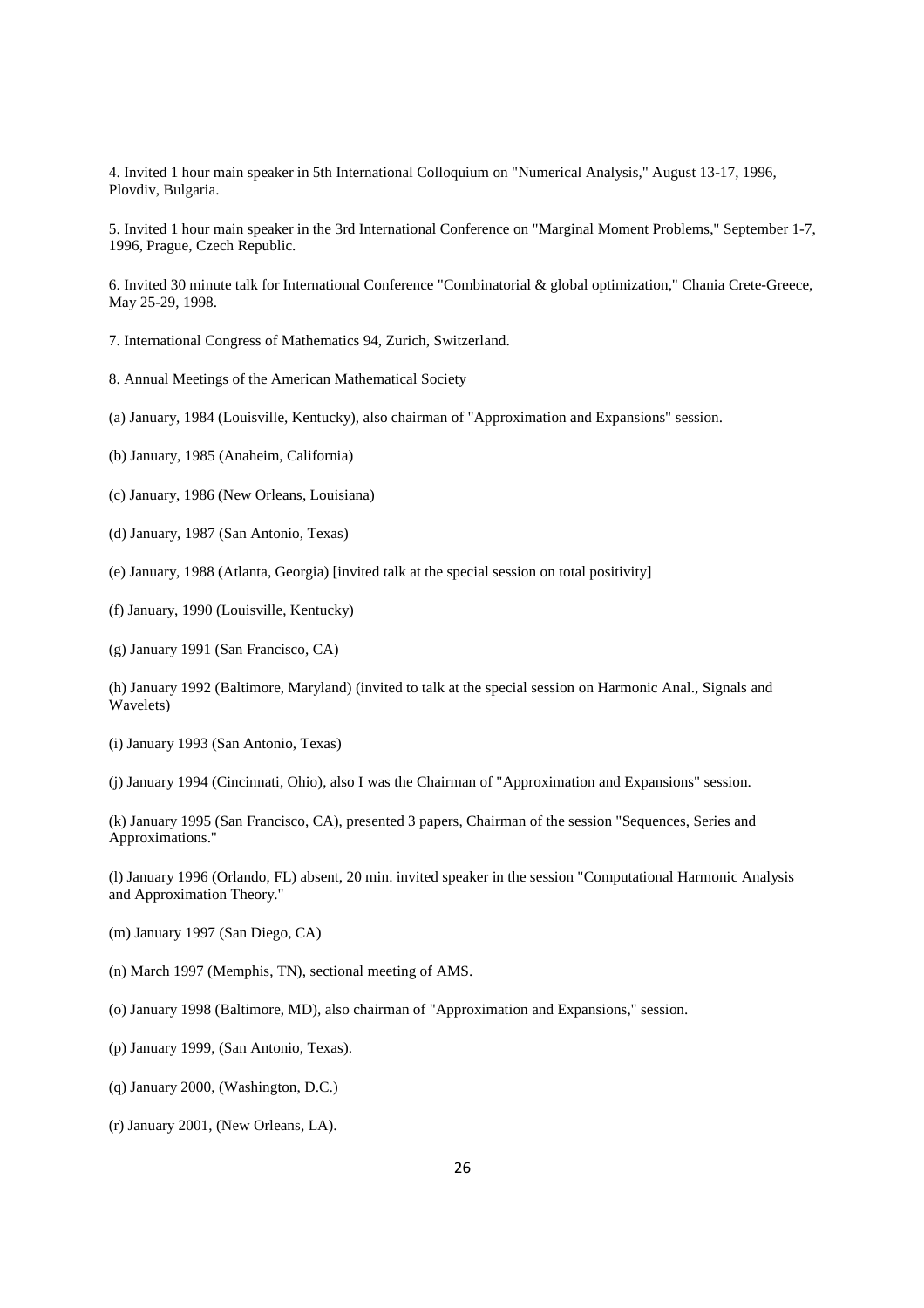(s) April 2001,(Las Vegas,NV).

(t) January 2002(San Diego,CA),20'min. invited talk in special session,"Analysis and Application of Quasilinear PDEs".

(1) May 2002(Montreal,Canada),Sectional meeting of AMS,contributed talk.

(2) January 2003(Baltimore,Maryland),annual meeting of AMS,contributed talk, and chairing "Analysis" session.

(3) January 2004(Phoenix,AZ),annual meeting of AMS,contributed talk.

(4) January 2005(Atlanta,GA),annual meeting of AMS,contributed talk.

9. (i) Fifth International Symposium on Approximation Theory January, 1986 (College Station, Texas)

(ii) Eighth International Symposium on Approximation Theory, January 1995 (College Station, TX), presented 2 papers.

(iii) Ninth International Symposium on Approximation Theory, January 1998 (Nashville, TN).

(iv) "Trends in Approximation Th. 2000", International conference, Vanderbilt University, Nashville, TN, May 17- 20, 2000.

- (v) "10nth International Conference on Approximation Theory",hotel Sheraton,St.Louis,MO,March 26-29,01.
- (vi) "11nth International Conference on Approximation Theory",hotel Park Vista,Gatlinburg,TN,5-(18-20)-04.

10. Annual Meetings of Southeastern Approximation Theorists

- (a) April, 1987 (University of South Carolina)
- (b) April, 1988 (Georgia Institute of Technology)
- (c) January 1989 (Texas 6th International Symposium on Approximation Theory)
- (d) April 1989 (Auburn University)

(e) March 1990 (University of South Florida) (in conjunction with the 1st US - USSR international meeting on Approximation Theory.)

- (f) March 1991 (University of Memphis)
- (g) January 1992 (Texas 7th International Symposium on Approximation Theory)
- (h) November 1994 (Vanderbilt University), presented 2 papers.
- (i) April 1997 (University of Georgia, Athens).
- 11. (i) Regional Meeting of A.M.S., U.S.F., Tampa, FL, March 1991, 20 minute talk.
- (ii) Regional Meeting of A.M.S., University of Alabama, Tuscaloosa, March 1992, 20 minute invited talk.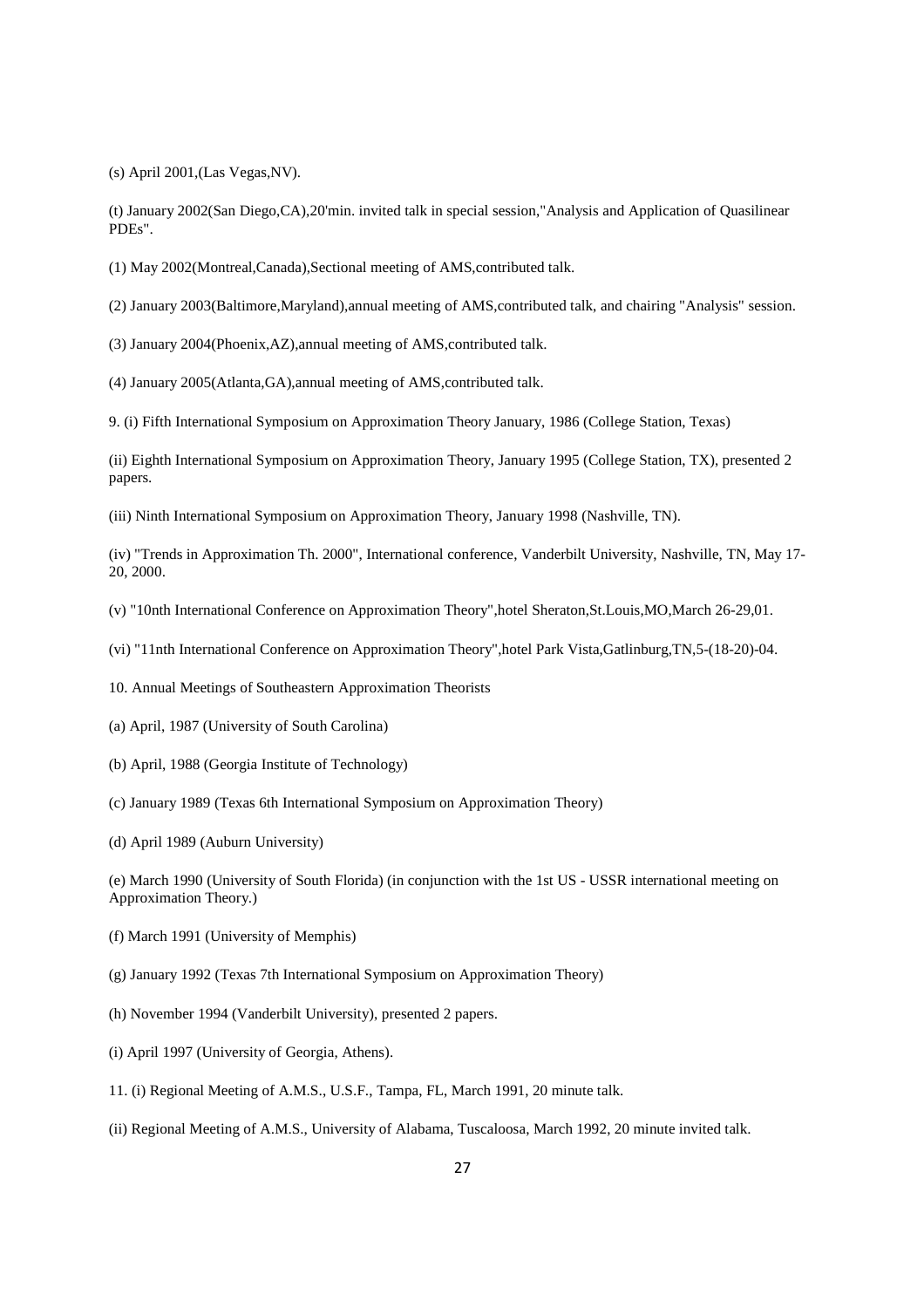(iii) Regional Meeting of A.M.S., S.W.M.S.U., Springfield, Missouri, March 1992, 20 minute invited talk.

(iv) Regional Meeting of A.M.S., U.T., Knoxville, TN, March 1993, 20 minute contributed talk.

(v) Regional meeting of A.M.S., U.C.F., Orlando, FL, March 95, two 20 minute invited talks. Presented two 2 papers.

(vi) Regional meeting of A.M.S., NYU, Courant Institute, April 1996, 10 minute contributed talk.

(vii)Regional meeting of A.M.S., Univ. Illinois at Urbana-Champaign, March 1999, 20 minute invited talk, Chair of Session.

(viii)Regional meeting of AMS,Univ.Central Florida,Orlando,FL.,Nov.2002,20'minutes invited talk,Organizer

of session on "Computational Methods in Analysis".

12. Organizer "Approximation Theory" seminar giving talks. (1994-1995)

13. Member of scientific committee of 7th Intern. Congress on Computational and Appl. Math.", July 21-26 1996, Leuven, Belgium.

14. Local Chair of regional meeting of the A.M.S. in Memphis, March 1997.

15.Organizer of special session on "Approx. in Math." in regional meeting of A.M.S. in Memphis, March 1997.

16. 20'min. contributed talk in "Trends in Banach Spaces",U.Memphis,Oct5-9,2001.

17.Contributed talk in Regional meeting of AMS,Vanderbilt.U.,Nashville,TN,October 2004.

18.Contributed talk in "5th Intern.Conf on Functional Anal.and Approximation Th.",in Maratea-Italy,June (16- 20),2004.

PRESENTATIONS IN CONFERENCES OF PERIOD 2005-2006.

1)AMS annual meeting,January 2006,San Antonio,Texas.

2)AMS regional meeting,ETSU,Johnson City,TN,Oct.05,20'min.INVITED talk.Also Chair of an Approx.Th.session.

3) 1 hour invited speaker,"Internat.Conf.Diff.&Difference Equations with Appl.",in Melbourne,FLA, (1-5) Aug.05.

4) 1 hour invited speaker,"Internat.Conf.Numerical Analysis and Applied Mathematics 05",in Rhodes,Greece,Sept(16-20)-05.

More Presentations 2006:

1)AMS regional meeting,April 2006,U.Notre Dame,IN,20' invited talk.

2)Lectures Summer 06:Universities of Peloponnese,Patras(Greece),U.of Bari(Italy).

3)MAIN SPEAKER in International Conference on "Numerical Analysis and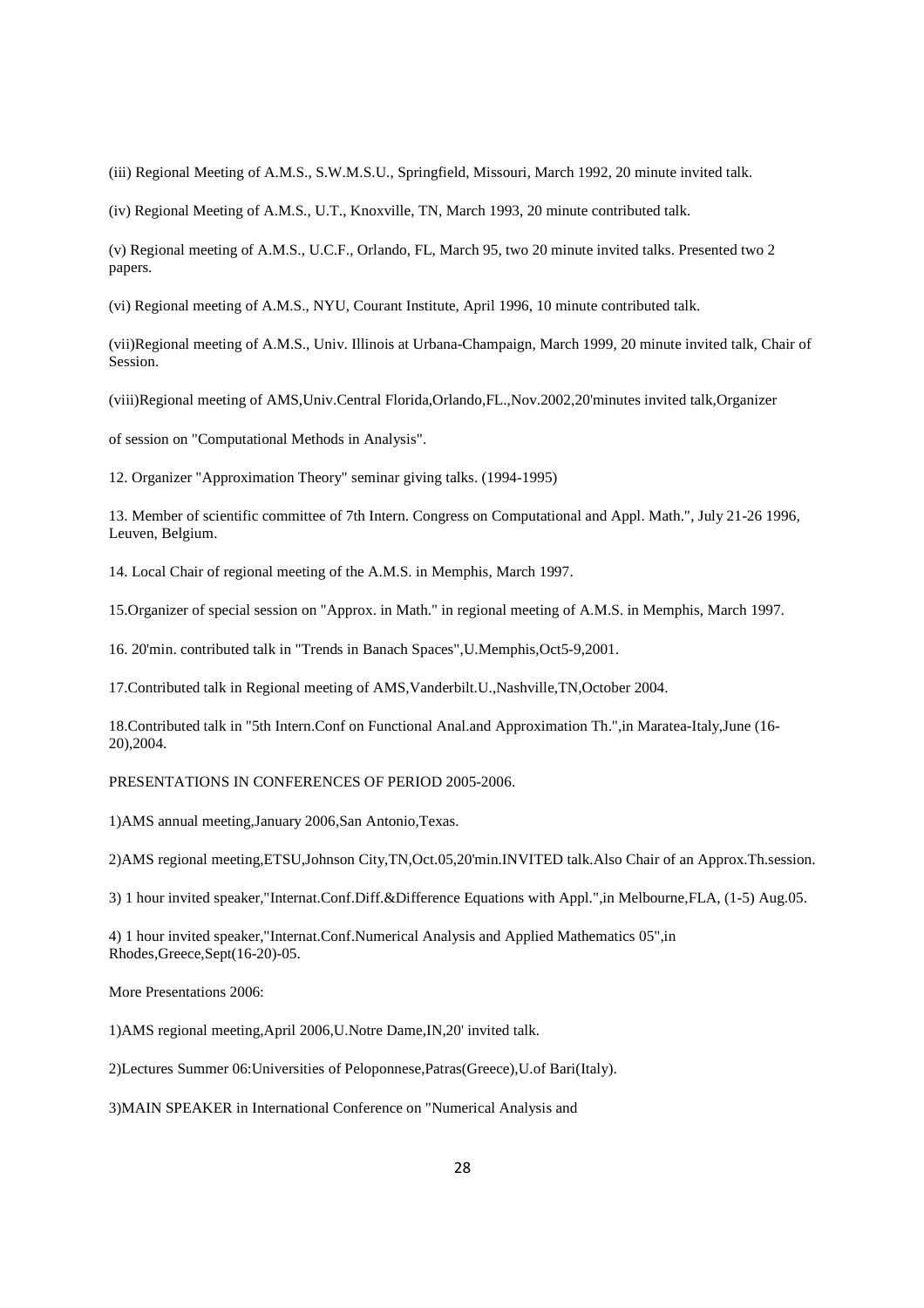Approximation Theory 2006",July 5-9,U.Babes-Bolyai,Cluj-Napoca,Romania.

PRESENTATIONS 2008

1)JAN.6-9,2008, SAN-DIEGO ,CA, #1035 AMS ANNUAL MEETING, 30'

INVITED TALK,IN THE SPECIAL SESSION "MONOTONE DISCRETE

DYNAMICAL SYSTEMS AND APPLICATIONS".

2) PLENARY SPEAKER AND ORGANIZER OF "AMAT 2008" ("APPLIED MATHEMATICS AND APPROXIMATION THEORY INTERNATIONAL CONFERENCE") DURING OCTOBER 11-13, 2008, U.MEMPHIS, MEMPHIS,TN,USA.

TITLE OF 1-HOUR TALK:"FRACTIONAL DIFFERENTIATION INEQUALITIES".

III) G.ANASTASSIOU WAS INVITED AND LECTURED DURING HIS SABBATICAL SEMESTER-SPRING 08, PERIOD MARCH 17- APRIL 5, 2008 IN: (1) PONTIFICA CATHOLIC UNIVERSITY OF SANTIAGO, CHILE, (2) NATIONAL INSTITUTE OF NUMERICAL COMPUTATIONS ,IN PETROPOLIS,BRAZIL, (3) FEDERAL UNIVERSITY OF RIO DE JANEIRO, BRAZIL, AND (4) NATIONAL UNIVERSITY OF SAN MARTIN, BUENOS AIRES, ARGENTINA.

IV) GEORGE ANASTASSIOU GAVE THE FOLLOWING TALKS AND PARTICIPATED IN THE FOLLOWING CONFERENCES DURING SUMMER 2008: (1)"INTERNATIONAL CONFERENCE IN CHAOS II", ISTANBUL, TURKEY,MAY 6-10,2008.HE WAS AN 1-HOUR PLENARY SPEAKER AND LECTURED ON "CAPUTO FRACTIONAL INEQUALITIES". (2) HE WAS INVITED AND LECTURED ABOUT "FRACTIONAL CALCULUS ", IN TOBB ECONIMICS UNIVERSITY, ANKARA, TURKEY, MAY 11-14, 2008.(3) HE WAS INVITED AND LECTURED AT ATHENS UNIVERSITY,GREECE,CONFERENCE OF GREEK ANALYSTS,MAY 15-17,2008,ABOUT "FRACTIONAL INEQUALITIES".

(4) HE PARTICIPATED IN "INTERNATIONAL CONFERENCE IN ALGEBRA",IN ATHENS TECHNICAL UNIVERSITY, DURING MAY 27-29,2008.

1) #115 ANNUAL MEETING OF AMS IN WASHINGTON, DC, JAN. 5-8, 2009, CONTRIBUTED TALK.

2) AT UNIVERSITY OF ATHENS, MATH. DEPT., GREECE, ONE HOUR TALK, MAY- 21-2009.

ANASTASSIOU TALKS 2010

1) 20' MINUTES INVITED TALK, ANNUAL MEETING OF AMS, SAN FRANCISCO, CA, JAN. 13-16, 2010.

2) PLENARY SPEAKER IN 3RD INTERNATIONAL SYMPOSIUM IN CHAOS AND COMPLEX SYSTEMS, MAY 21-24, 2010

ISTANBUL KULTUR UNIVERSITY, TURKEY.

3) CONTRIBUTED TALK IN GREEK NATIONAL CONFERENCE OF MATH. ANALYSTS,

U. IOANNINA, GREECE, MAY28-29, 2010.

**GREECE**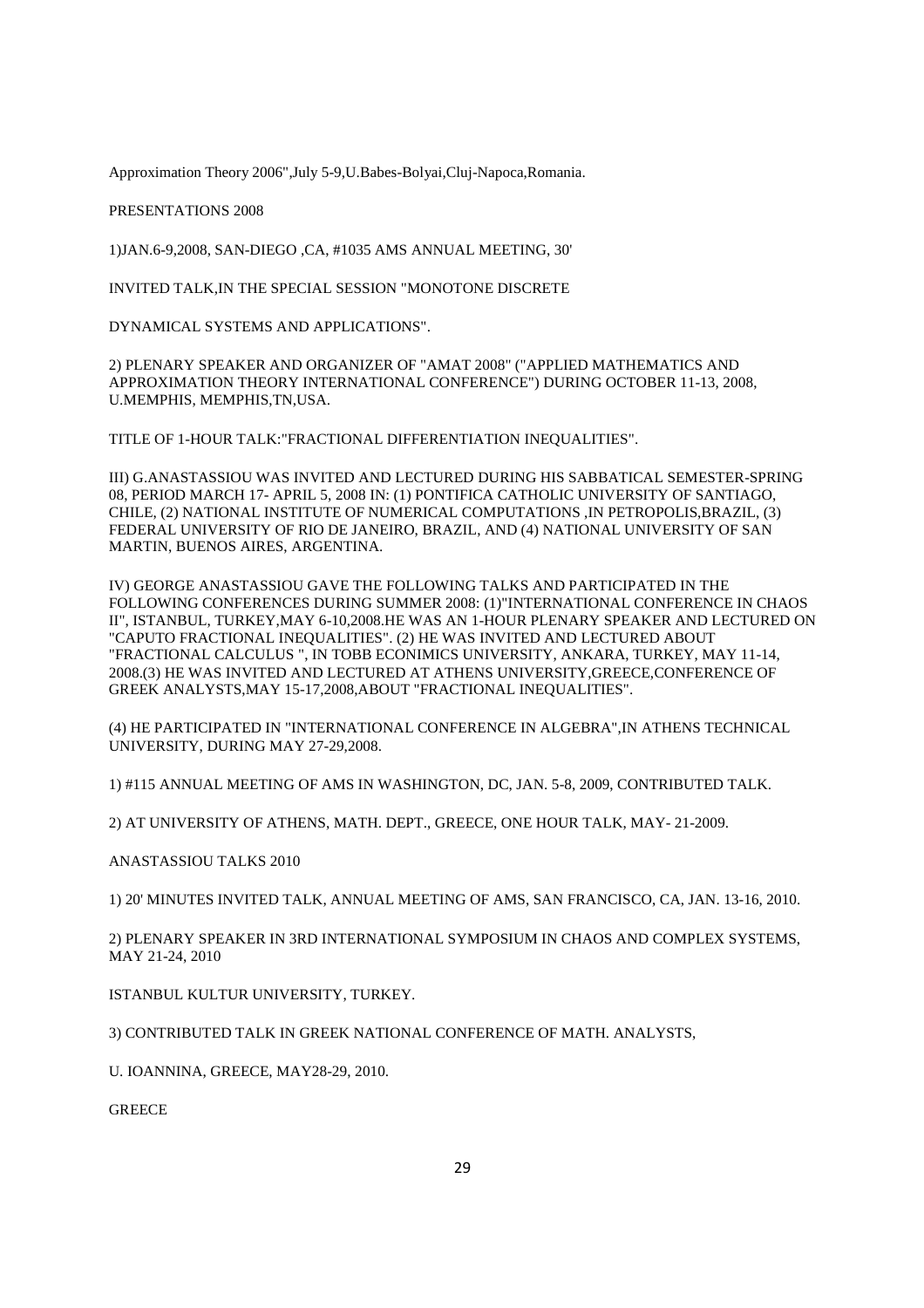TWO 20' MINUTES INVITED PRESENTATIONS IN THE ANNUAL MEETING OF AMS, NEW ORLEANS, LA, JANUARY 6-9, 2011

GEORGE ANASTASSIOU 2012 TALKS:

1) IN 118TH AMS ANNUAL MEETING , JANUARY 4-7, 2012, BOSTON, MA: HE PRESENTED 3 ARTICLES, 2 OF THEM WERE INVITED.

2) HE DELIVERED 2 PLENARY HOURLY LECTURES IN THE INTERNATIONAL CONFERENCE ON APPLIED MATHEMATICS AND APPROXIMATION THEORY 2012

(AMAT 2012), HELD IN ANKARA, TURKEY, TOBB UNIVERSITY OF ECONOMICS AND TECHNOLOGY, DURING MAY 17-20, 2012. THE CONFERENCE WAS

ORGANISED TO CELEBRATE PROFESSOR ANASTASSIOU 60TH BIRTHDAY.

### **Presentations - Universities/Industry (refereed \*)**

1. During 1984-1997 I gave: Invited talks at St. Louis University, U.R.I., Brown University, Kent State University, G. Washington University, Washington, DC., University of Texas at Arlington, University of Tulsa, Kansas State University, Memphis State University and Wichita State University.

2. Invited talks at the University of Duisburg, Technological Institute of Aachen in W. Germany, also in the Bulgarian Academy of Science, Sofia (Summer 1990), University of Frankfurt (July 1991), Oakland University (November 1993).

3. Invited talks in most of Greek Universities (1984-1998) more than one time in most of them.

4. Invited talks during my sabbatical, Spring semester 1993:

- (i) Colloquium and seminar at University NC. Stat. Dept. (February 1993)
- (ii) Colloquium at Erlangen University, Germany, (February 1993)
- (iii) Colloquium at University of Athens, Greece, (March 1993)
- (iv) Colloquium at Amer. Univ. Cairo, Egypt, (March 1993)
- 5. Second annual University of Arkansas, M.S.U. Math exchange.

6. I have been giving about 2 talks per semester in our Analysis Seminar at the University of Memphis (1986-1997).

7. During my sabbatical of Spring semester, 1993, I did active research at the University of North Carolina with S. Cambanis (Stat.), and at Oberwolfach - Math Research center (NATO Grant) with H. Gonska (Math-E.B.S.), Germany.

8. During April 11-14, 1998 I was invited at NYC by Plenum Press to hold organizational talks about G.A.s J. of CAAA.

9. During August 23-24, 1999, I was invited/lectured at the University of Macedonia, Greece.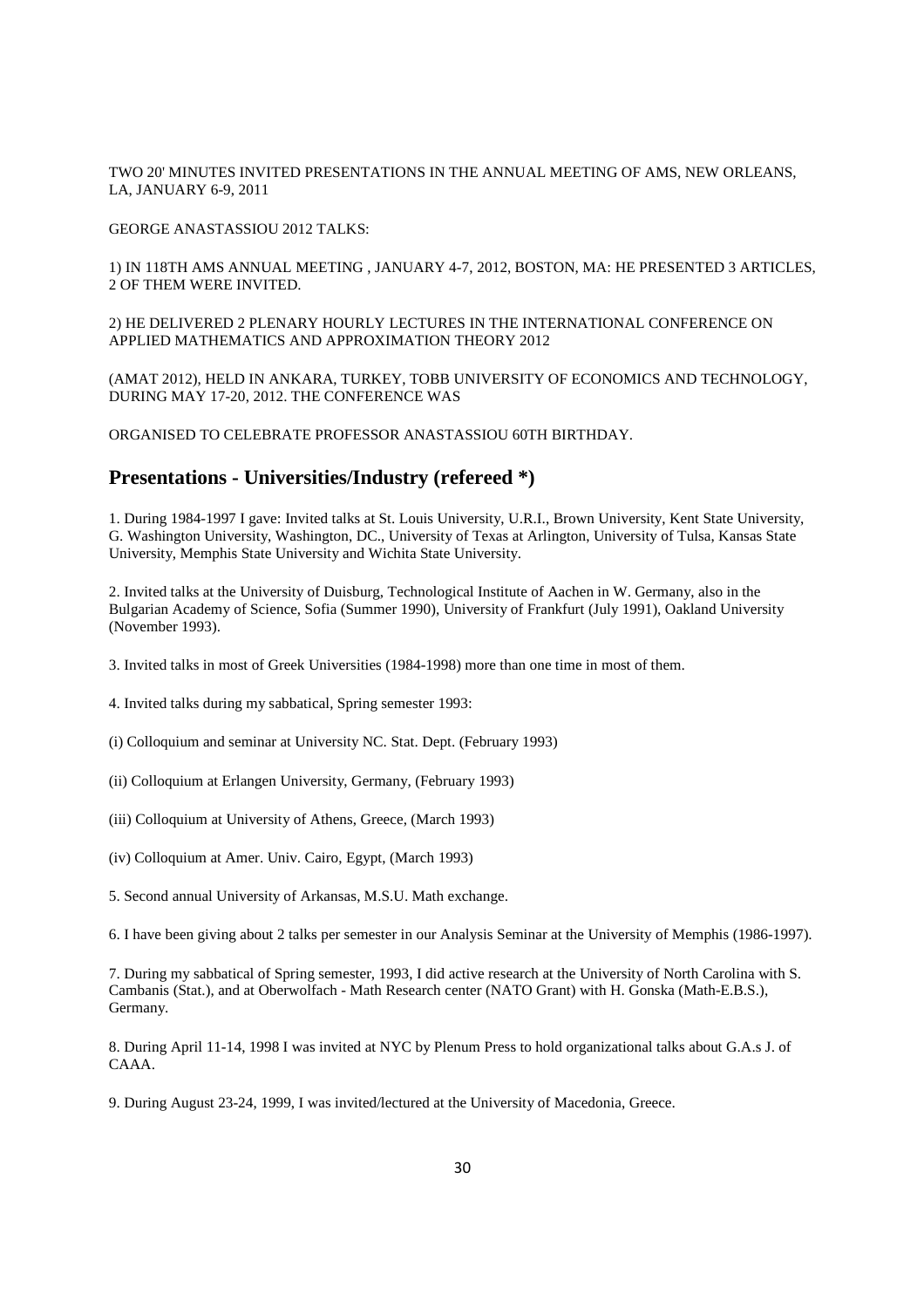10. Invited/gave lectures, did research during March-April 2000 (Sabbatical Spring semester 2000) in:

i. City University of Hong-Kong

ii. National University of Singapore

iii. University of Adelaide - Australia

iv. University of South Australia

v. Victoria University in Melbourne, Australia

vi. University of New South Wales, Sydney, Australia

vii. University of Auckland, New Zealand

viii. State University of California at Los Angeles

ix. Took part in the Conference on Fundamental Sciences, Singapore, March 17, 2000.

11.During May 10-30,2003:Research Collaborations in "Technological University of Compiegne"(France),

"University of Karlsruhe"(Germany),invited one hour talks at "University of Duisburg-Essen"(Germany),

"University of Patras"(Greece).

12.During Summer 2004 he lectured at the University of Perugia-Italy,U.Patras-Greece,Istanbul Kultur University,Turkey

and had scientific contacts in Albania,universities of Tirana and Argyrocastro also at the U.Ioannina-Greece.

AFTER INVITATION I GAVE 2 ONE HOUR LECTURES IN UNIVERSITY OF ROME "LA SAPIENZA",ITALY,JULY 10,2002.

1)ON 3-9-05 PRESENTED AN ANALYSIS SEMINAR AFTER INVITATION AT THE UNIVERSITY OF MISSISSIPPI,OXFORD,MISS.

2) ONE TALK IN EACH SPRING 05 AND FALL 05 SEMESTERS,U.MEMPHIS IN APPLIED MATH.SEMINAR.

3)DURING MAY 9-15,05,INVITED TRIP AND TALKS TO TOKYO,JAPAN.I GAVE 2 LECTURES IN WASEDA.U, AND 1 IN TOKYO U.OF SCIENCE.

### **Other Presentations (refereed \*)**

DURING ALL OF MY EMPLOYMENT GIVING 2-4 LECTURES ANNUALLY AT THE UNIVERSITY OF MEMPHIS SINCE 1986,AND EARLIER AT URI

1984-2008 ,IN DEPARTMENT OF MATHEMATICAL SCIENCE SEMINARS,PRESENTING ALWAYS NEW ORIGINAL RESEARCH PAPERS.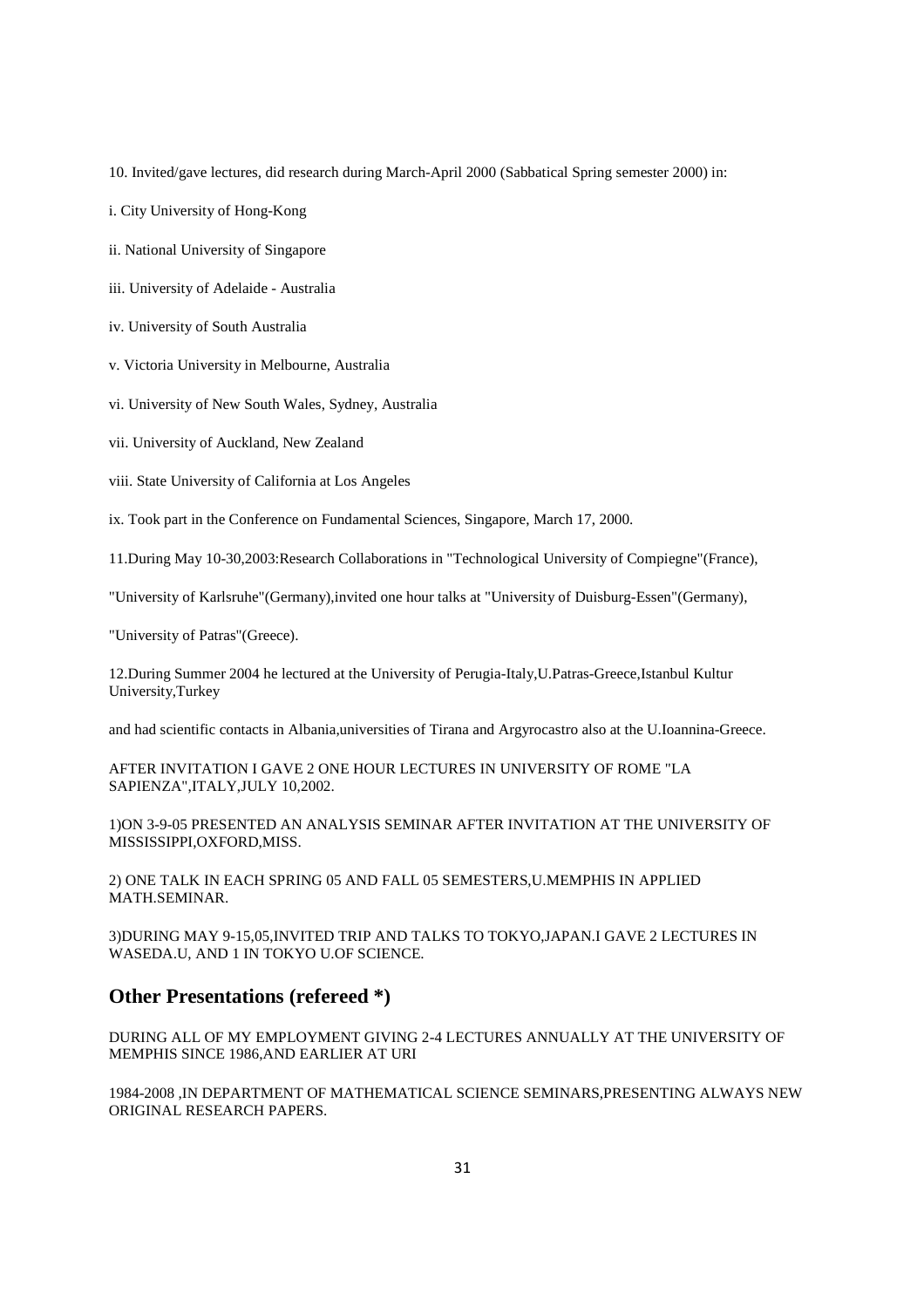### PRESENTATIONS 2007

1) 45' invited talk in # 1023 AMS annual meeting,N.Orleans,LA,Jan.5-8,2007.

2) 20' contributed talk in "12 th International Conference on Approx.Theory",March 4-8,2007,

San Antonio,TX.

3) 30' talk in "31st SIAM Southern-Atlantic Section Conference",May 4-5,07,U.Memphis,TN.

4) Invited talk at the " Union of Greek Mathematicians",Athens,Greece 5-13-07.

5) Invited talk at " Academy of Science",Budapest,Hungary,5-24-07.

6) 25' invited talk in Wavelet and Splines special session in Regional AMS mtg #1033,Murfreesboro,TN,Nov.3-4 ,07.

| <b>SUPPORT</b>                           |                                                        |                                   |            |            |                  |
|------------------------------------------|--------------------------------------------------------|-----------------------------------|------------|------------|------------------|
| (External)                               |                                                        |                                   |            |            |                  |
| <b>ACTIVITY</b>                          | <b>AGENCY/SOURCE</b><br><b>AMOUNT</b><br><b>PERIOD</b> |                                   |            |            |                  |
| <b>Travel Research Grant</b>             | <b>NATO</b>                                            |                                   |            | 1990-1993  |                  |
| Renewal                                  | <b>NATO</b>                                            |                                   |            | 1992, 1993 |                  |
| 6th S, E.A. Conference                   | <b>NSF</b>                                             |                                   | \$8,500.00 | 1991       |                  |
| <b>SERVICE</b>                           |                                                        |                                   |            |            |                  |
| <b>UNIVERSITY</b>                        |                                                        | <b>COMMITTEE/ACTIVITY</b>         |            |            | <b>PERIOD</b>    |
| DEPT.of MATH:Graduate Curriculum and T&P | Committees                                             |                                   |            | 2006-2007  |                  |
| U.Memphis/College of Arts and Sciences   |                                                        | <b>Graduate Council Committee</b> |            |            | Fall 2007        |
| Dept.Math.Sci.                           |                                                        | <b>Graduate Program Committee</b> |            |            | <b>Fall 2007</b> |
| Dept.Math.Sci.                           | T and P committee                                      |                                   |            | 2007-2008  |                  |
| Dept.Math.Sci.,                          | Graduate students committee, T & P committee           |                                   |            | 2008-2011  |                  |
| MEMPHIS/MATH.DEPT                        | <b>HIRING COMMITTEE</b>                                |                                   |            | 2010-11    |                  |
| U. MEMPHIS/MATH.DEPT                     | <b>TANDP</b>                                           |                                   |            | 2012-2013  |                  |
| U. MEMPHIS/MATH. DEPT                    |                                                        | <b>LIBRARY</b>                    |            |            | 2012-2013        |

## **Appendix A**

| Academi<br>c Year<br>(please<br>indicate<br><u>year)</u> | Course $#$ | <b>Course Name</b>        | <b>Credi</b><br><b>Hours</b> | Percen<br><b>Taught</b> | <b>Enrol</b> | Labratory<br>Supervised(S)/Instructed(<br>$\mathbf{I}$ | <b>New</b><br><b>Preparatio</b><br>n(Y)/(N) |
|----------------------------------------------------------|------------|---------------------------|------------------------------|-------------------------|--------------|--------------------------------------------------------|---------------------------------------------|
| Fall                                                     | 1312       | Elementary<br>Calculus    | 3.0                          | 100                     | 30           |                                                        | N                                           |
| 1995                                                     | 3391       | Differential<br>Equations | 3.0                          | 100                     | 20           |                                                        | N                                           |
| Spring                                                   | 1312       | Elementary<br>Calculus    | 3.0                          | 100                     | 27           |                                                        | N                                           |
| 1996                                                     | 3391       | Differential              | 3.0                          | 100                     | 18           |                                                        |                                             |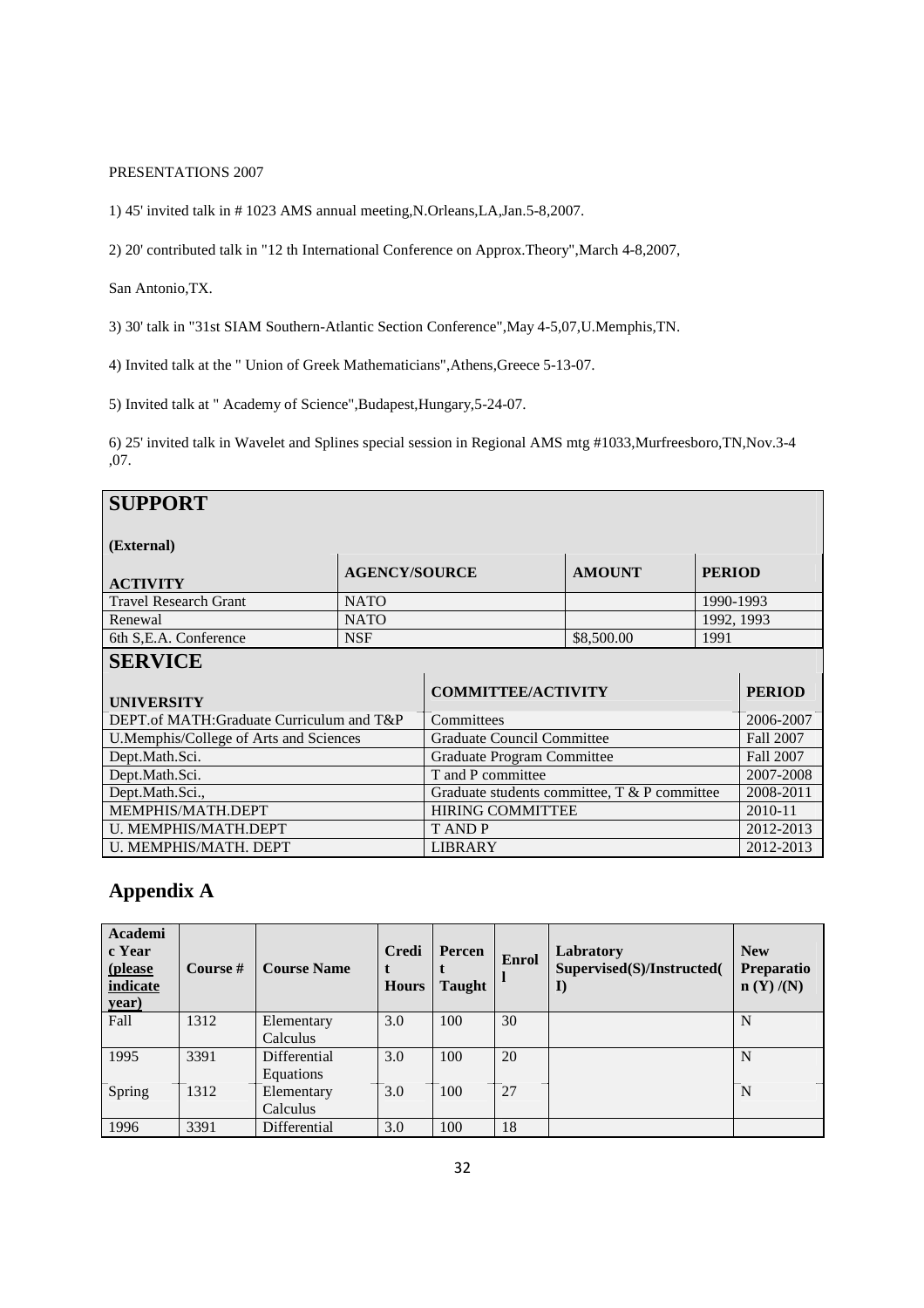|        |          | Equations              |                  |     |                 |                |
|--------|----------|------------------------|------------------|-----|-----------------|----------------|
| Fall   | 1312     | Elementary             | 3.0              | 100 | 25              | ${\bf N}$      |
|        |          | Calculus               |                  |     |                 |                |
| 1996   | 7721     | Numerical              | $\overline{3.0}$ | 100 | 16              | ${\bf N}$      |
|        |          | Analysis               |                  |     |                 |                |
| Spring | 1312     | Elementary             | $\overline{3.0}$ | 100 | $\overline{20}$ | $\overline{N}$ |
|        |          | Calculus               |                  |     |                 |                |
| 1997   | 3391     | Differential           | $\overline{3.0}$ | 100 | 22              | ${\bf N}$      |
|        |          | Equations              |                  |     |                 |                |
| Fall   | 1211     | College Algebra        | 3.0              | 100 | 25              | ${\bf N}$      |
| 1997   | 1312     | Elementary             | 3.0              | 100 | $\overline{35}$ | $\overline{N}$ |
|        |          | Calculus               |                  |     |                 |                |
| Spring | 1312     | Elementary             | 3.0              | 100 | 25              | ${\bf N}$      |
|        |          | Calculus               |                  |     |                 |                |
| 1998   | 3391     | Differential           | 3.0              | 100 | 20              | ${\bf N}$      |
|        |          | Equations              |                  |     |                 |                |
| Fall   | 1312     | Elementary             | $\overline{3.0}$ | 100 | 40              | $\overline{N}$ |
|        |          | Calculus               |                  |     |                 |                |
| 1998   | 4721/672 | Numerical              | $\overline{3.0}$ | 100 | 15              | ${\bf N}$      |
|        | 1        | Analysis               |                  |     |                 |                |
| Spring | 1312     | Elementary             | $\overline{3.0}$ | 100 | $\overline{50}$ | N              |
|        |          | Calculus               |                  |     |                 |                |
| 1999   |          |                        |                  |     |                 |                |
| Fall   | 1312     | Elementary<br>Calculus | 3.0              | 100 | 40              | ${\bf N}$      |
| 1999   | 3391     | Differential           | $\overline{3.0}$ | 100 | 25              | ${\bf N}$      |
|        |          | Equations              |                  |     |                 |                |
| Spring |          | On professional        |                  |     |                 |                |
|        |          | development            |                  |     |                 |                |
|        |          | leave                  |                  |     |                 |                |
| 2000   |          |                        |                  |     |                 |                |
| Fall   | 1312     | Elementary             | 3.0              | 100 | 60              | $\mathbf N$    |
|        |          | Calculus               |                  |     |                 |                |
| 2000   | 3391     | Differential           | 3.0              | 100 | 35              | ${\bf N}$      |
|        |          | Equations              |                  |     |                 |                |
| Spring | 1182     | Foundations of         | $\overline{3.0}$ | 100 | $\overline{30}$ | $\overline{N}$ |
|        |          | Math II                |                  |     |                 |                |
| 2001   | 3391     | Differential           | $\overline{3.0}$ | 100 | 28              | ${\bf N}$      |
|        |          | Equations              |                  |     |                 |                |
| Fall   | 1420     | Foundations of         | 3.0              | 100 | 50              | ${\bf N}$      |
|        |          | Math. II               |                  |     |                 |                |
| 2001   | 3120     | in Fall                | 3.0              | 100 | 30              | ${\bf N}$      |
|        |          | Diff.Equations         |                  |     |                 |                |
| 2002   | 1830     | in Spring              | $\mathfrak{Z}$   | 100 | 90              | ${\bf N}$      |
|        |          | Elem.Calculus          |                  |     |                 |                |
| 2002   | 3120     | in Spring              | $\overline{3}$   | 100 | 30              | ${\bf N}$      |
|        |          | Diff.Equations         |                  |     |                 |                |
| 2002   | 1830     | in Fall El.Calc.       | $\overline{3}$   | 100 | 70              | N              |
| 2002   | 3242     | in Fall Intro          | $\overline{3}$   | 100 | 28              | $\overline{N}$ |
|        |          | Linear Algebra         |                  |     |                 |                |
| 2003   | 1830     | in Spring              | $\overline{3}$   | 100 | 95              | N              |
|        |          | Elem.Calc.             |                  |     |                 |                |
| 2003   | 3242     | in Spring              | $\overline{3}$   | 100 | 25              | ${\bf N}$      |
|        |          | Intro.Lin.Alg.         |                  |     |                 |                |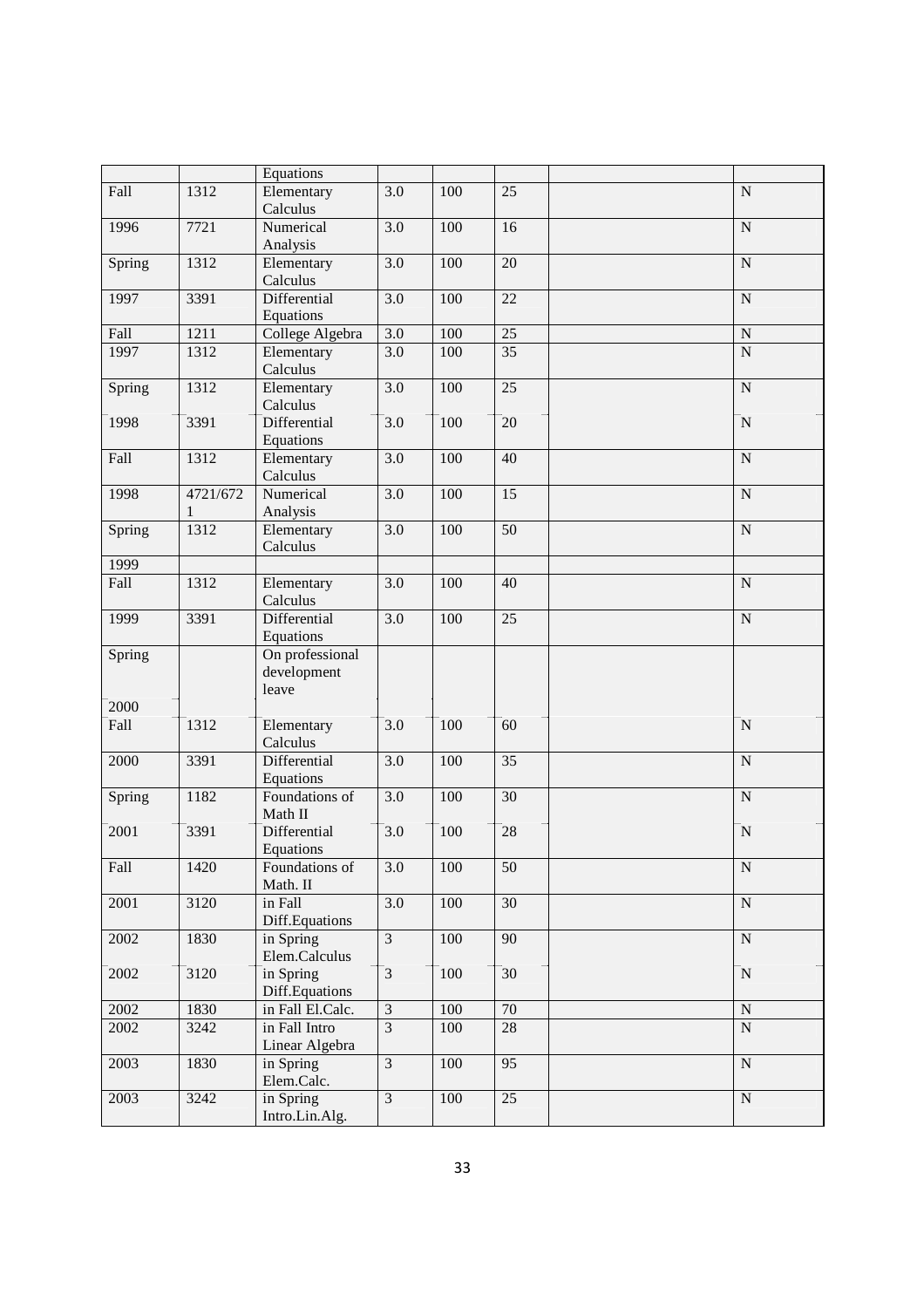| 2003             | $\cdots$               | in Fall Research<br>Appointment       | $\ddotsc$                 | 100 | $\cdots$        |          | $\mathbf Y$           |
|------------------|------------------------|---------------------------------------|---------------------------|-----|-----------------|----------|-----------------------|
| 2004             | 1830                   | in Spring<br>Elem.Calc.               | $\overline{3}$            | 100 | 85              |          | $\overline{\text{N}}$ |
| 2004             | 3242                   | Spring                                | $\mathfrak{Z}$            | 100 | 15              |          | ${\bf N}$             |
| 2004             | 1710                   | Intro.Lin.Alg.<br><b>Fall College</b> | $\overline{3}$            | 100 | 85              |          | $\mathbf N$           |
| 2004             | 1830                   | Algebra<br>Fall Elem.Calc.            | $\mathfrak{Z}$            | 100 | $40\,$          |          | ${\bf N}$             |
| 2005             | 1420                   | Spring                                | $\overline{3}$            | 100 | 80              |          | N                     |
|                  |                        | Foundations of<br>Math.II             |                           |     |                 |          |                       |
| 2005             | 3120                   | Spring<br>Diff.Equations              | $\overline{3}$            | 100 | $\overline{30}$ |          | $\mathbf N$           |
| 2006             | 1830                   | Elem.Calc. for<br>Fall                | $\overline{\overline{3}}$ | 100 | 90              |          | $\mathbf N$           |
| 2006             | 6721/472<br>1          | Numerical<br>Analysis for Fall        | $\overline{3}$            | 100 | 15              |          | ${\bf N}$             |
| 2006             | 3120                   | Diff.Equations<br>for Spring          | $\overline{3}$            | 100 | 40              |          | ${\bf N}$             |
| 2006             | 1710                   | College Alg. for<br>Spring            | $\overline{\mathbf{3}}$   | 100 | 90              |          | ${\bf N}$             |
| 2006-<br>2007    | <b>MATH</b><br>1710    | College Algebra                       | $\mathfrak{Z}$            | 100 | 95              |          | NO                    |
| 2006-            | <b>MATH</b>            | Intro.Differential                    | $\overline{3}$            | 100 | 20              |          | NO                    |
| 2007             | 3120                   | Equations                             |                           |     |                 |          |                       |
| 2006-            | <b>MATH</b>            | College Algebra                       | $\overline{3}$            | 100 | 85              | NO       | NO                    |
| 2007             | 1710                   |                                       |                           |     |                 |          |                       |
| Spring           |                        |                                       |                           |     |                 |          |                       |
| 2006-            | <b>MATH</b>            | Linear Algebra                        | $\overline{3}$            | 100 | 15              | NO       | NO                    |
| 2007             | 3242                   |                                       |                           |     |                 |          |                       |
| Spring           |                        |                                       |                           |     |                 |          |                       |
| 2007-            | <b>MATH</b>            | Elementary                            | $\overline{3}$            | 100 | 85              | NO       | NO                    |
| <b>2008 Fall</b> | 1830                   | Calculus                              |                           |     |                 |          |                       |
| $2007 -$         | <b>MATH</b>            | Numerical                             | $\overline{3}$            | 100 | $\overline{9}$  | $\rm NO$ | NO                    |
| <b>2008 Fall</b> | 6721/472<br>1          | Analysis                              |                           |     |                 |          |                       |
| 2007-            | N/A                    | ON                                    | N/A                       |     |                 |          |                       |
| 2008             |                        | <b>PROFESSIONA</b>                    |                           |     |                 |          |                       |
| <b>SPRING</b>    |                        | L                                     |                           |     |                 |          |                       |
|                  |                        | <b>DEVELOPMEN</b>                     |                           |     |                 |          |                       |
|                  |                        | T ACTIVITY                            |                           |     |                 |          |                       |
| 2008-            | <b>MATH</b>            | <b>ELEMENTARY</b>                     | $\mathfrak{Z}$            | 100 | 60              |          | NO                    |
| 2009/ Fall       | 1830-8                 | <b>CALCULUS</b>                       |                           |     |                 |          |                       |
| 2008             |                        |                                       |                           |     |                 |          |                       |
| 2008-            | <b>MATH</b>            | <b>LINEAR</b>                         | $\overline{3}$            | 100 | 15              |          | ${\bf N}$             |
| 2009/ Fall       | 3242-2                 | <b>ALGEBRA</b>                        |                           |     |                 |          |                       |
| 2008             |                        |                                       |                           |     |                 |          |                       |
| 2008-            | <b>MATH</b>            | <b>COLLEGE</b>                        | $\overline{3}$            | 100 | 80              |          | NO                    |
| 2009/            | 1710-8                 | <b>ALGEBRA</b>                        |                           |     |                 |          |                       |
| Spring           |                        |                                       |                           |     |                 |          |                       |
| 2009             |                        |                                       |                           |     |                 |          |                       |
| 2008-<br>2009/   | <b>MATH</b><br>1710-10 | <b>COLLEGE</b><br><b>ALGEBRA</b>      | $\overline{3}$            | 100 | 75              |          | NO                    |
| Spring           |                        |                                       |                           |     |                 |          |                       |
|                  |                        |                                       |                           |     |                 |          |                       |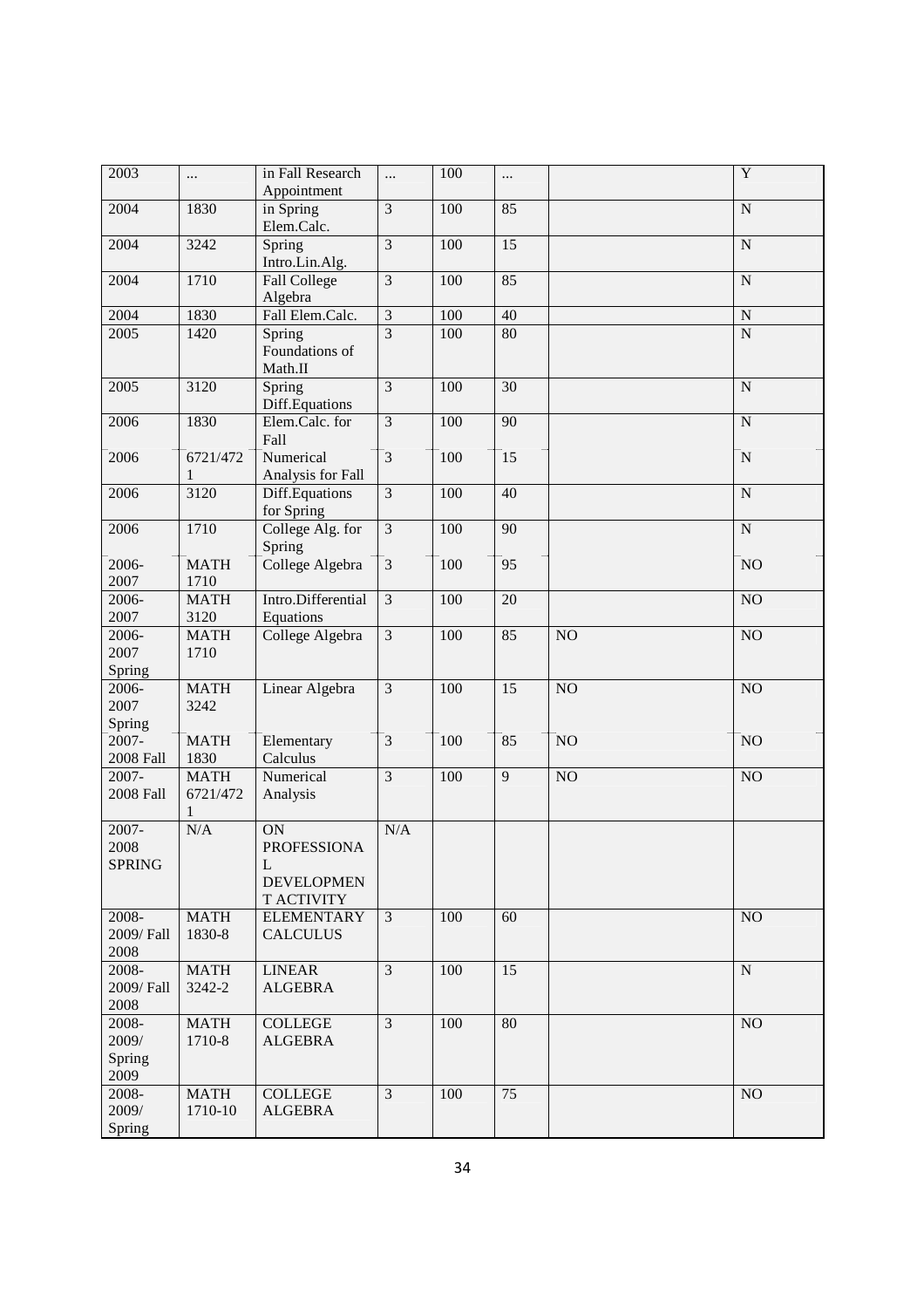| 2009           |             |                   |                |     |                 |                 |
|----------------|-------------|-------------------|----------------|-----|-----------------|-----------------|
| 2009-          | <b>MATH</b> | <b>ELEMENTARY</b> | $\mathfrak{Z}$ | 100 | 55              | N <sub>O</sub>  |
| 2010/          | 1830-8      | <b>CALCULUS</b>   |                |     |                 |                 |
| FALL 09        |             |                   |                |     |                 |                 |
| 2009-          | <b>MATH</b> | <b>INTROD. TO</b> | $\overline{3}$ | 100 | 35              | NO              |
| 2010/          | 3242-2      | <b>LINEAR</b>     |                |     |                 |                 |
| FALL 09        |             | <b>ALGEBRA</b>    |                |     |                 |                 |
| 2010           | <b>MATH</b> | <b>COLLEGE</b>    | $\overline{3}$ | 100 | 60              | ${\bf N}$       |
| spring         | 1710-9      | <b>ALGEBRA</b>    |                |     |                 |                 |
| 2010           | <b>MATH</b> | <b>COLLEGE</b>    | $\overline{3}$ | 100 | 50              | ${\bf N}$       |
| spring         | 1710-10     | <b>ALGEBRA</b>    |                |     |                 |                 |
| $2010 -$       | <b>MATH</b> | <b>COLLEGE</b>    | $\overline{3}$ | 100 | 45              | N               |
| <b>SUMME</b>   | 1710-205    | <b>ALGEBRA</b>    |                |     |                 |                 |
| $\mathbf{R}$   |             |                   |                |     |                 |                 |
| 2010-          | <b>MATH</b> | <b>ELEMENTARY</b> | $\overline{3}$ | 100 | 90              | ${\bf N}$       |
| <b>FALL</b>    | 1830-7      | <b>CALCULUS</b>   |                |     |                 |                 |
| 2010-          | <b>MATH</b> | <b>ELEMENTARY</b> | 3              | 100 | 50              | ${\bf N}$       |
| <b>FALL</b>    | 1830-8      | <b>CALCULUS</b>   |                |     |                 |                 |
| <b>SPRING</b>  | <b>MATH</b> | <b>ELEMENTARY</b> | $\overline{3}$ | 100 | $\overline{59}$ | N               |
| 2011           | 1830-007    | <b>CALCULUS</b>   |                |     |                 |                 |
| SPRING         | <b>MATH</b> | <b>ELEMENTARY</b> | $\overline{3}$ | 100 | 52              | N               |
| 2011           | 1830-008    | <b>CALCULUS</b>   |                |     |                 |                 |
| <b>SUMME</b>   | <b>MATH</b> | <b>ELEMENTARY</b> | $\overline{3}$ | 100 | 12              | ${\bf N}$       |
| R 2011         | 1830-105    | <b>CALCULUS</b>   |                |     |                 |                 |
| <b>FALL</b>    | <b>MATH</b> | <b>ELEMENTARY</b> | $\overline{3}$ | 100 | $\overline{95}$ | N               |
| 2011           | 1830-       | <b>CALCULUS</b>   |                |     |                 |                 |
|                | <b>OO7</b>  |                   |                |     |                 |                 |
| <b>FALL</b>    | <b>MATH</b> | <b>ELEMENTARY</b> | 3              | 100 | 40              | ${\bf N}$       |
| 2011           | 1830-008    | <b>CALCULUS</b>   |                |     |                 |                 |
| <b>SPRING</b>  | <b>MATH</b> | <b>COLLEGE</b>    | $\overline{3}$ | 100 | $\overline{70}$ | NO              |
| 2012           | 1710-9      | <b>ALGEBRA</b>    |                |     |                 |                 |
| <b>SPRING</b>  | <b>MATH</b> | <b>ELEMENTARY</b> | $\overline{3}$ | 100 | 65              | NO <sub>1</sub> |
| 2012           | 1830-10     | <b>CALCULUS</b>   |                |     |                 |                 |
| <b>SUMME</b>   | <b>MATH</b> | <b>ELEMENTARY</b> | $\overline{3}$ | 100 | $\overline{30}$ | N <sub>O</sub>  |
| R 2012-        | 1830-102    | <b>CALCULUS</b>   |                |     |                 |                 |
| <b>SESSION</b> |             |                   |                |     |                 |                 |
| <b>ONE</b>     |             |                   |                |     |                 |                 |
| <b>FALL</b>    | <b>MATH</b> | ELEM. CALC.       | 3              | 100 | 50              | NO              |
| 2012           | 1830-6      |                   |                |     |                 |                 |
| <b>FALL</b>    | <b>MATH</b> | ELEM. CALC.       | $\overline{3}$ | 100 | 90              | N <sub>O</sub>  |
| 2012           | 1830-7      |                   |                |     |                 |                 |

## **Appendix B**

**Additional Information on Advising/Mentoring**

## **Appendix C**

ORGANIZED AMAT 2012, ANKARA, TURKEY, MAY 17-19, 2012. **CREATIVE ACTIVITIES (productions, recitals, performances, compositions, exhibits, creative work)**

I have done Research and given Lectures 1986-2012 at The University of Memphis.Also the rest of the listed people below as they were invited by myself,we did research here and they gave lectures.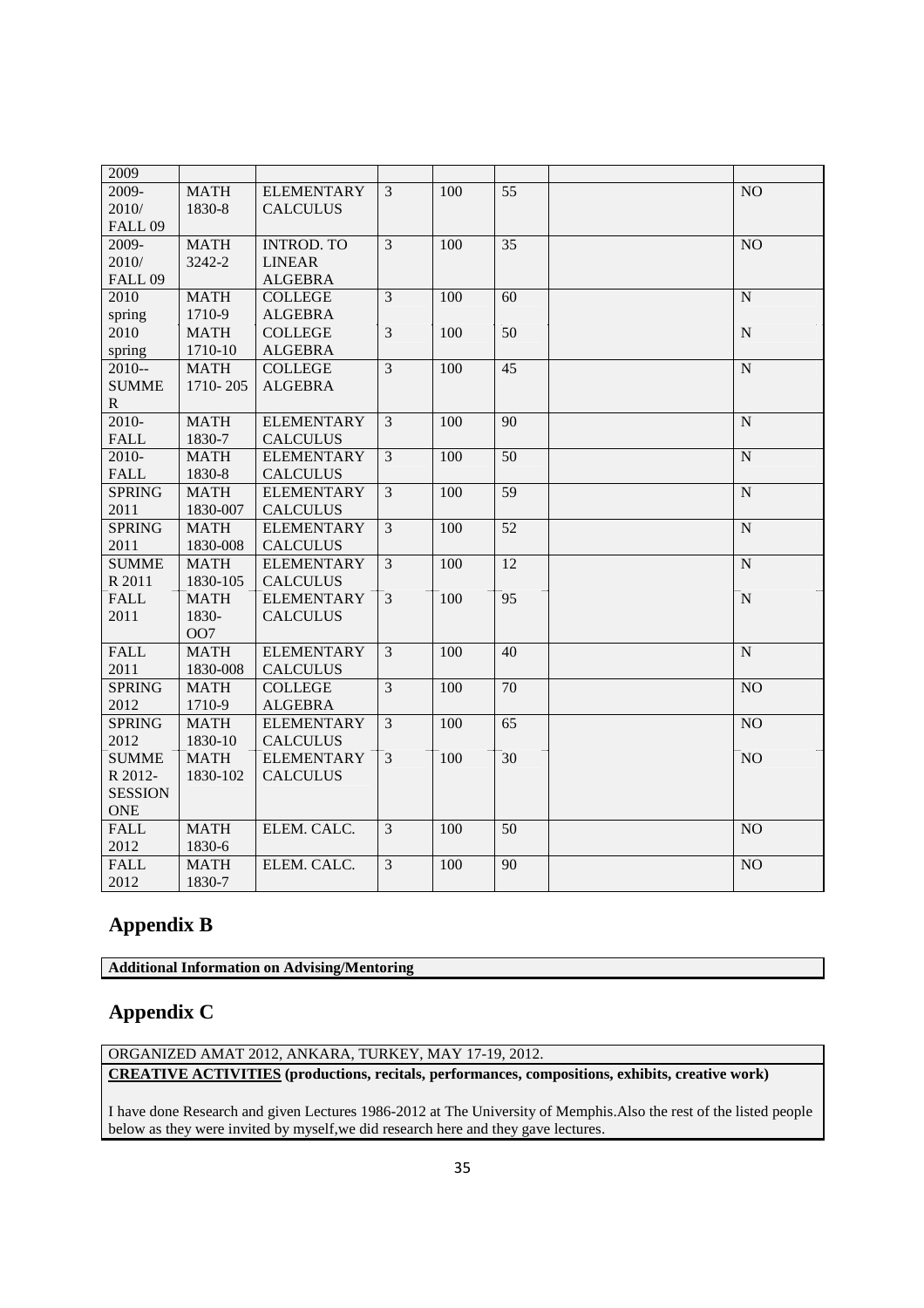1. J. Kemperman [Rutgers University] 2. G. Dassios [University of Tenneessee / Patras University, Greece] 3. R. Zalik [Auburn University] 4. O. Shisha [Ohio State University / University of Rhode Island] 5. ST Rachev [U.C. at Santa Barbara] 6. GE. Cheney [University of Texas at Austin] 7. HH. Gonska [European Business School, Germany & University of Duisburg] 8. T. Erdelyi [Ohio State Univ.] 9. C. Chui [Texas A & M University] 10. AK. Varma [University of Florida] 11. Z. Nashed [University of Delaware] 12. XM. Yu [Southwest Missouri State University] 13. M.Ganzburg [Courant Institute] 14. D.Kolzow [Erlangen University, Germany] 15. Y. Argyros (Cameron Univ., Oklahoma) 16. S. Gal (University of Oradea, Romania), Fall 2000 visiting University of Memphis 17. G.Walter (U.Wisconsin,Milwaukee),Spring 2002 I was the organizer of the 1991 Southeastern Approximation Theorists annual meeting at the University of Memphis: 6th SEA meeting,that is the organizer of 6th S.E. Approximation Theory International Conference, March 14-16, 1991. I was the organizer with S.T.Rachev of the 1<sup>st</sup> International conference on "Approximation,Probability and related fields",May 20-22,1993,Santa Barbara,CA(UCSB). Initiator / Local Organizer of #919 AMS Conference at the University of Memphis, March 21-22, 1997 and the organizer of a special session on "Approximation in Mathematics". Organiser of Special session "Computational Methods in Analysis",Nov.9-10,02,Univ.Central Florida,Orlando, #982 AMS Sectional Meeting. ORGANIZER AMAT 2008,U.MEMPHIS, 10- (11-13)-2008. **SERVICE: UNIVERSITY COMMITTEE/ACTIVITY Department** of **Mathematical Sciences** Colloquium Committee and course coordinator for Math 1213. I am also a member of the Graduate Faculty.CURRENT Member of Travel, Mid-South Colloquium and TMTA committees 1991-1992. Member of the U of Memphis Senate 1991-1992. Coordinator for Math 1213 Fall 1992. Member of the travel and salary committees Fall 1992. Member of the travel and salary committees 1993-94. Chairman of "Mid-South Colloquium" and "Colloquium" Committees, also a member of the hiring committee 1994- 95. Member of Colloquium and Travel Committees 1995-96. Member of Curriculum and Travel Committee 1996-97. Chairman Library Committee 1997-2000. Tenure & Promotion Committee at the College of Arts and Sciences 1997-2003. Member Graduate Committee 2000-2001. Member of Library Committee 2001-2005. Member of Tenure & Promotion Committee in Dept.Math.Sci.2003-2006. Library Committee 2005-2006 AND 2012-2013.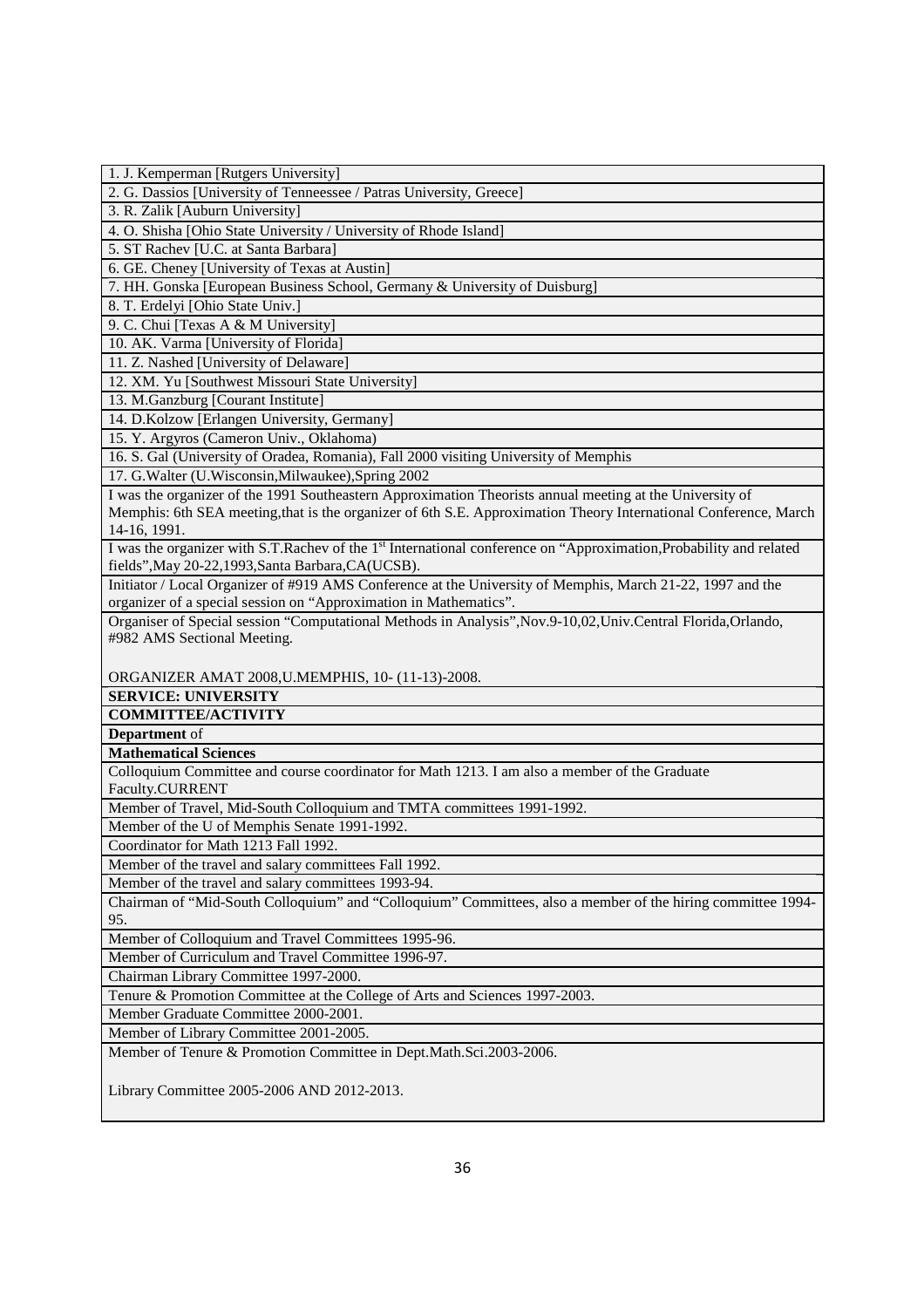| Curriculum Graduate Committee 2005-2006.                                                                       |
|----------------------------------------------------------------------------------------------------------------|
|                                                                                                                |
| GRADUATE/ T &P COMMITTEES, 2008-2011.                                                                          |
|                                                                                                                |
| T &P COMMITTEE 2012-2013.                                                                                      |
| <b>OTHER Society/Organization/Journal</b>                                                                      |
| <b>COMMITTEE/EDITORIAL BOARD/OFFICE</b>                                                                        |
| Journal of Computational Analysis and Applications(ISI APPROVED) Editor In-Chief 1998-                         |
| Journal of Concrete and Applicable Mathematics(NEW) Editor In-Chief 2002-                                      |
| Journal of Applied Functional Analysis Editor In-Chief 2004-                                                   |
| Journal of Computational and Applied Mathematics Associate Editor 1992-98.                                     |
| Southwest Journal of Pure and Applied Mathematics(discontinued) Assoc.Ed. 1995-2000.                           |
| Journal of Communications in Applied Analysis, Assoc.Ed. 1998-                                                 |
| International Journal of Applied Mathematics Assoc.Ed. 1999-                                                   |
| International Journal of Differential Equations and Applications Assoc.Ed. 1999-                               |
| <b>Computational Mathematics and Applications Books</b>                                                        |
| Springer-(Kluwer-Plenum)Consultant Editor 1999-                                                                |
| <b>Applied Mathematical Sciences Books</b>                                                                     |
| Birkhouser-Boston Consultant Editor 1999-                                                                      |
| Cubo Assoc.Ed. 1999-                                                                                           |
| Journal of Advances in Non-linear Variational Inequalities" Assoc.Ed. 1999,2004-                               |
| Journal of Inequalities in Pure and Applied Mathematics (electronic) Assoc.Ed. 1999-2010.                      |
| Anals of University in Oradea, fascicola mathematica Assoc.Ed. 2001-                                           |
| <b>Applied Mathematics Books</b>                                                                               |
| CRC Press Advisor 1999-                                                                                        |
| "Concrete and Applicable Mathematics" Book Series , World Scientific Publishing Company, Editor In Chief 2000- |
| Books in Mathematics Advisor to NOVA Publ.Co. 2002-                                                            |
| Mathematical Inequalities and Applications, Assoc.Ed., 2000-2011.                                              |
| Archives of Inequalities and Applications, Assoc.Ed., 2003-2004.                                               |
| International J.of Pure and Applied Math.(IJPAM), Assoc.Ed., 2003-                                             |
| International J. of Computational and Numerical Analysis with Applications, Assoc.Ed., 2003-                   |
| Honorary Editor Australian Journal of Mathematical Analysis and Applications, Assoc.Ed., 2004-                 |
| Internat.J.Appl.Math.Sci.,Assoc.Ed.,2004-                                                                      |
| Panamerican Math.J., Assoc.Ed., 2004-                                                                          |
| J.of Inequalities and Appl., Assoc.Ed., 2004-2009.                                                             |
| Global Journal of Pure and Applied Mathematics, Assoc.Ed., 2005-                                               |
| Internat.J.of Theoretical and Applied Mathematics, Assoc.Ed., 2005-                                            |
| The global J.of Appl.Math. & Math.Sci., Assoc.Ed., 2005-                                                       |
| <b>BOOK REVIEWER</b>                                                                                           |
| External Examiner for Faculty Promotions in King Fahd University, Saudi Arabia, 2000-2001, 2005.               |
| Member of The University of Memphis Committee for the Alumni                                                   |
| Distinguished Research Award, 2001,2002.                                                                       |
| Honorary President( and President from 2007) of Society for study and promotion of Ancient                     |
| Greek Mathematics, 2000-                                                                                       |
| Pacific-Asian J.of Math., Assoc.Ed. 2005-                                                                      |
| Internat.J.of Math. & Analysis, Assoc.Ed. 2005-                                                                |
| Internat.Review of Fuzzy Mathematics, Assoc.Ed. 2005-                                                          |
| Advances in Nonlinear Analysis and Appl., Assoc.Ed. 2005-                                                      |
| Internat.J.of Optimization Theory and Applications, Assoc.Ed. 2006-                                            |
| EUDOXUS PRESS, LLC, PRESIDENT, 2005-                                                                           |
| J.Math.Anal.& Approx.Th., Assoc.Ed.,2005-                                                                      |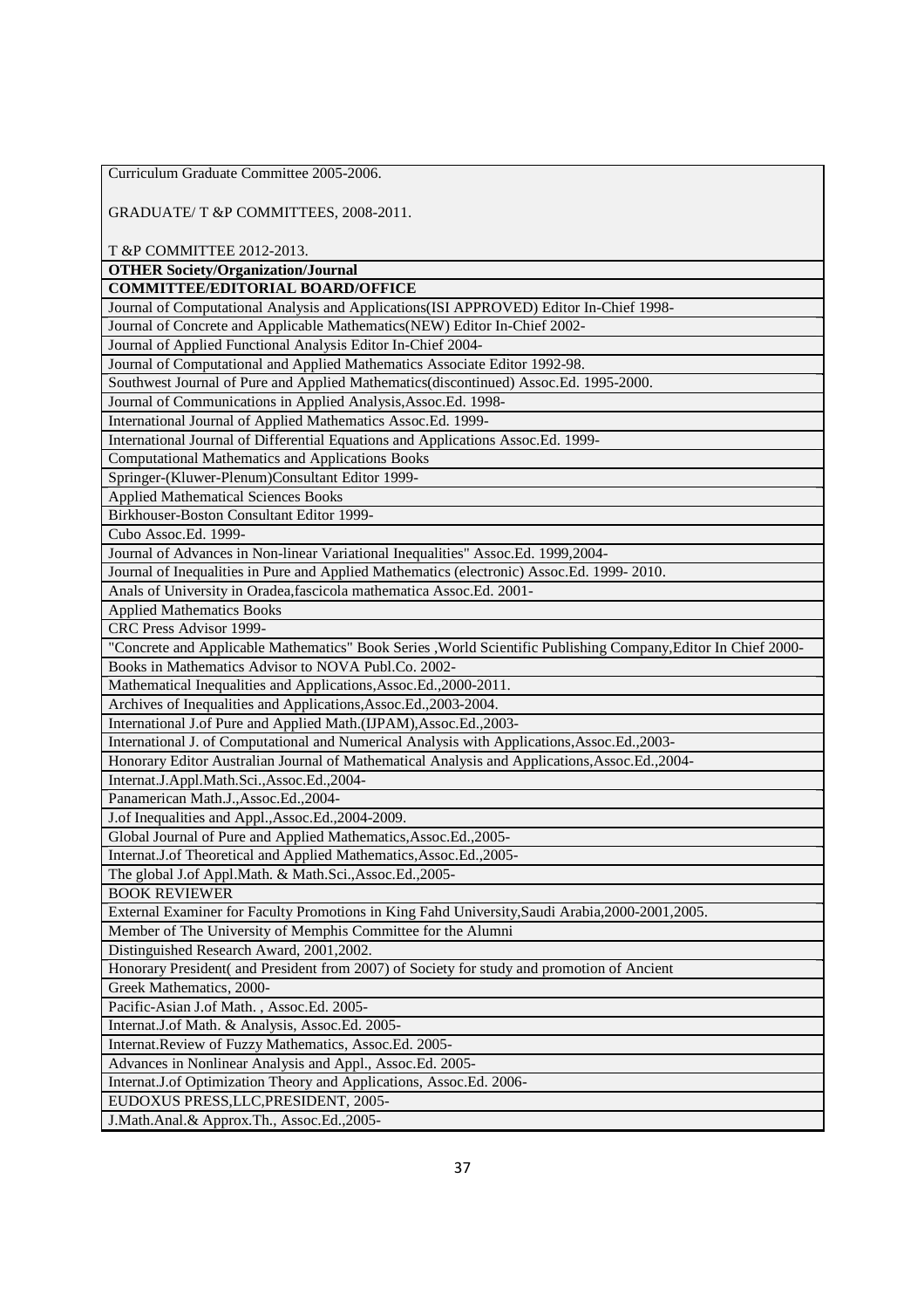| Advances in Theoretical & Applied Math., Assoc. Ed., 2005-                           |
|--------------------------------------------------------------------------------------|
| Mathematics Applied in Science and Technology, Assoc.Ed.,2005-                       |
| Advances in Fuzzy Mathematics, Assoc.Ed.,2006-                                       |
| Internat.J.of Math.Sciences,Assoc.Ed., 2005-                                         |
| Antarctica J. of Math., Assoc.Ed., 2005-                                             |
| Journal of Contemporary Mathematics, 2006-                                           |
| Journal of Nonlinear Functional Analysis. & Appl. 2006-                              |
| Oriental Journal of Pure and Appl.Math.2006-                                         |
| Internat.J.of Computing & Math.Appl. 2006-                                           |
| Fuzzy Algebra & Rough Algebra, 2006-                                                 |
| Fuzzy Algebra and its Appl. 2006-                                                    |
| J.of Wavelet Theory and Appl. 2006-                                                  |
| Internat.J.of Nonlinear Operators theory & Appls. 2006-                              |
| Internat.J.of Computational Mathematics and Numerical Simulation 2006-               |
| RdE-Journal of Mathematical Science, 2007-                                           |
| J.NONLINEAR ANALYSIS AND ITS APPLICATIONS, ELECTRONIC, 2008-                         |
| INTERNAT. J. ON OPEN PROBLEMS IN COMP. SCI. AND MATH., 2008-                         |
| HONORARY EDITOR OF " THE JOURNAL OF NONLINEAR SCIENCE AND ITS                        |
| APPLICATIONS, 2008-                                                                  |
| EXTERNAL EXAMINER PH.D DEFENSE, 2009, BAHAUDDIN ZAKARIA. U. MULTAN, PAKISTAN         |
| ISST J. OF APPLIED MATH. 2009-                                                       |
| INTERNAT. ELECTRONIC J. OF PURE AND APPLIED MATH. 2010-                              |
| CURRENT DEVELOPMENT IN THEORY AND APPLICATIONS OF WAVELETS, 2010-                    |
| J. MATH. ANALYSIS, 2010-                                                             |
| ASIAN AFRICAN J. OF MATH. AND MATH. SCI. 2010-                                       |
| ASSOC. EDITOR: "J. MATHEMATICAL AND COMPUTATIONAL SCIENCE", 2011-.                   |
| ASSOC. EDITOR: ADVANCED J OF PURE AND APPLIED MATH, AN INTERNATIONAL JOURNAL: 2011-. |
| ASSOC. EDITOR: J. OF NONLINEAR EVOLUTION EQUATIONS AND APPLICATIONS" (ELECTRONIC),   |
| 2011-.                                                                               |
| GLOBAL ADVISORY MEMBER OF IFNA, 2010-.                                               |
| INTERN. J. OF POLYNOMIALS AND APPLS., 2011-                                          |
| J. APPLIED MATH. AND STAT., 2012-                                                    |
| PROGRESS IN APPLIED MATH., 2012-                                                     |
| STUDIES IN MATHEMATICAL SCIENCES, 2012-                                              |
|                                                                                      |

# **Appendix D**

**Additional Information on Support**

# **Appendix E**

**Additional Information on Outreach** Appendix A **Preparation**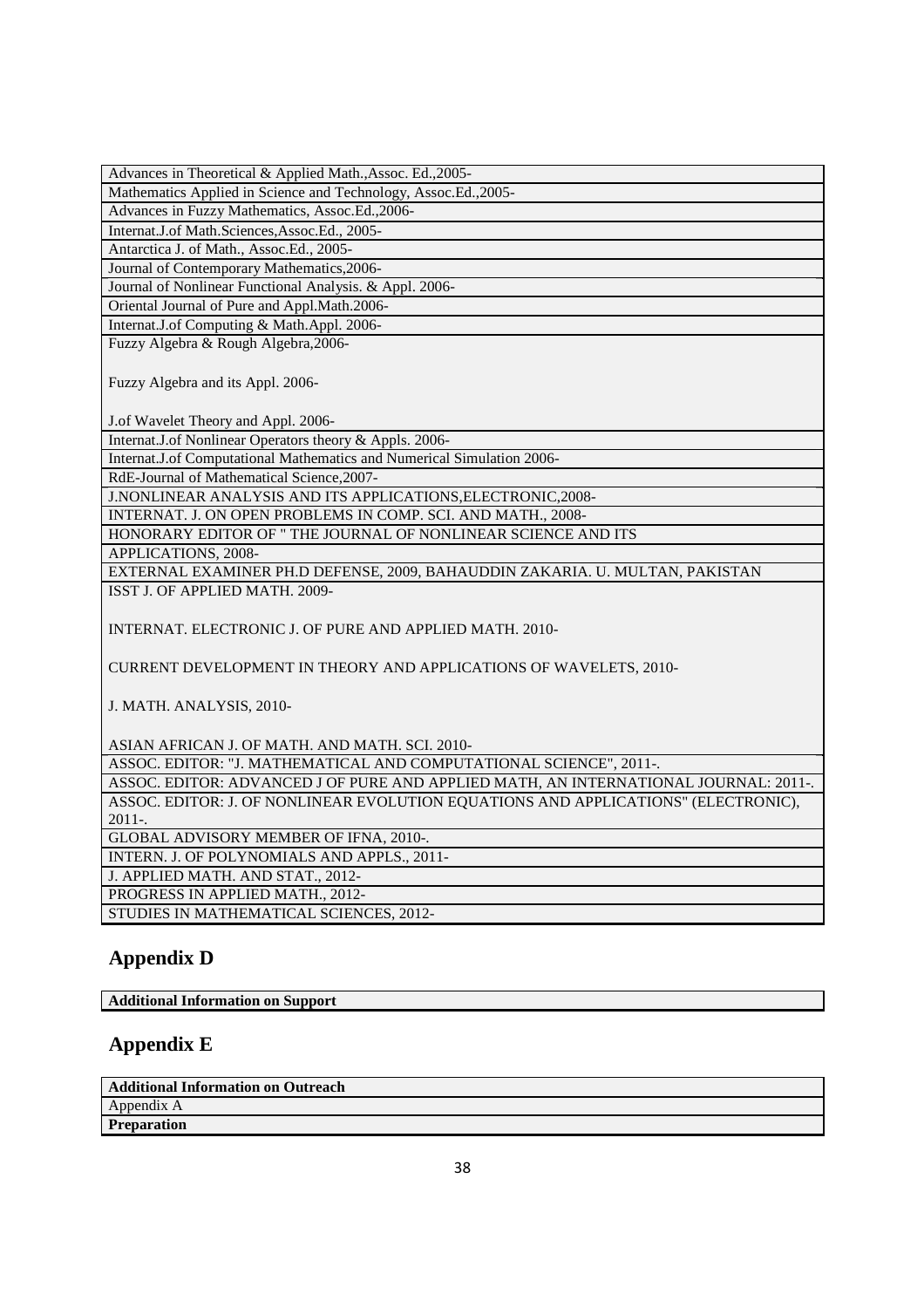| Elementary Calculus, Calculus I, II, III                                                                                                                 |
|----------------------------------------------------------------------------------------------------------------------------------------------------------|
| Differential Equations, PDE                                                                                                                              |
| Numerical Analysis, Probability                                                                                                                          |
| College Algebra                                                                                                                                          |
| Foundations of Math I and II , Trigonometry                                                                                                              |
| Introduction to Linear Algebra, Complex Analysis, Real Analysis.                                                                                         |
| PUBLICATIONS ADDENDUM                                                                                                                                    |
| I have been the referee of many papers for various Journals and books about Approx. Th., inequalities, etc, in<br>Mathematical Reviews and Zentralblatt. |
| <b>Appendix C</b>                                                                                                                                        |
| ARTICLES IN PREPARATION                                                                                                                                  |
|                                                                                                                                                          |
| 1. "Korovkin Theorems for Random Functions."                                                                                                             |
| 2. "Wavelets and Probability."                                                                                                                           |
| 3. "Approximate Solutions of P.D.E."s - Probabilistic Approach."                                                                                         |
| 4. "Approximation on Neural Networks."                                                                                                                   |
| 5. "On Opial Inequalities."                                                                                                                              |
| 6. "Asymptotic Expansions Related to Stationary Processes."                                                                                              |
| 7. On Prokhorov radius                                                                                                                                   |
| 8. On Global Smoothness                                                                                                                                  |
| 9. Several papers in Fuzzy Approx. Th.                                                                                                                   |
| 10. On Riemann Hypothesis                                                                                                                                |
| 11. "On inequalities", several papers.                                                                                                                   |
| 12. "On Fuzzy Approximation Theory", several papers.                                                                                                     |
| 13. "On Fractional Analysis", several papers.                                                                                                            |
| 14. "On optimal portfolio management".                                                                                                                   |
| 15. "Complex Approximation Theory", several papers.                                                                                                      |
| 16. Approximation of Stochastic Processes, several papers.                                                                                               |
| 17. Set valued functions Approximation, several papers.                                                                                                  |
| 18. Classical inequalities, several papers.                                                                                                              |
| 19. Complex Fuzzy Approximation, several papers.                                                                                                         |
| 20. "On Statistical Approximation of Operators"                                                                                                          |
| 21. "On Poincare and Sobolev Fractional Inequalities"                                                                                                    |
| 22. SEVERAL PAPERS ON APPROXIMATION BY SINGULAR INTEGRALS AND SUMS.                                                                                      |
| 23. SEVERAL PAPERS ON FRACTIONAL FUZZINESS, Q-CALCULUS, DISCRETE                                                                                         |
| FRACTIONAL CALCULUS, TIMES SCALES CALCULUS AND INEQUALITIES, ETC.                                                                                        |
| 24. several papers in stochastic inequalities and approximation.                                                                                         |
| 25. 10 papers in preparation in approximation theory by neural networks in fuzzy, fuzzy random                                                           |
|                                                                                                                                                          |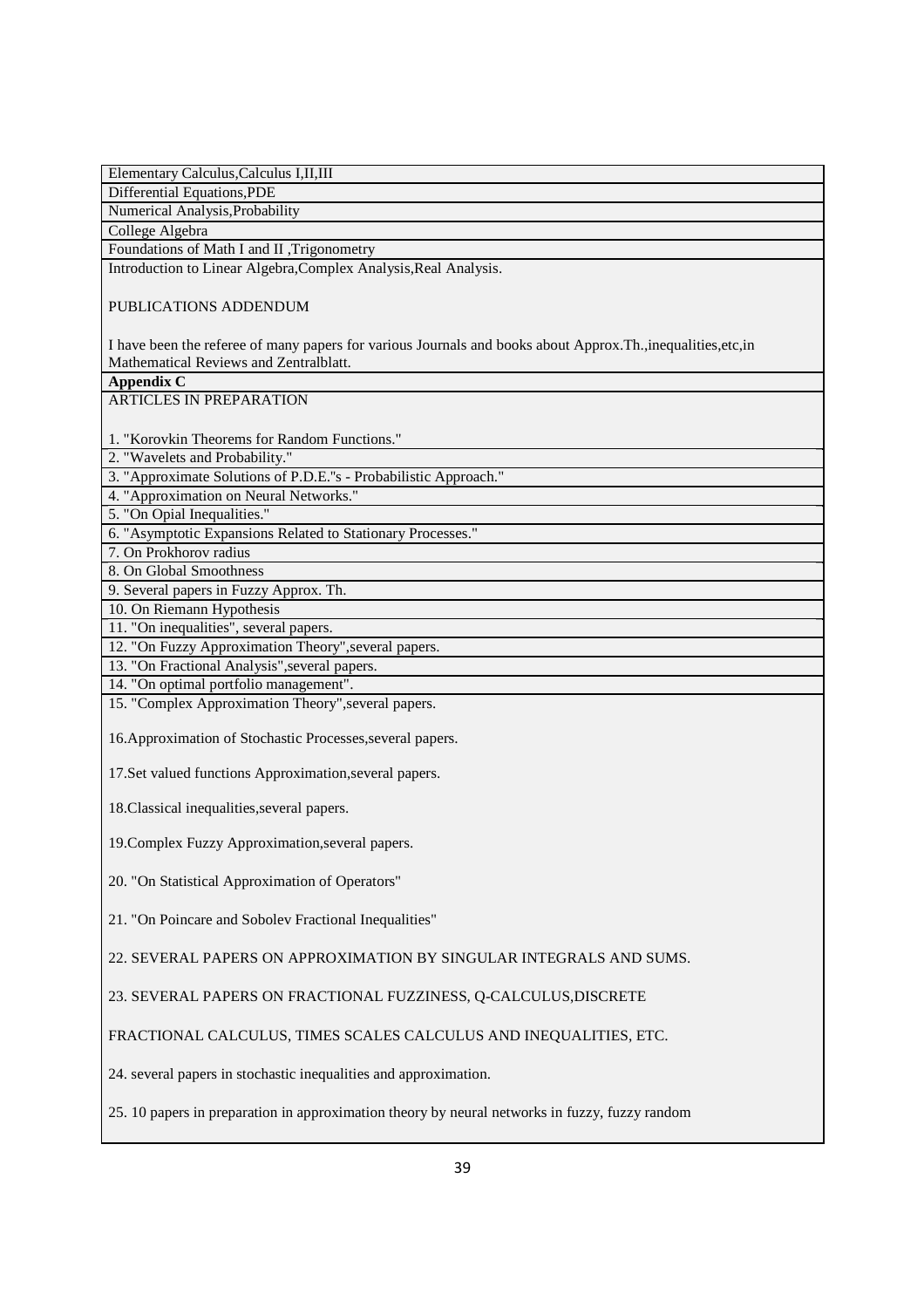and fractional environments.

Much of my work is joint research. My collaborators include:

1. S.T. Rachev (U.C. at Santa Barbara)

2. O. Shisha (University of Rhode Island)

3. H. Gonska (University of Duisburg - Germany)

4. C. Cottin (University of Duisburg - Germany)

5. XM. Yu (Southwest Missouri State University) 6. S. Cambanis (Univ. North Carolina)

7. A. Bendikov, (University of Passau - Germany) 8. M. Ganzburg (Courant Institute)

9. T. Rychlik (Polish Academy of Science)

10. S. Gal (U. Oradea, Romania)

11. J. Pecaric (Croatia)

12. J. Koliha (Melbourne, Australia)

13. S. Dragomir (Melbourne, Australia)

14. S. Penev (Sydney, Australia)

15. V. Papanicolaou (Wichita State University, KS and Athen s Technical Institute,Greece)

16. Gisele Ruiz Goldstein(U.Memphis)

17. Jerome Goldstein (U.Memphis).

18.Oktay Duman (Ankara,Turkey)

19.ALI ARAL (ANKARA, TURKEY)

20. RAZVAN MEZEI

21. IULIANA IATAN

**Computing Knowledge** Programming capability in Fortran IV.

## Computer literate

Heavy Internet User

### **Areas of Interest**

Real and Complex Analysis

## Set Theory

General Topology Functional Analysis

#### Approximation Theory

Measure Theory

## Moment Theory

Probability and Stochastic Processes

#### Numerical Analysis Mathematical Programming

Operations Research

## Wavelet and Neural Networks

Inequalities

# Fuzzyness in Approximation Theory

Fractional Analysis

### Mathematical Economics

Set valued functions